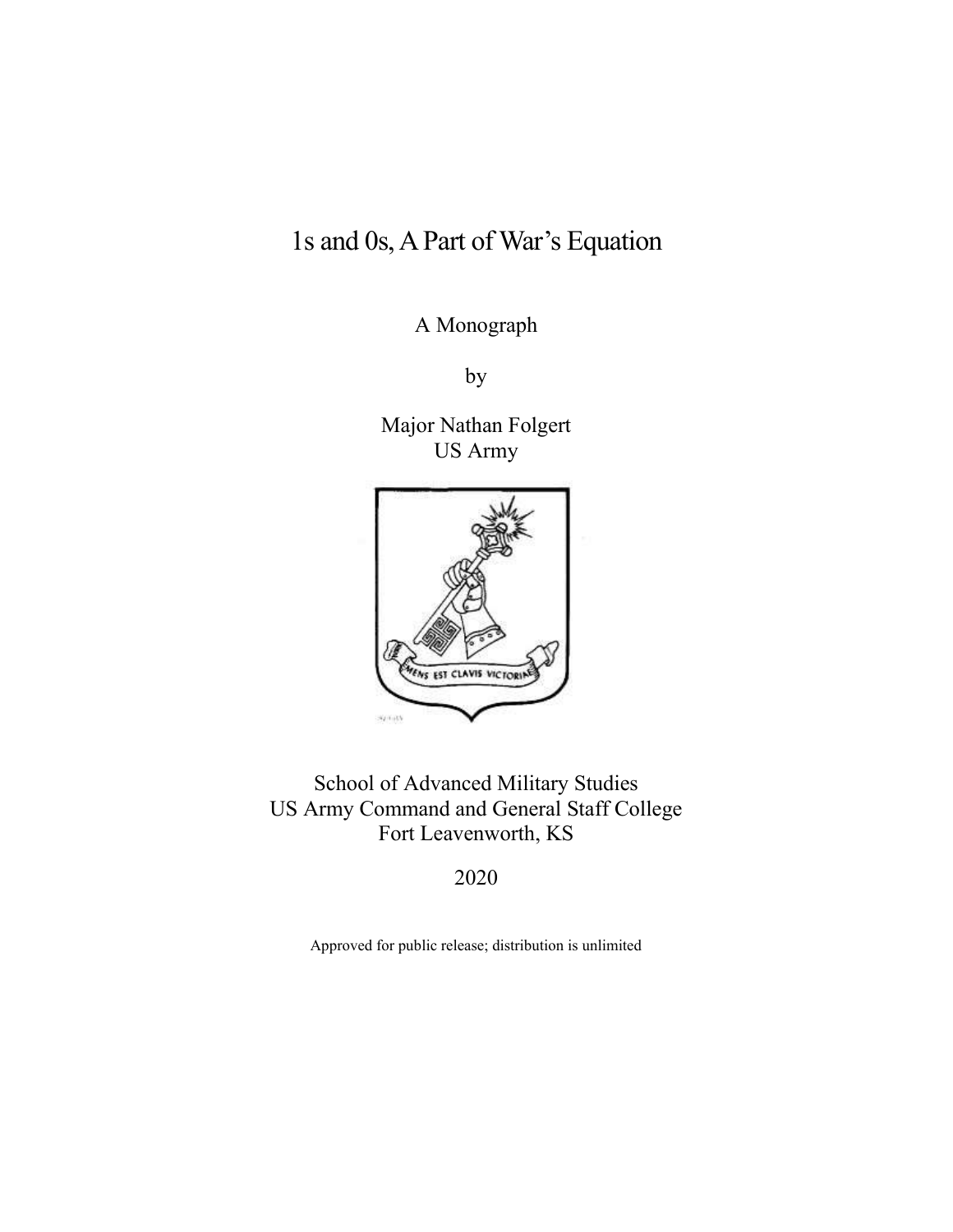#### Information Operations and Reports (0704-0188), 1215 Jefferson Davis Highway, Suite 1204, Arlington, VA 22202-4302. Respondents should be aware that<br>notwithstanding any other provision of law, no person shall be subject to OMB control number. **PLEASE DO NOT RETURN YOUR FORM TO THE ABOVE ADDRESS.**  U.S. Army Command and General Staff College<br>ATTN: ATXL-SWD-GD<br>Fort Leavenworth, Kansas 66027-2301  **9. SPONSORING / MONITORING AGENCY NAME(S) AND ADDRESS(ES) REPORT DOCUMENTATION PAGE** *Form Approved OMB No. 0704-0188*  Public reporting burden for this collection of information is estimated to average 1 hour per response, including the time for reviewing instructions, searching existing data sources, gathering and maintaining the data needed, and completing and reviewing this collection of information. Send comments regarding this burden estimate or any<br>other aspect of this collection of information, including **1. REPORT DATE** *(DD-MM-YYYY)*  21-05-2020 **2. REPORT TYPE**  Master's Thesis **3. DATES COVERED** *(From-To)*  JUN 2019-MAY 2020 **4. TITLE AND SUBTITLE**  1s and 0s, A Part of War's Equation **5a. CONTRACT NUMBER 5b. GRANT NUMBER 5c. PROGRAM ELEMENT NUMBER 6. AUTHOR(S)**  MAJ Nathan Folgert **5d. PROJECT NUMBER 5e. TASK NUMBER 5f. WORK UNIT NUMBER 7. PERFORMING ORGANIZATION NAME(S) AND ADDRESS(ES) 8. PERFORMING ORG REPORT NUMBER**  Advanced Military Studies Program **10. SPONSOR/MONITOR'S ACRONYM(S) 11. SPONSOR/MONITOR'S REPORT NUMBER(S) 12. DISTRIBUTION / AVAILABILITY STATEMENT**  Approved for Public Release; Distribution is Unlimited **13. SUPPLEMENTARY NOTES**

#### **14. ABSTRACT.**

1s and 0s, A Part of War's Equation, by MAJ Nathan Folgert, US Army, 56 pages.

 In 1965 two researchers connected computers over telephone lines, giving birth to the internet and ultimately cyberspace. Since its conception cyberspace has become fundamental to the American way of life and has progressively asserted itself into warfare. This reliance on cyberspace in everyday life and military technology provides opportunities for exploitation. Adversaries, such as Russia, play an active role in the development of cyber warfare theories and their application in conflicts around the world. The US military struggles to integrate cyber warfare into conventional military operations while Russia employs it within its information warfare branch. The rapidity of change within cyberspace requires that the US military develop and employ cyber warfare within its doctrine, or risk losing its asymmetric advantage over adversaries.

This monograph focuses on this problem by analyzing incidents of cyber warfare and contributing factors. Because computers are becoming an increasingly important part of everyday life, they will achieve an increasing role in warfare moving forward. The analyzed cases demonstrate the evolution of cyber warfare and its increasing integration into military operations. The ability to look at historical cases, identify the forward evolutional trends, and adopt them is critical to maintaining relevancy and advantage in the world. .

#### **15. SUBJECT TERMS**  Cyber warfare **16. SECURITY CLASSIFICATION OF: 17. LIMITATION OF ABSTRACT**  (U) **18. NUMBER OF PAGES**  63 **19a. NAME OF RESPONSIBLE PERSON**  MAJ Nathan Folgert **a. REPORT b. ABSTRACT c. THIS PAGE 199. COMPLEMENT 19b. PHONE NUMBER** *(include area code*) (U)  $|$  (U)  $|$  (U)  $|$  (U)  $|$   $^{63}$   $|906-235-8570$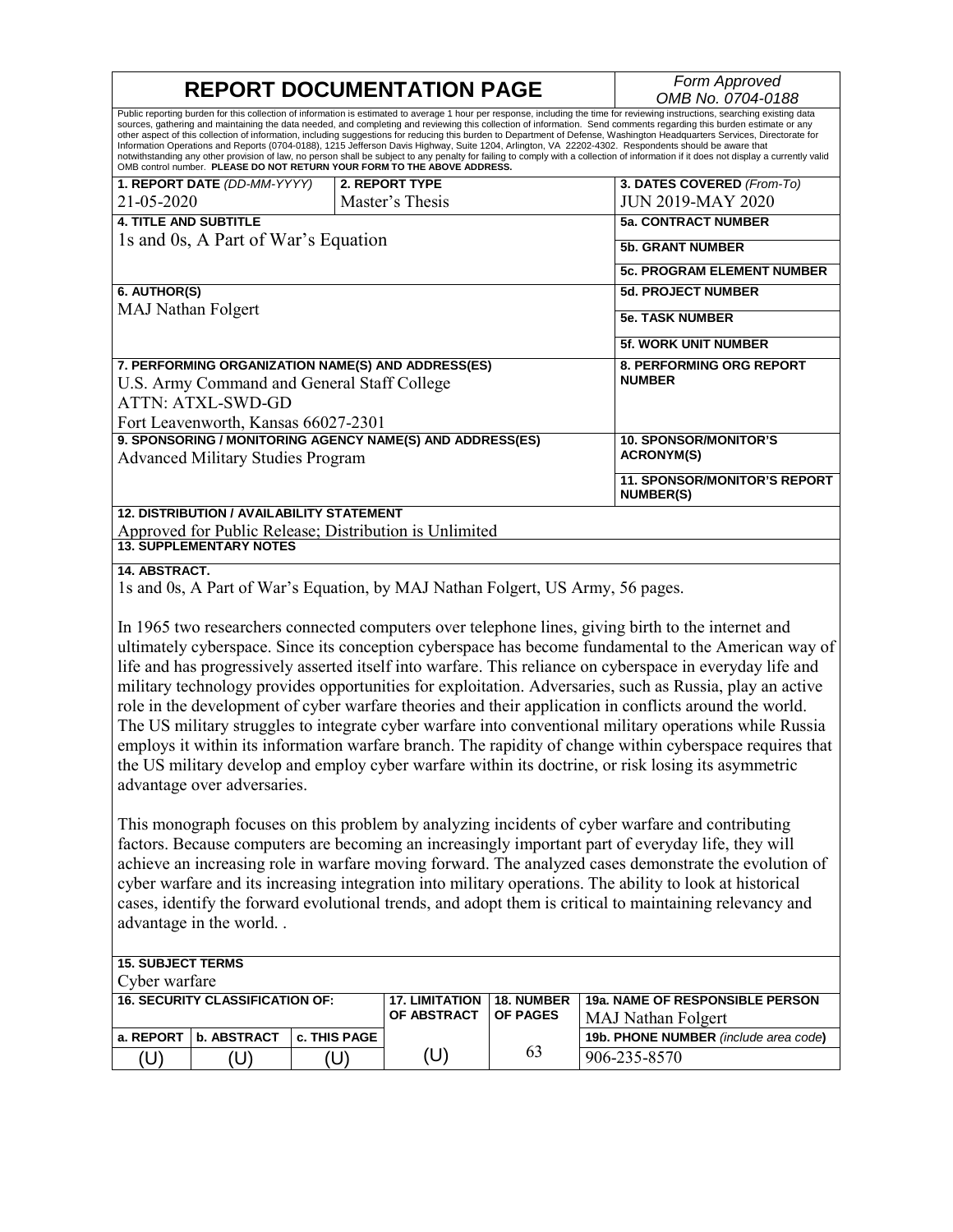# Monograph Approval Page

 Monograph Title: 1s and 0s, A Part of War's Equation Name of Candidate: MAJ Nathan Folgert

Approved by:

\_\_\_\_\_\_\_\_\_\_\_\_\_\_\_\_\_\_\_\_\_\_\_\_\_\_\_\_\_\_\_\_\_\_, Monograph Director Adam B. Lowther, PhD

\_\_\_\_\_\_\_\_\_\_\_\_\_\_\_\_\_\_\_\_\_\_\_\_\_\_\_\_\_\_\_\_\_\_, Seminar Leader

Aimee S. DeJarnette, COL

\_\_\_\_\_\_\_\_\_\_\_\_\_\_\_\_\_\_\_\_\_\_\_\_\_\_\_\_\_\_\_\_\_\_, Director, School of Advanced Military Studies Brian A. Payne, COL

Accepted this 21st day of May 2020 by:

\_\_\_\_\_\_\_\_\_\_\_\_\_\_\_\_\_\_\_\_\_\_\_\_\_\_\_\_\_\_\_\_\_\_, Acting Director, Office of Degree Programs

Prisco R. Hernandez, PhD

The opinions and conclusions expressed herein are those of the student author and do not necessarily represent the views of the US Army Command and General Staff College or any other government agency. (References to this study should include the foregoing statement.)

 maps, graphics, and any other works incorporated into this manuscript. A work of the US Fair use determination or copyright permission has been obtained for the inclusion of pictures, government is not subject to copyright, however further publication or sale of copyrighted images is not permissible.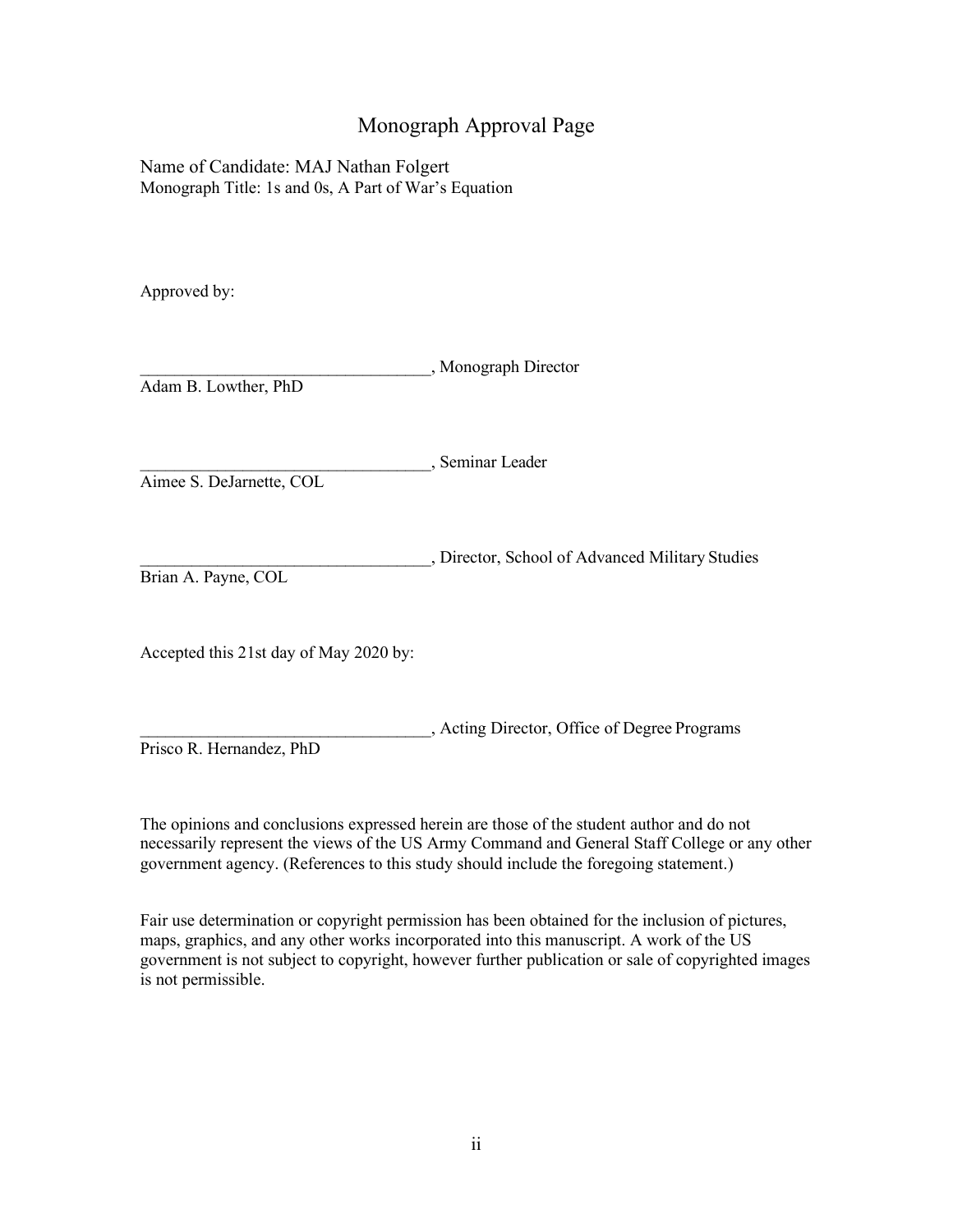# Abstract

1s and 0s, A Part of War's Equation, by MAJ Nathan Folgert, US Army, 56 pages.

 In 1965 two researchers connected computers over telephone lines, giving birth to the internet and employ cyber warfare within its doctrine, or risk losing its asymmetric advantage over and ultimately cyberspace. Since its conception cyberspace has become fundamental to the American way of life and has progressively asserted itself into warfare. This reliance on cyberspace in everyday life and military technology provides opportunities for exploitation. Adversaries, such as Russia, play an active role in the development of cyber warfare theories and their application in conflicts around the world. The US military struggles to integrate cyber warfare into conventional military operations while Russia employs it within its information warfare branch. The rapidity of change within cyberspace requires that the US military develop adversaries.

 The ability to look at historical cases, identify the forward evolutional trends, and adopt them is This monograph focuses on this problem by analyzing incidents of cyber warfare and contributing factors. Because computers are becoming an increasingly important part of everyday life, they will achieve an increasing role in warfare moving forward. The analyzed cases demonstrate the evolution of cyber warfare and its increasing integration into military operations. critical to maintaining relevancy and advantage in the world.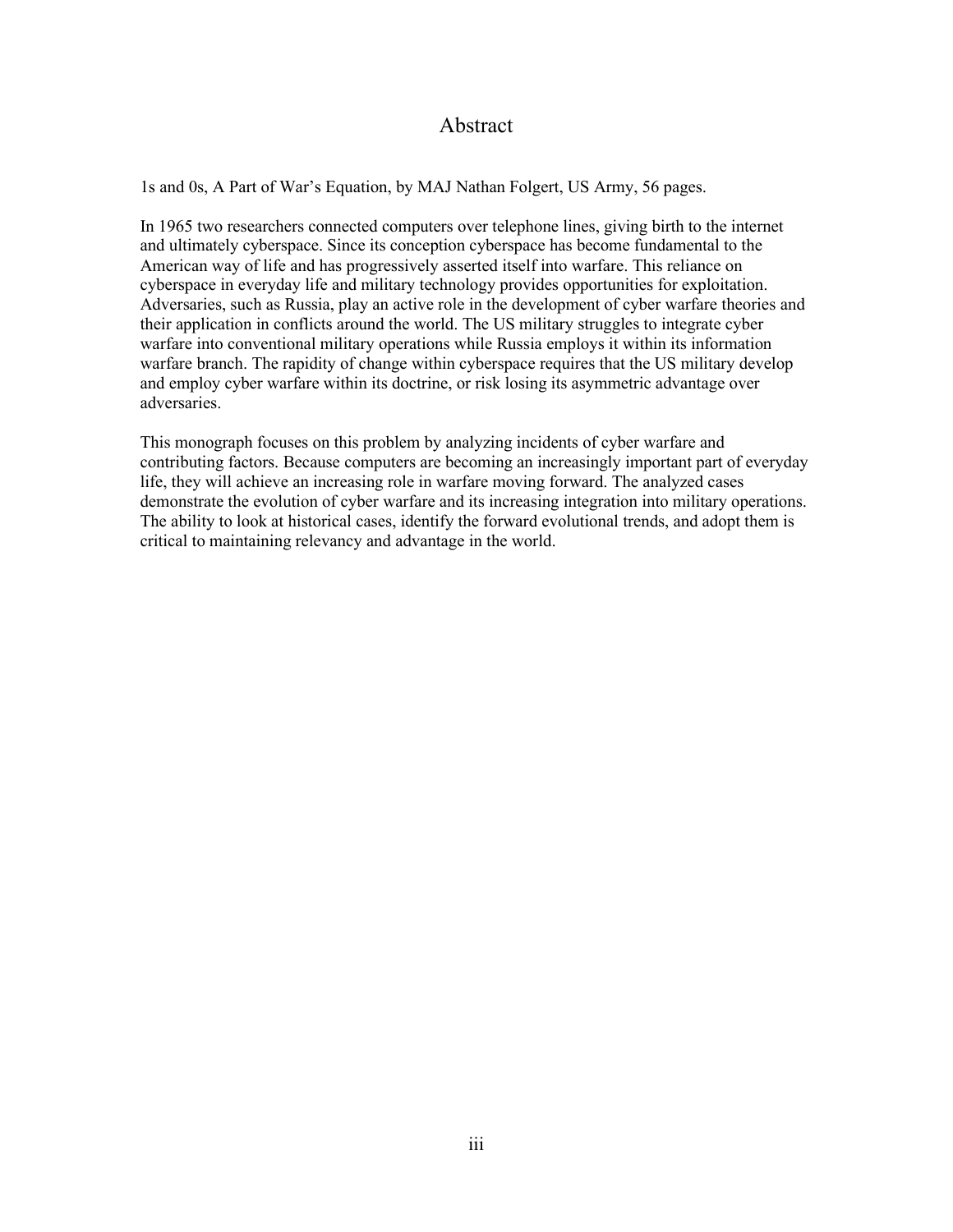# Contents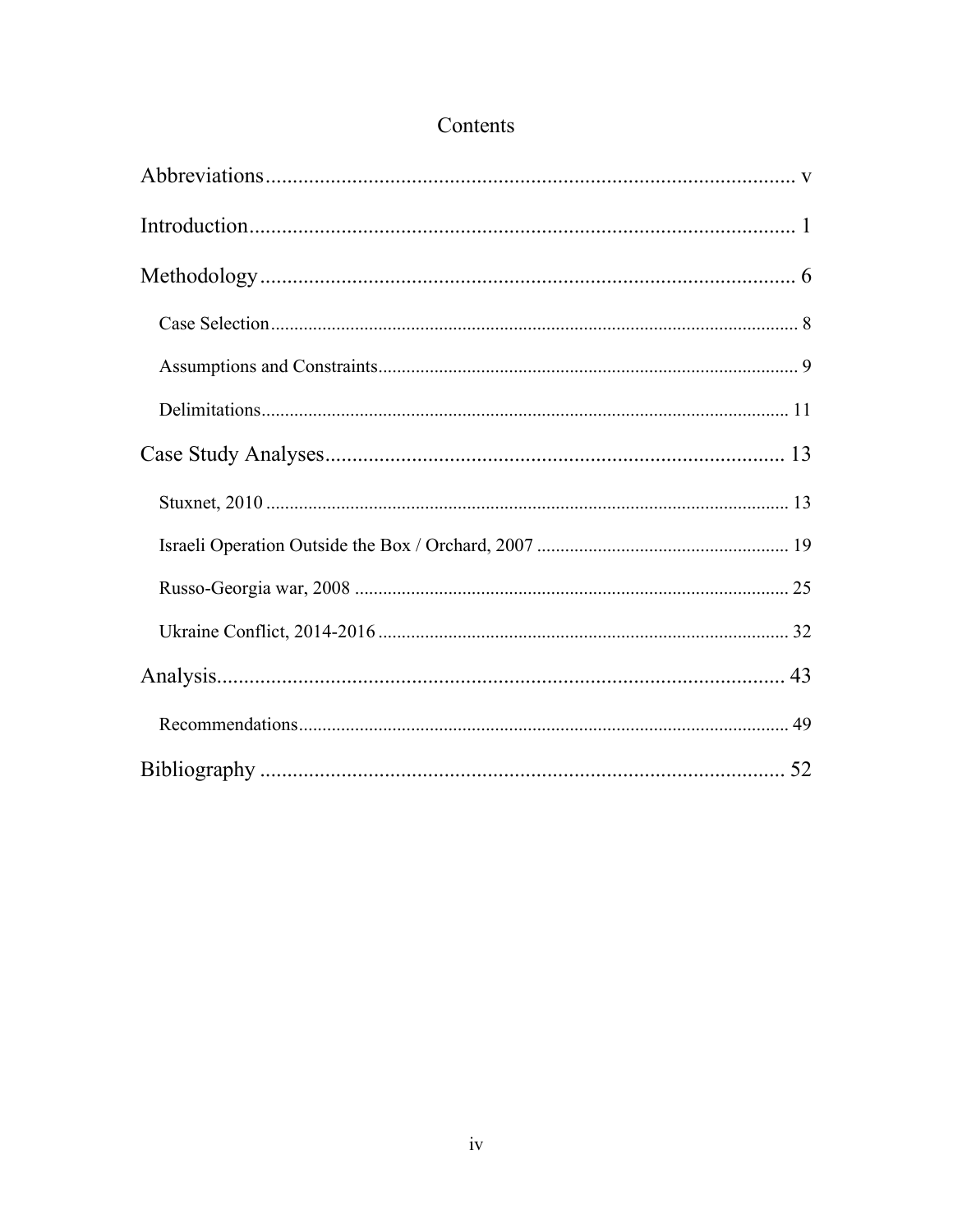# Abbreviations

<span id="page-5-0"></span>

| ARPA           | <b>Advanced Research Projects Agency</b>  |
|----------------|-------------------------------------------|
| <b>ARPANET</b> | <b>ARPA Network</b>                       |
| <b>CERT</b>    | Computer Emergency Response Team          |
| <b>CTC</b>     | <b>Combat Training Center</b>             |
| <b>DCO</b>     | Defensive Cyber Operations                |
| <b>DDoS</b>    | Distributed Denial of Services            |
| DoD            | Department of Defense                     |
| <b>EMS</b>     | Electromagnetic Spectrum                  |
| <b>FNC</b>     | <b>Federal Network Council</b>            |
| <b>FM</b>      | Field Manual                              |
| <b>FSB</b>     | Federal Security Service (Russia)         |
| <b>GPS</b>     | Global Positioning System                 |
| <b>GRU</b>     | Main Intelligence Directorate (Russia)    |
| <b>IAEA</b>    | <b>International Atomic Energy Agency</b> |
| IT             | <b>Information Technology</b>             |
| IW             | <b>Information Warfare</b>                |
| <b>IXP</b>     | Internet Exchange Point                   |
| MIT            | Massachusetts Institute of Technology     |
| <b>NATO</b>    | North Atlantic Treaty Organization        |
| <b>PLC</b>     | Programmable Logic Controller             |
| <b>OCO</b>     | <b>Offensive Cyber Operations</b>         |
| <b>OODA</b>    | Observe, Orient, Decide, Act              |
| <b>SCADA</b>   | Supervisory Control and Data Acquisition  |
| <b>SDC</b>     | <b>Systems Development Corporation</b>    |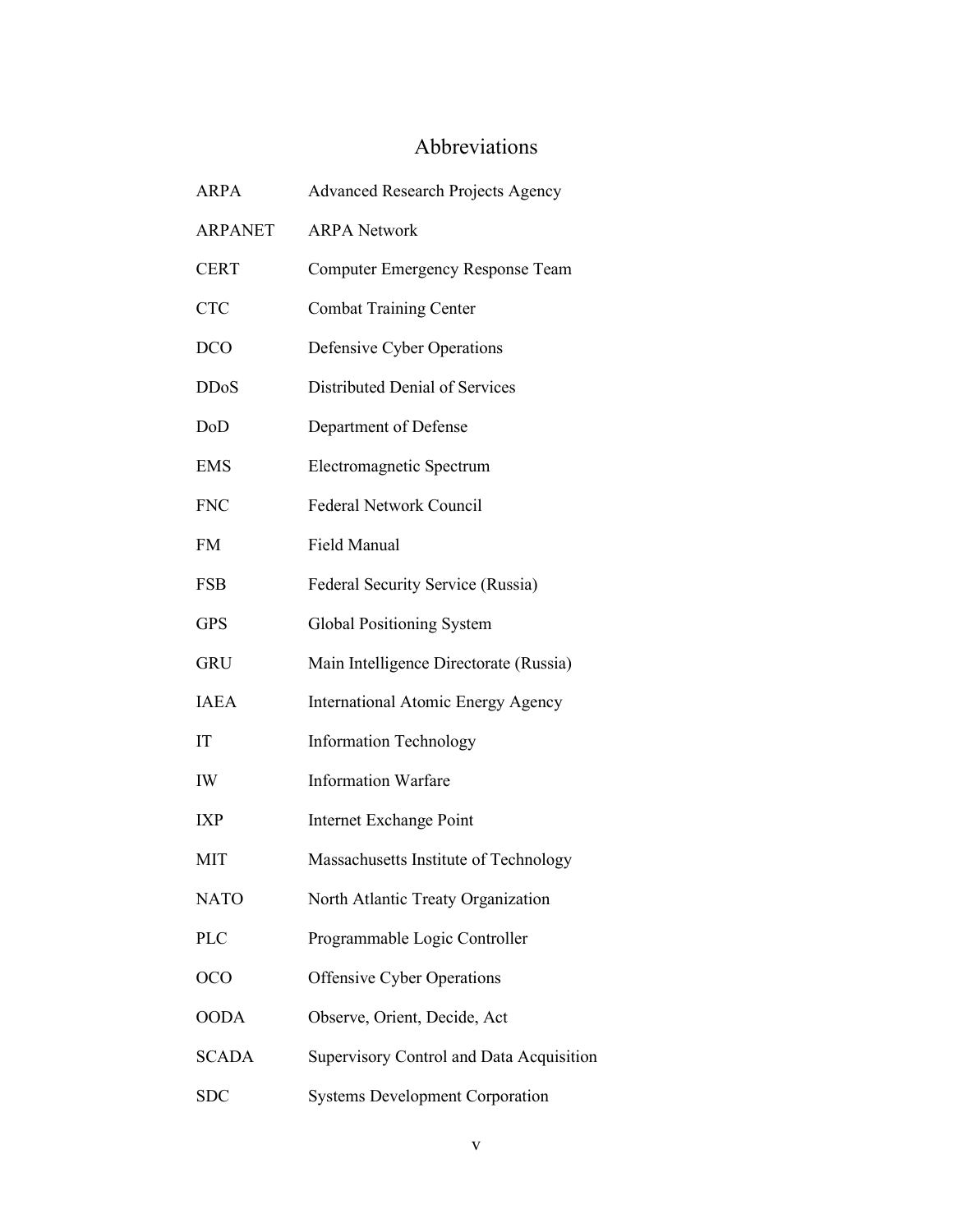- SVR Foreign Intelligence Service (Russia)
- US United States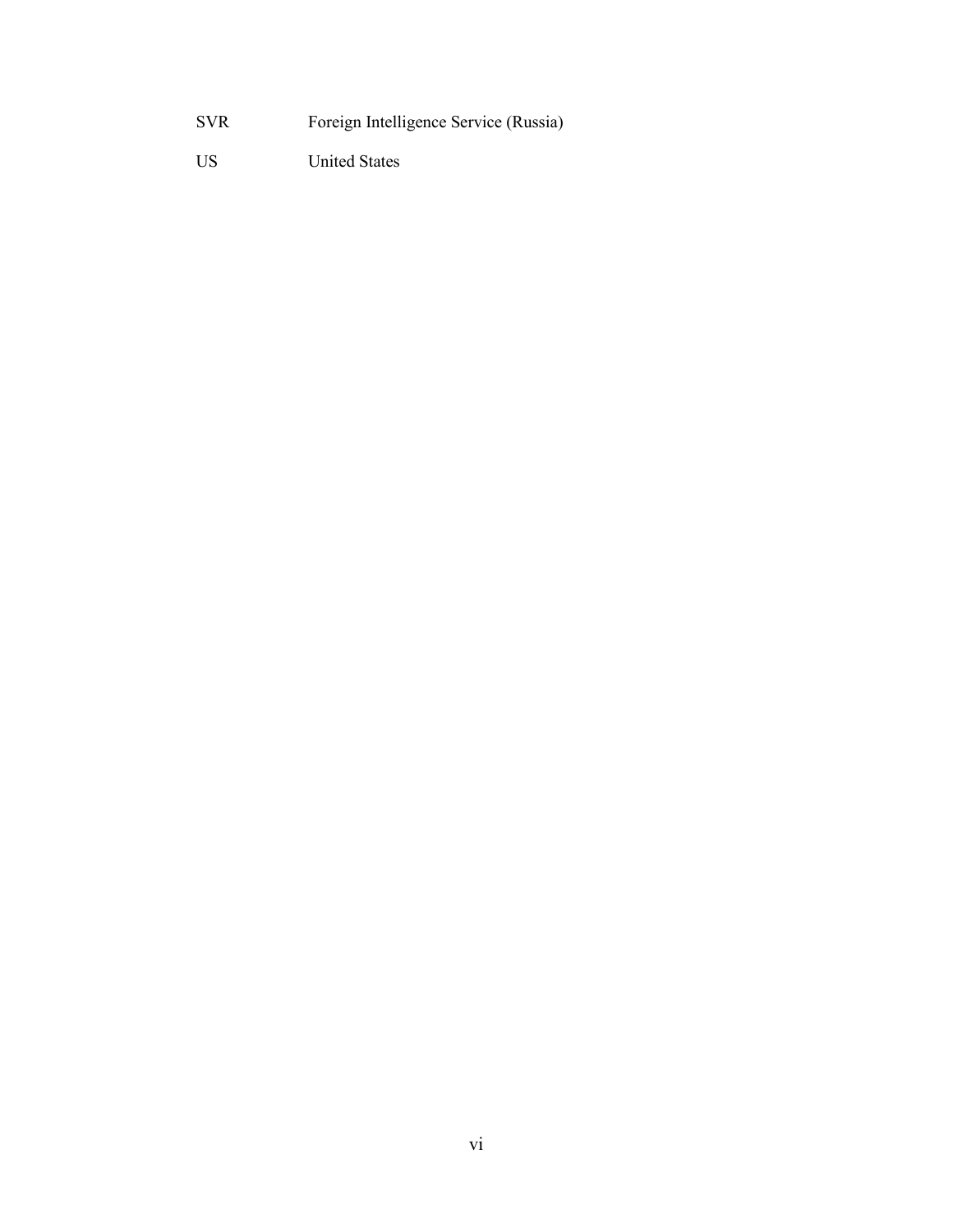# Introduction

<span id="page-7-0"></span>which paved the way for the modern internet.<sup>2</sup> The event generated national interest in connecting In 1965, two researchers, Lawrence Roberts from the Massachusetts Institute of Technology (MIT) and Thomas Merrill from the Systems Development Corporation (SDC), used low-speed dial-up Western Union telephone lines to connect computers in California and Massachusetts.<sup>1</sup> This connection experiment is the first recorded wide-area computer network, computers to share information. This interest then led to the creation of the Advanced Research Projects Agency (ARPA) network (ARPANET) and ultimately to the internet as we know it today.3 Roberts and Merrill could not foresee the evolutionary direction their achievement would take in becoming the internet. The internet, within the theory of warfare and warfare itself, continues to evolve as it struggles to find its niche.

conjunction with the advent of the internet.<sup>6</sup> Just as the air domain and airpower existed before The term cyberspace was originally coined as a phrase to describe the virtual world behind computer screens by fiction novelist, William Gibson, in his 1984 book *Neuromancer*. 4 Cyberwar, as a concept, was first discussed in 1993 as the internet took hold and became mainstream.5 Cyberspace, recognized as a domain in 2011 by the US Army, came into being in

3 Ibid.

 5 Kim Zetter, *Countdown to Zero Day: Stuxnet and the Launch of the World's First Digital Weapon*, First Edition. (New York: Crown Publishers, 2014), 205.

<sup>&</sup>lt;sup>1</sup> Barry M. Leiner et al., "Brief History of the Internet," Internet Society, last modified 1997, accessed September 17, 2019, <https://www.internetsociety.org/internet/history-internet/brief-history>- internet/; Giovanni Navarria, "How the Internet Was Born: The ARPANET Comes to Life," *The Conversation*, accessed February 25, 2020, <http://theconversation.com/how-the-internet-was-born-the>arpanet-comes-to-life-68062.

 $2$  Leiner et al., "Brief History of the Internet."

 4 John Naughton, "The Evolution of the Internet: From Military Experiment to General Purpose Technology," *Journal of Cyber Policy* 1, no. 1 (May 8, 2016): 12–13.

 6 Headquarters, Department of the Army, *Army Doctrine Publication (ADP) 3-0, Operations*  (Washington DC: Government Printing Office, 2019), 1–6; Office of the Under Secretary of Defense for Acquisition, Technology, and Logistics, *Defense Science Board Task Force on Cyber Deterrence*  (Department of Defense, February 2017), 3.; Zetter, *Countdown to Zero Day*, 215; US Department of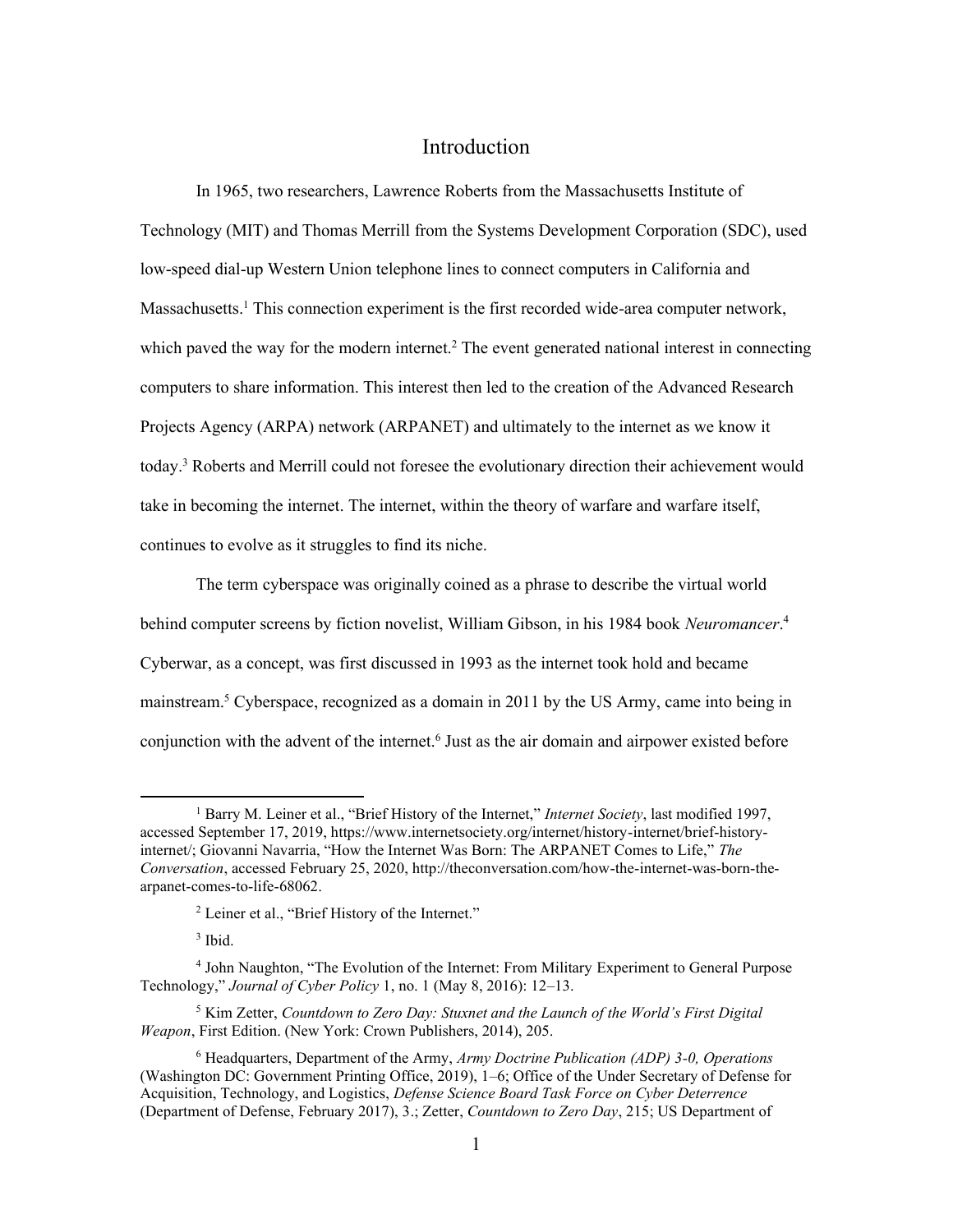the First World War's inaugural air combat, cyberspace existed before being officially defined by a governmental organization as a warfighting domain or used in any major conflict.

 infrastructure created and used by humans, whereas the other recognized warfighting domains are The cyberspace domain is manmade, depending entirely on technologies and physical physical and immutable.7 Various authors make different cases as to the exact time and place of origin, but this paper recognizes the establishment of this domain concurrent with the creation of ARPANET in the late 1960s. 8 Both nation-state and non-state actors have increased their presence and activity within this domain at an ever-escalating rate and are increasingly using it for hostile intent. Cyberspace, like aircraft, will shape the future, and its use in warfare changes battlefields, but it is incapable of producing victory on its own, as with airpower.<sup>9</sup>

 for cyber-savvy adversaries in future conflicts. Opportunities take the form of, but are not limited emerging technologies to bridge capability gaps. War will inevitably reflect the characteristics of American society and the Department of Defense, since the creation of ARPANET, interweave cyber into all functions and capabilities at an exponentially increasing rate. The pace of interconnectedness is commensurate with technological innovations, providing opportunities to, vulnerabilities in code, overreliance on equipment or technology, and the creative uses of the participating societies, so the greater the technological dependence today, the greater the role

 Defense, *The Department of Defense Cyber Strategy* (Washington DC: Government Printing Office, 2015), 4.

 7 P. W. Singer, *Cybersecurity and Cyberwar: What Everyone Needs to Know* (Oxford ; New York: Oxford University Press, 2014), 13–14; Lior Tabansky, "The Current State of Cyber Warfare," *Cyber Security Review*, last modified May 2015, accessed December 19, 2019,<https://www.cybersecurity>[review.com/articles/the-current-state-of-cyber-warfare](https://review.com/articles/the-current-state-of-cyber-warfare)/.

 8 Leiner et al., "Brief History of the Internet."

<sup>&</sup>lt;sup>9</sup> Kenneth Geers, ed., *Cyber War in Perspective: Russian Aggression against Ukraine* (Tallinn, Estonia: NATO Cooperative Cyber Defence Centre of Excellence, 2015), 46.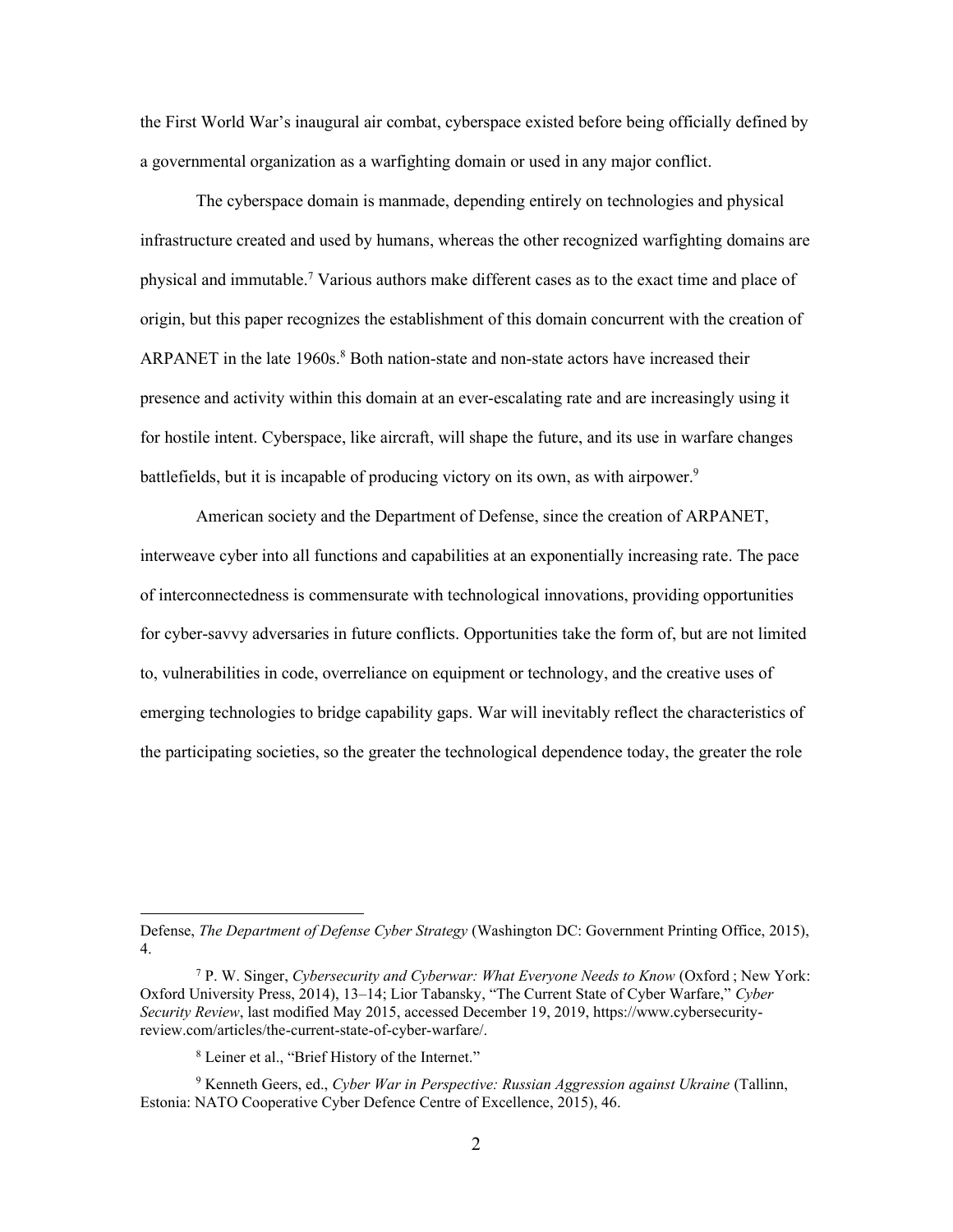of cyber in war [tomorrow.10](https://tomorrow.10) The 2018 *National Cyber Strategy* recognizes and illustrates this concept:

For the past quarter-century, the ingenuity of the American people drove the evolution of cyberspace, and in turn, cyberspace has become fundamental to American wealth creation and innovation. Cyberspace is an inseparable component of America's financial, social, government, and political life…They view cyberspace as an arena where the United States' overwhelming military, economic, and political power could, and where the United States and its allies and partners are vulnerable.<sup>11</sup>

 Russia, one of the leading actors in cyberspace and one of the top three most capable cutting off a target from communicating its predicament to the outside world while seizing it with cyber nations is developing and testing a holistic cyber warfare doctrine that integrates cyber capabilities with other service [components.](https://components.12)<sup>12</sup> The Russian Federation demonstrated this capability to the world in Georgia in 2008 and Ukraine in 2014 by coordinating cyber-attacks with military attacks and deploying ground forces to secure cyber-isolated objectives. The former is an instance of cyber attacks coordinated with military attacks. The latter is an instance of cyber warfare military troops. There is no precedent for this combined warfare approach in the pursuit of national objectives, bringing about an unprecedented innovation to the world of cyber warfare. Russia is also a country with a diametric theory of cyber warfare compared to that of the Western world, particularly the US, which views cyber as a distinct domain.<sup>13</sup>

Russia's theory, within its military, places cyber capabilities subordinate to its information warfare branch. The overarching goal of this branch is to influence an adversary's

<sup>&</sup>lt;sup>10</sup> Jarno Limnéll and The Society of Digital Information and Wireless Communication, "The Exploitation of Cyber Domain as Part of Warfare: Russo-Ukrainian War," *International Journal of Cyber-Security and Digital Forensics* 4, no. 4 (2015): 521.

 11 Office of the President of the United States, *National Cyber Strategy 2018* (Washington, DC: The White House, 2018), 1.

<sup>&</sup>lt;sup>12</sup> Michael Connell and Sarah Vogler, "Russia's Approach to Cyber Warfare" (CNA, March 2017), i, accessed December 17, 2019 [https://www.cna.org/cna\\_files/pdf/DOP-2016-U-014231-1Rev.pdf;](https://www.cna.org/cna_files/pdf/DOP-2016-U-014231-1Rev.pdf) Limnéll and The Society of Digital Information and Wireless Communication, "The Exploitation of Cyber Domain as Part of Warfare," 525.

<sup>&</sup>lt;sup>13</sup> Connell and Vogler, "Russia's Approach to Cyber Warfare," 4-5.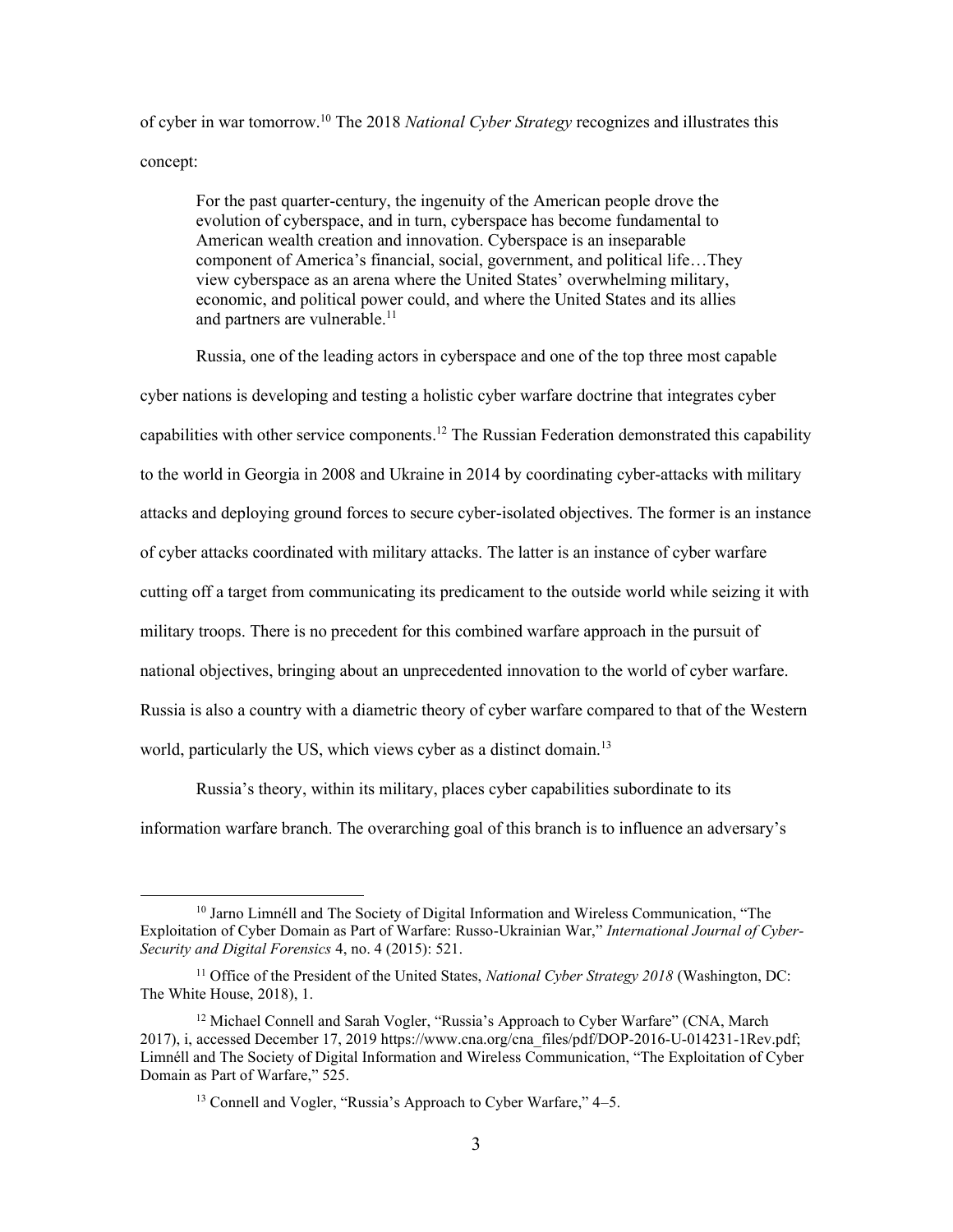public behavior, its strategic decision making, and risk [calculations.14](https://calculations.14) This approach prioritizes influencing an opponent's decision making processes over achieving physical destruction through a cyberattack. This divergent cyber warfare theory, the active use of cyber warfare in the last decade, and the existing US-Russia great power competition is the reason for Russia's central role in this paper.

 means of national power rather than an operational or tactical approach to large-scale conflict. The US military currently struggles with the complications of coordinating and integrating cyber warfare into military operations. It is used more as a strategic capability and a While cyber warfare is seeing limited use around the world today, it remains an emerging capability that is not yet fully integrated into military doctrine. As with all emergent warfare capabilities, cyber warfare's integration into operations at all levels is the key to creating an asymmetric advantage in large scale conflict.<sup>15</sup> Small scale conflicts provide nations a venue to validate their theories and emerging doctrine, as with Russia's employment of cyber warfare in Georgia and Ukraine.<sup>16</sup>

James Corum, a professor of military history at various institutions, notes that air doctrine changes more than any other military doctrine due to its dependence on technological [factors.](https://factors.17)<sup>17</sup> This claim is even more applicable to cyber warfare, which relies on technology to an even greater degree. Based on the use of cyber warfare in recent small scale conflicts, a war which fully integrates cyber is certain to exceed anticipated [implications.](https://implications.18)<sup>18</sup>

<sup>&</sup>lt;sup>14</sup> Blagovest Tashev, Michael Purcell, and Brian McLaughlin, "Russia's Information Warfare: Exploring the Cognitive Dimension," *MCU Journal* 10, no. 2 (December 10, 2019): 133–134.

<sup>&</sup>lt;sup>15</sup> Limnéll and The Society of Digital Information and Wireless Communication, "The Exploitation of Cyber Domain as Part of Warfare," 523.

<sup>&</sup>lt;sup>16</sup> Timothy J. Williams, "Cyberwarfare and Operational Art" (Monograph, School of Advanced Military Studies, US Army Command and General Staff College, 2017), 22–35.

<sup>&</sup>lt;sup>17</sup> James S. Corum, *The Luftwaffe: Creating the Operational Air War, 1918-1940*, Modern war studies (Lawrence: University Press of Kansas, 1997), 72.

 18 Qiao Liang and Wang Xiangsui, *Unrestricted Warfare* (Beijing: PLA Literature and Arts Publishing House, 1999), 43.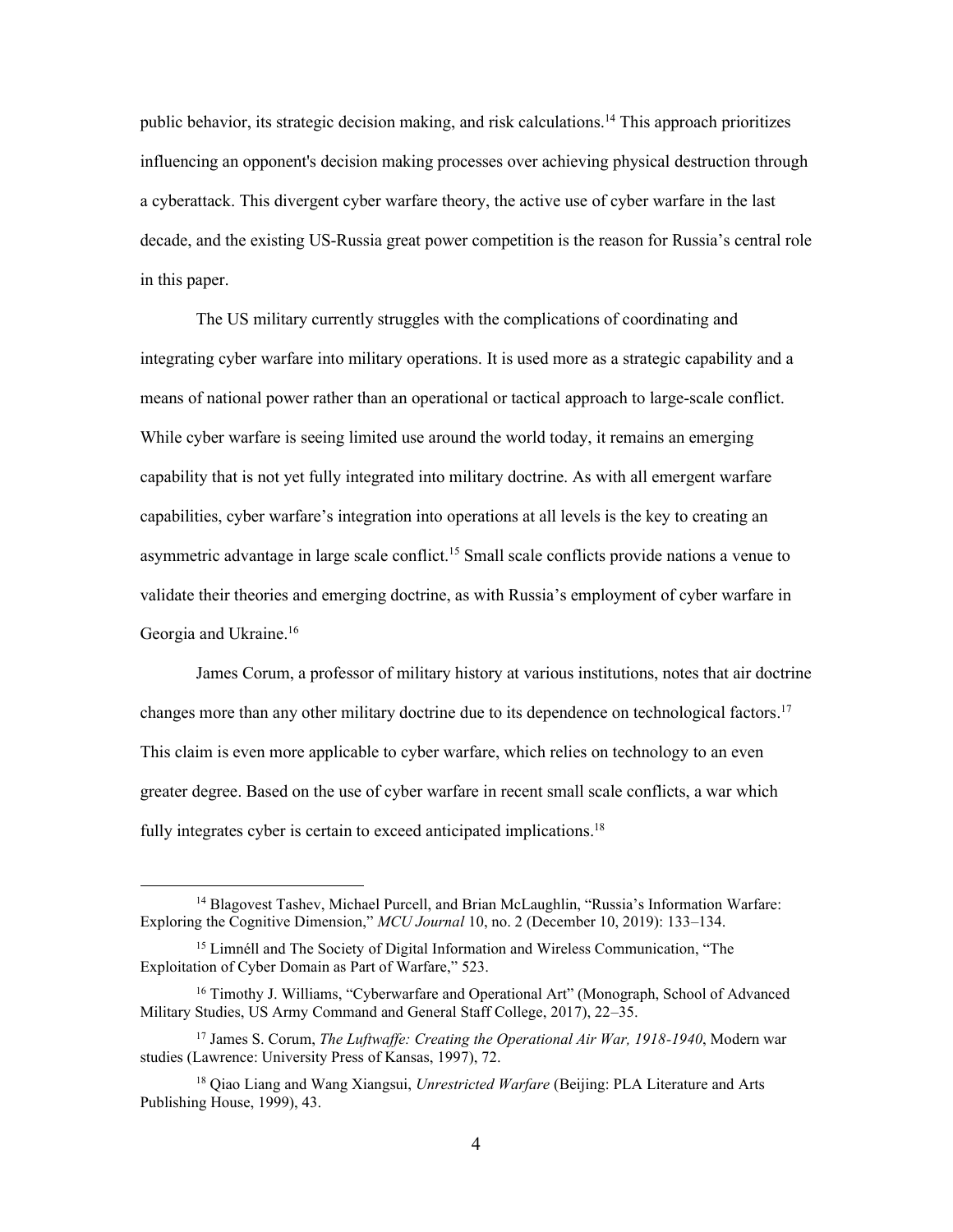The United States needs to develop an effective cyber warfare approach and integrate it into doctrine to maintain an asymmetric advantage over its adversaries. Military leaders contribute to this endeavor by discussing multiple emerging concepts of cyber warfare to identify and capitalize on asymmetric advantages before the next major conflict. Such discussion facilitates preparation for cyber warfare in future large-scale conflict through the development of staunch cyber warfare doctrine that is capable of surviving the initial onset of hostilities while remaining flexible enough to adapt and seize the initiative in the new emerging [environment.](https://environment.19)<sup>19</sup> Consequently, this paper will answer the research question: How can the United States gain an asymmetric advantage in its next large-scale conflict through the employment of cyber warfare?

 19 Carl von Clausewitz, Michael Eliot Howard, and Peter Paret. *On War*. (Princeton, NJ: Princeton University Press, 1989), 95–100.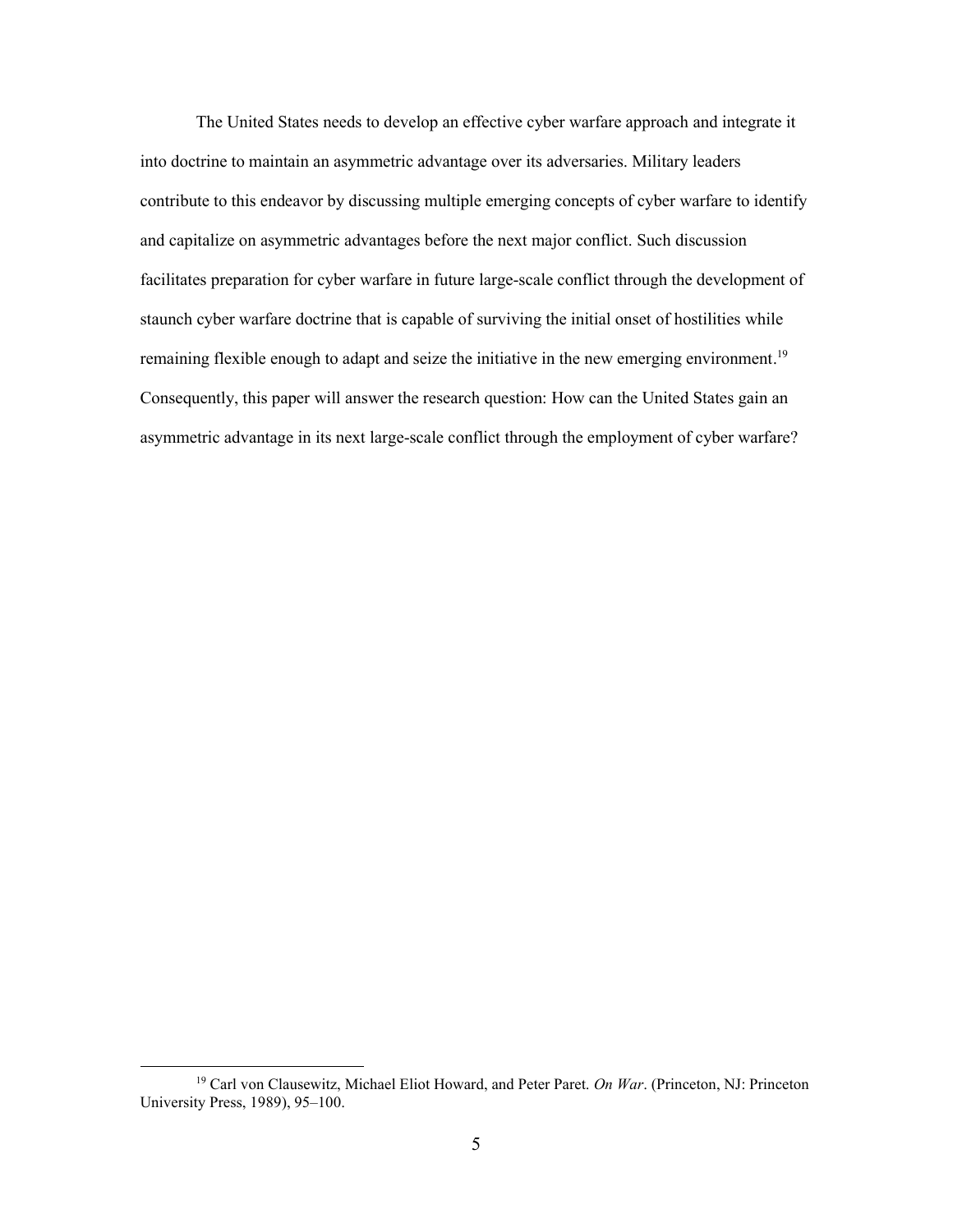### Methodology

<span id="page-12-0"></span>the research objective through questions asked of each case study.<sup>20</sup> It achieves focus through This paper utilizes Alexander George's structured, focused comparison case study framework to answer the research question. Alexander George was a behavioral scientist and political science professor at Stanford University who focused on nuclear studies and their political connections during the Cold War. This methodology derives structure from reflection on limiting the cases to specific aspects of the case studies that answer the questions.<sup>21</sup> This structure and focus allow for analysis of varied cases as they pertain to the initial research question.

This method provides for an overview of the cases to provide context and a situational understanding before it begins to focus in on answering a set of questions. The structure comes through this method's employment of a set of questions answered by each case to address the research question. This paper evaluates each case according to these questions and attempts to draw out the variables and their empirical relationships.

Research focuses on analyzing current and past doctrine, policy, and history to answer the proposed research question through Alexander George's method. Each case study is analyzed only insofar as is required to answer these questions, giving it the necessary focus. The final answer to the thesis comes through comparing the results of each case study, one question at a time, to analyze and compare the results to identify congruence and divergence. The summary of this analysis and comparison forms the basis for recommendations.

 each case study concludes with a summary overview and discussion as relates the value of the Each case begins with an account of the case's story to provide context and set the stage for the analysis to follow. Then, the paper analyzes each case according to the questions set forth. Each question is asked and analyzed with the available information for each case study. Finally,

<sup>&</sup>lt;sup>20</sup> Alexander L. George and Andrew Bennett, "Case Studies and Theory Development in the  Social Sciences," *Perspectives on Politics* (n.d.): 67.

 $21$  Ibid.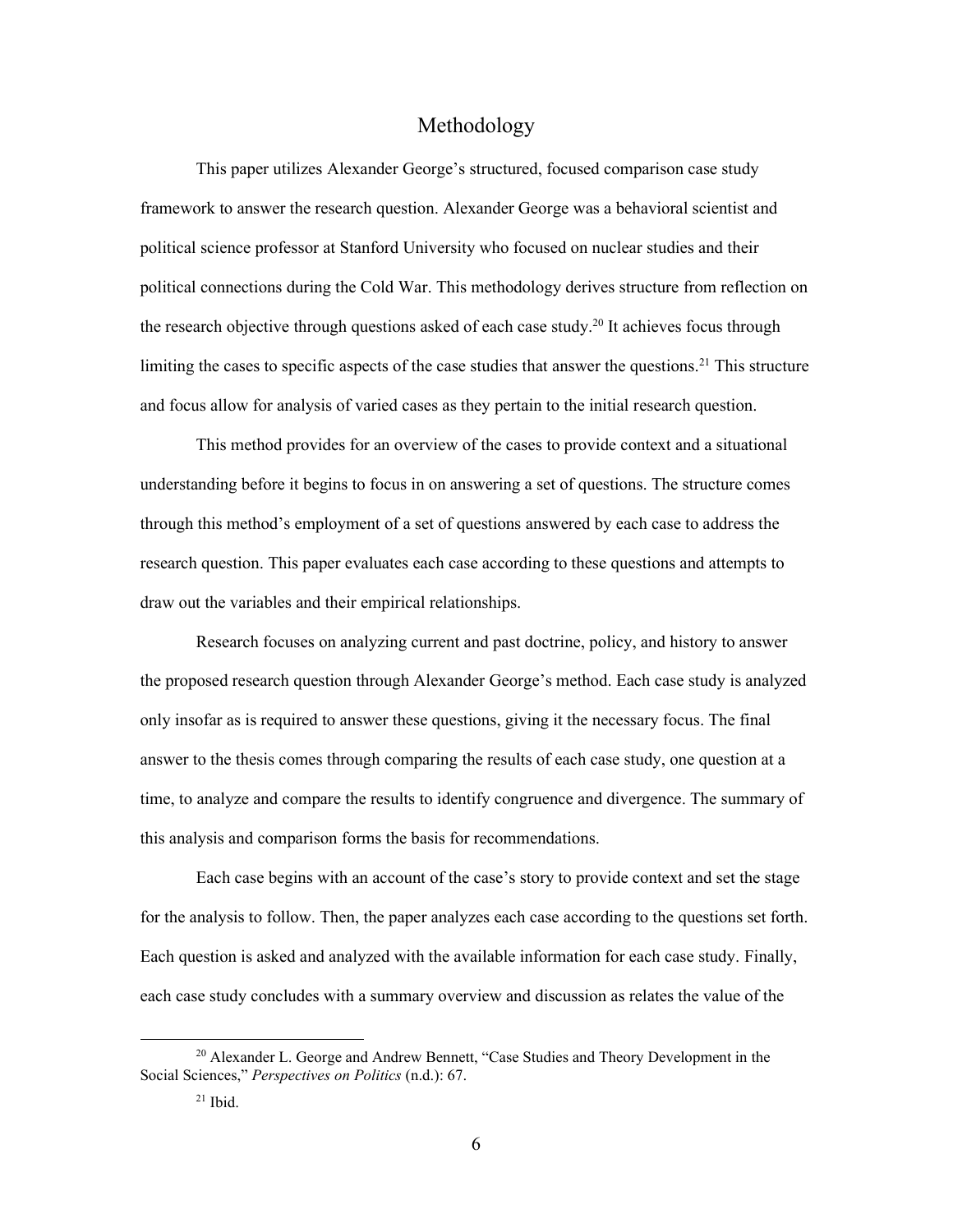particular case to the hypothesis. The conclusion section then summarizes, by hypothesis and value to the research question, each case's analysis for the comparative results.

 the initial incidents of the 1980s and 1990s to the more complex activities of the last 15 years. increasing cyber activity, it is doubtful that the US will face a future conflict that does not involve traditional concepts of boundaries. With the advent of the global internet, as named and defined by the Federal Network Council (FNC) in 1995, a new field of competition emerged within the world of warfare.<sup>22</sup> The United States initially dominated this field as American corporations owned much of the backbone infrastructure supporting the nascent internet.<sup>23</sup> Cyber activities have expanded from Cyber warfare began with espionage such as the Cuckoo's Egg (1986), Moonlight Maze (1998), Solar Sunrise (1998) and Buckshot Yankee (2008). Cyber warfare expanded to include deliberate war-like actions such as in the attacks on Estonia 2007, the Russo-Georgia war of 2008, Stuxnet  $(2010)$  and the on-going Ukraine conflict  $(2014$ -present).<sup>24</sup> Given this global environment of the use of cyber warfare. This condition leaves the US military with the prospects of simultaneously fighting a war in multiple domains, crossing domains, and in ways that defy

To better understand how to achieve an asymmetric advantage under these conditions, this paper examines the use of cyber warfare in four cases and asks the questions: How were cyber attacks employed to achieve political objectives or enable military operations? What kind of staffing structure facilitated the use of cyber to ensure collaboration rather than combativeness? What was the civil-military cyber relationship, and how it supported the use of cyber attacks? How well did military leaders understand both cyber and its role and effects in the operations within which they participated? What lessons did actors glean from their experiences?

<sup>&</sup>lt;sup>22</sup> Leiner et al., "Brief History of the Internet."

<sup>&</sup>lt;sup>23</sup> Naughton, "The Evolution of the Internet: From Military Experiment to General Purpose Technology," 12.

 24 Omry Haizler, "The United States' Cyber Warfare History Implications on.Pdf," *32Cyber, Intelligence, and Security* 1, no. 1 (January 2017): 32–34.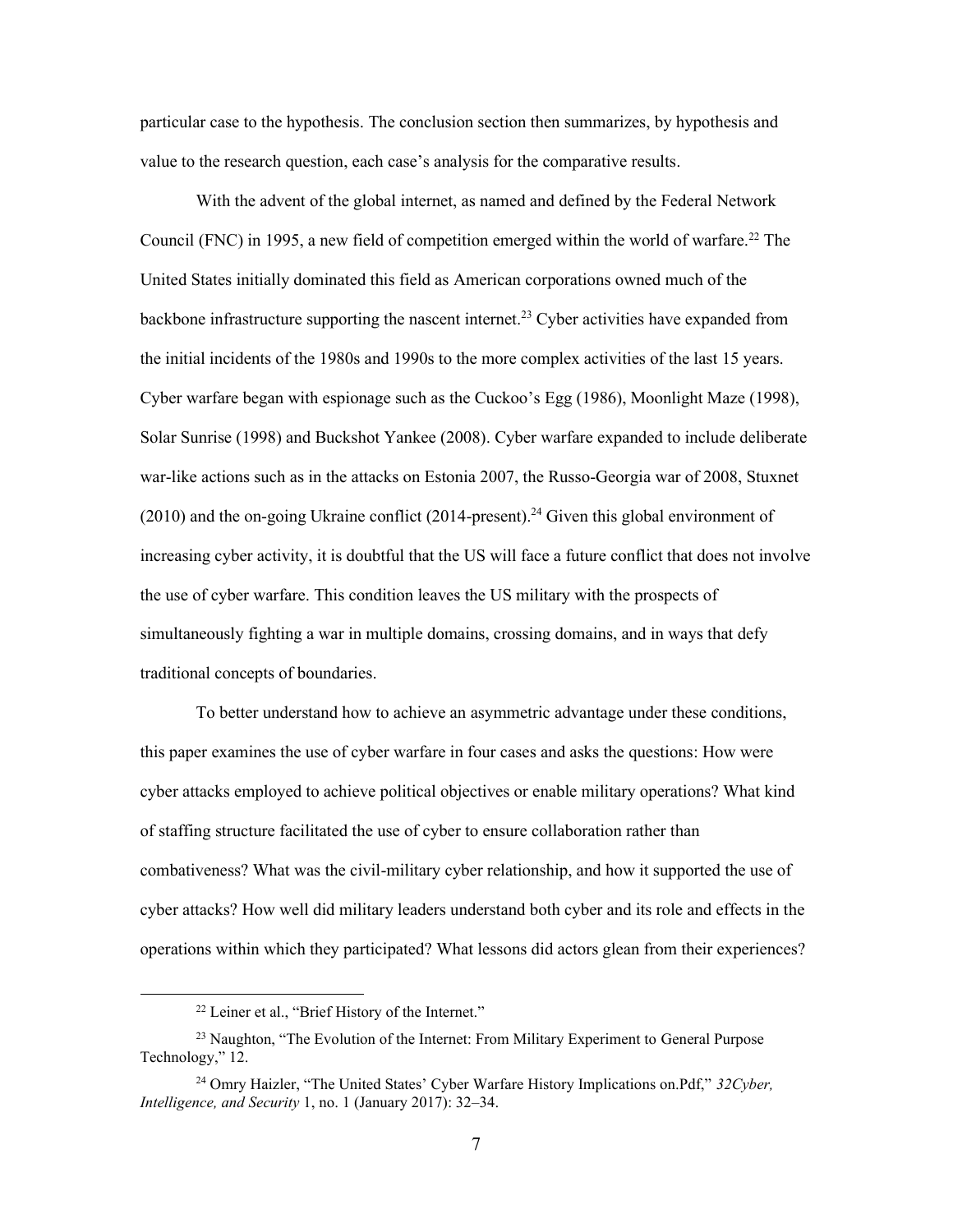### <span id="page-14-0"></span>Case Selection

Selected cases met four criteria and had adequate research materials available. These criteria are:

- 1. Cyber activities must either achieve physical damage or appear in conjunction with military operations.
- 2. It must not be for espionage alone.
- 3. It cannot be merely criminal activities but must advance a larger purpose.
- 4. These activities must originate with a nation-state or other actor capable of fielding a military force.

 military operations in the other domains. This criterion eliminated a large number of cyber incidents while leaving room for many other incidents meeting this criterion through effects nation-state government or similar organization capable of fielding a military force. Stuxnet, Outside the Box/Orchard, Russo-Georgia war and the Ukraine conflict were selected for study for various reasons. The first and most important criteria stipulated that cyber activities achieved physical damage as part of a strategy or were conducted in conjunction with incidental to the primary aims of the cyber weapon. The second criterion further limited the number of possible cases in eliminating those designed for cyber espionage alone, removing many other inter-governmental incidents. The third criterion further reduced the number of nongovernmental cases in stipulating that civilians and corporations were not the primary targets for financial gains, such as identity theft, monetary theft, or ransom. The final criterion provided conditions that the activities originate from, at the behest of, or appear to be coordinated by a

 the US invasion of Iraq (2003), Aurora generator test (2007), Stuxnet (2010), Outside the Eight separate cases meet the selection criteria established above. The cases begin with Box/Orchard (2007), Russo-Georgia war (2008), US Military dismantling of a Saudi website (2008), the Syrian Civil War (2011-present), and the Ukraine conflict (2014-present). Initial research material availability reduced this and provided a focus for selecting the final cases to analyze. Little information is publically available on the Iraq, Aurora, US dismantling of a Saudi

8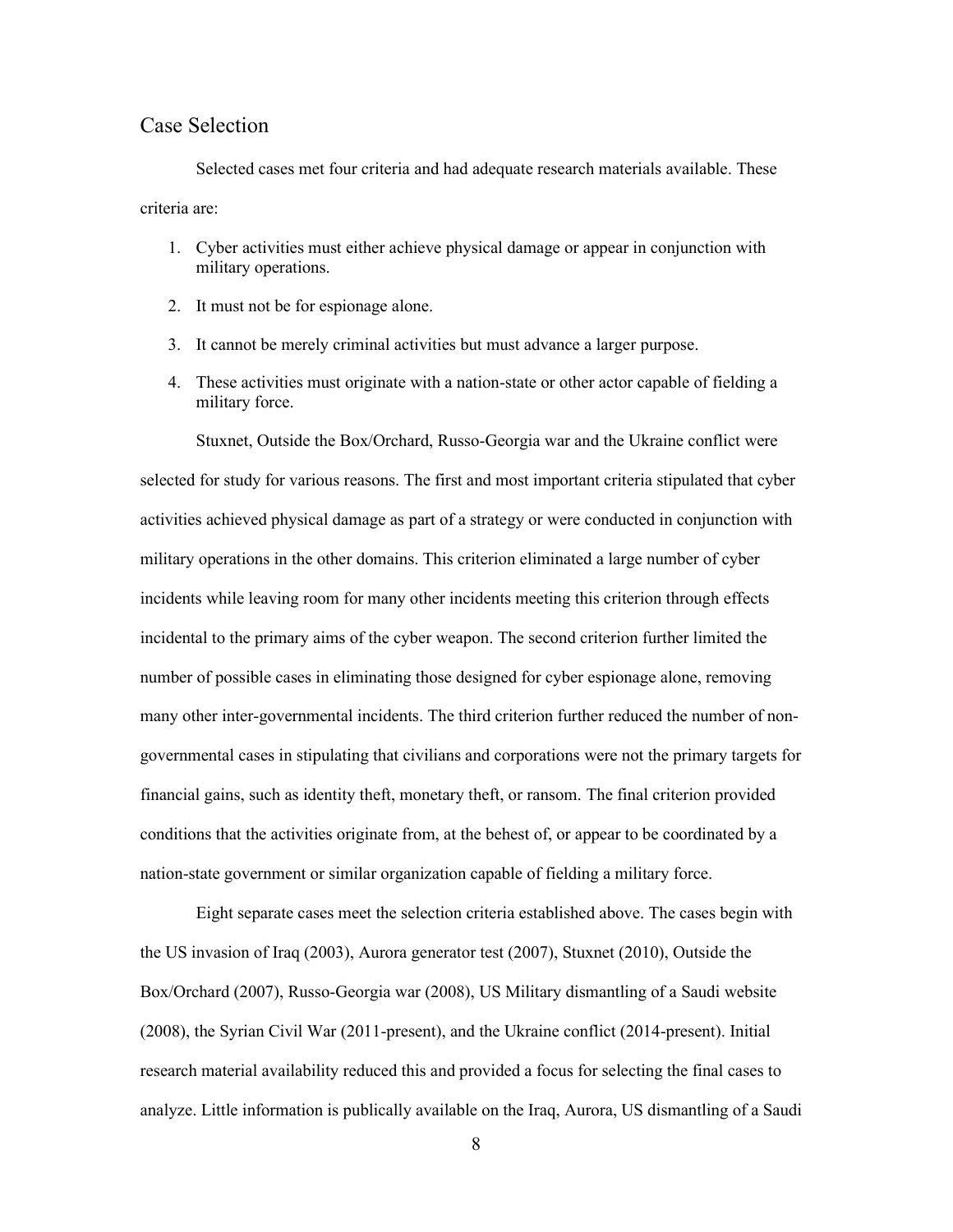War, and the Ukraine conflict out of the eight plausible cases. website, and the Syrian civil war cases. This paper analyzes Stuxnet, Orchard, Russo-Georgia

Current US military doctrine, specifically that of unified land operations and large scale combat operations, provided the baseline for describing military [operations.](https://operations.25) 25 These cases, in addition to meeting the selection criteria, most closely resemble such operations and activities for which the US military trains according to this doctrine. The Ukraine conflict provides the most examples of cyber warfare and military cooperation as well as applicable research material available.

#### Questions:

Five questions asked of each selected case:

- 1. How were cyber attacks employed to achieve political objectives or enable military operations?
- 2. What kind of staffing structure facilitated the use of cyber to ensure collaboration rather than combativeness?
- 3. What was the civil-military cyber relationship, and how did it support the use of cyber attacks?
- 4. How well did military leaders understand both cyber and its role and effects in the operations within which they participated?
- 5. What lessons did actors glean from their experiences?

#### <span id="page-15-0"></span>Assumptions and Constraints

The Department of Defense (DoD), and subordinate to it the individual services,

doctrines are the primary comparison tool for current US practice. Open source public sources are assumed adequate to convey an accurate picture of current US policy and operations. These sources fit within the constraints of the classified and restricted nature of many cyber warfare related works in existence. The US Navy, for example, classifies its related doctrinal and warfare

 25 Headquarters, Department of the Army, *Field Manual (FM) 3-0, Operations* (Washington DC: Government Printing Office, 2017), ix, 1–16.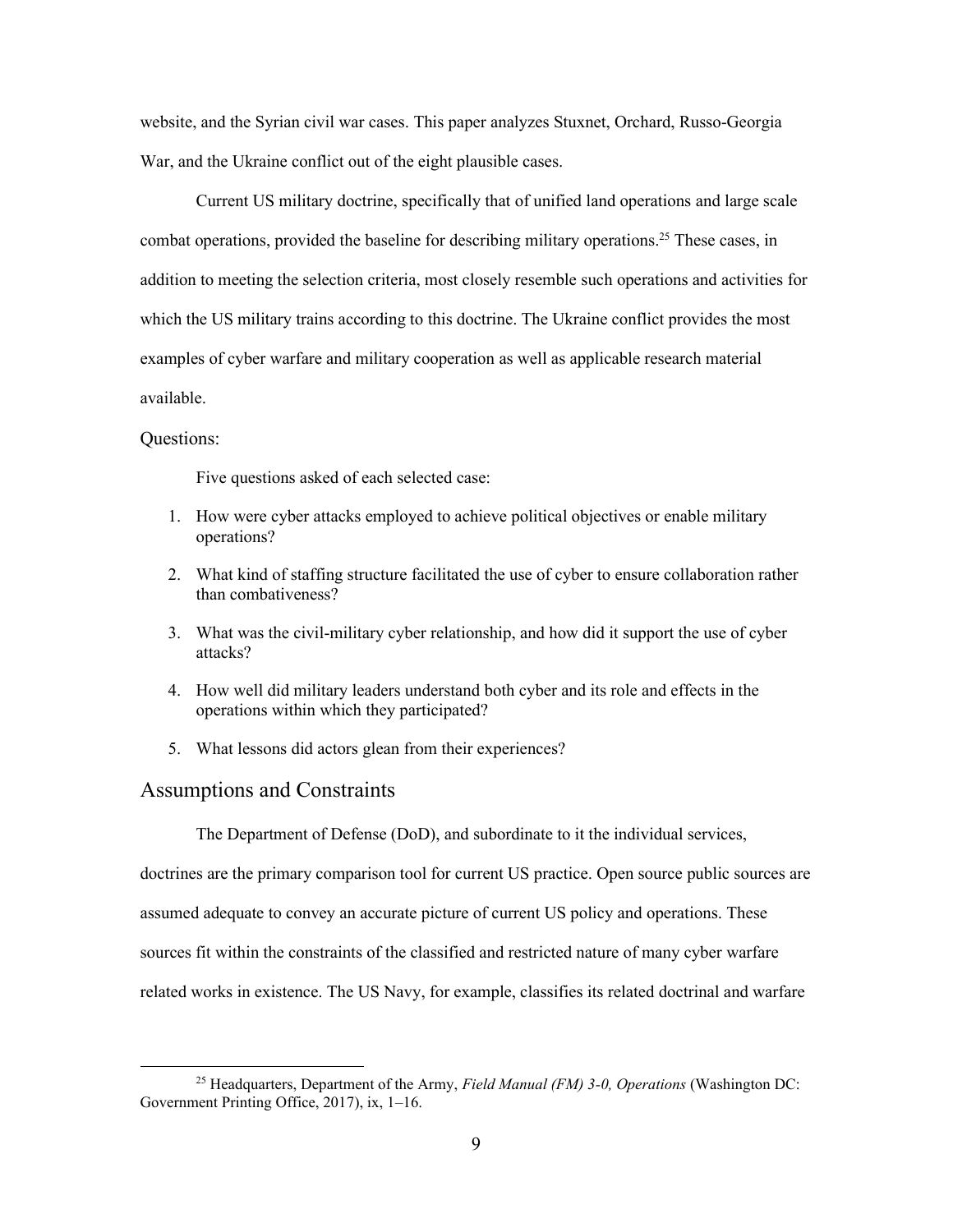related publications. This constraint set conditions for identification of cases, eliminating otherwise good examples due to the overly classified nature of the pertinent information. A major assumption, derived from this constraint, is that this public information is adequate for each case study with enough reliable detail and data to address the research question and hypotheses.

Joint publications identify cyberspace as an interdependent domain alongside the other four traditional domains of air, land, sea, and space.<sup>26</sup> The Army, in its capstone FM 3-0, discusses cyberspace and differentiates the electromagnetic spectrum (EMS) as a domain of increasing contest with proximity to the conflict.<sup>27</sup> The US Air Force agrees that cyberspace is a separate domain, setting the requirement of cyberspace freedom of action for any mission, which is interconnected with all other domains and links them through the effects they can produce.<sup>28</sup> The same USAF cyberspace operations manual goes on to discuss the inherent difficulties associated with cyberattack attribution, something this paper does not delve into. This research focuses on conflict-associated cyber activities consistent with nation-state activities and assumes they are so sanctioned, to avoid the issue of attribution.

Joint doctrine discusses the interrelated nature of information and cyberspace to usurp an adversary's decision-making cycle, yet acknowledges them as separate because cyberspace operations may achieve non-information operation related [objectives.29](https://objectives.29) The Air Force acknowledges by stating that "in modern warfare, all domains are interconnected via cyberspace operations."30 This view is Western and acknowledged as opposed to some Eastern views such as

 26 US Department of Defense, Joint Staff, *Joint Publication (JP) 3-12, Cyberspace Operations*  (Washington DC: Government Printing Office, 2018), I–2.

 27 Headquarters, Department of the Army, *FM 3-0*, 1–7.

 28 LeMay Center for Doctrine, "Cyberspace Operations," *Annex 3-12 - Cyberspace Operations*, last modified November 30, 2011, accessed December 31, 2019, [https://www.doctrine.af.mil/Portals/61/documents/Annex\\_3-12/3-12-Annex-CYBERSPACE-OPS.pdf](https://www.doctrine.af.mil/Portals/61/documents/Annex_3-12/3-12-Annex-CYBERSPACE-OPS.pdf).

 29 US Department of Defense, Joint Staff, *JP 3-12*, I–5.

<sup>&</sup>lt;sup>30</sup> LeMay Center for Doctrine, "Cyberspace Operations," 18.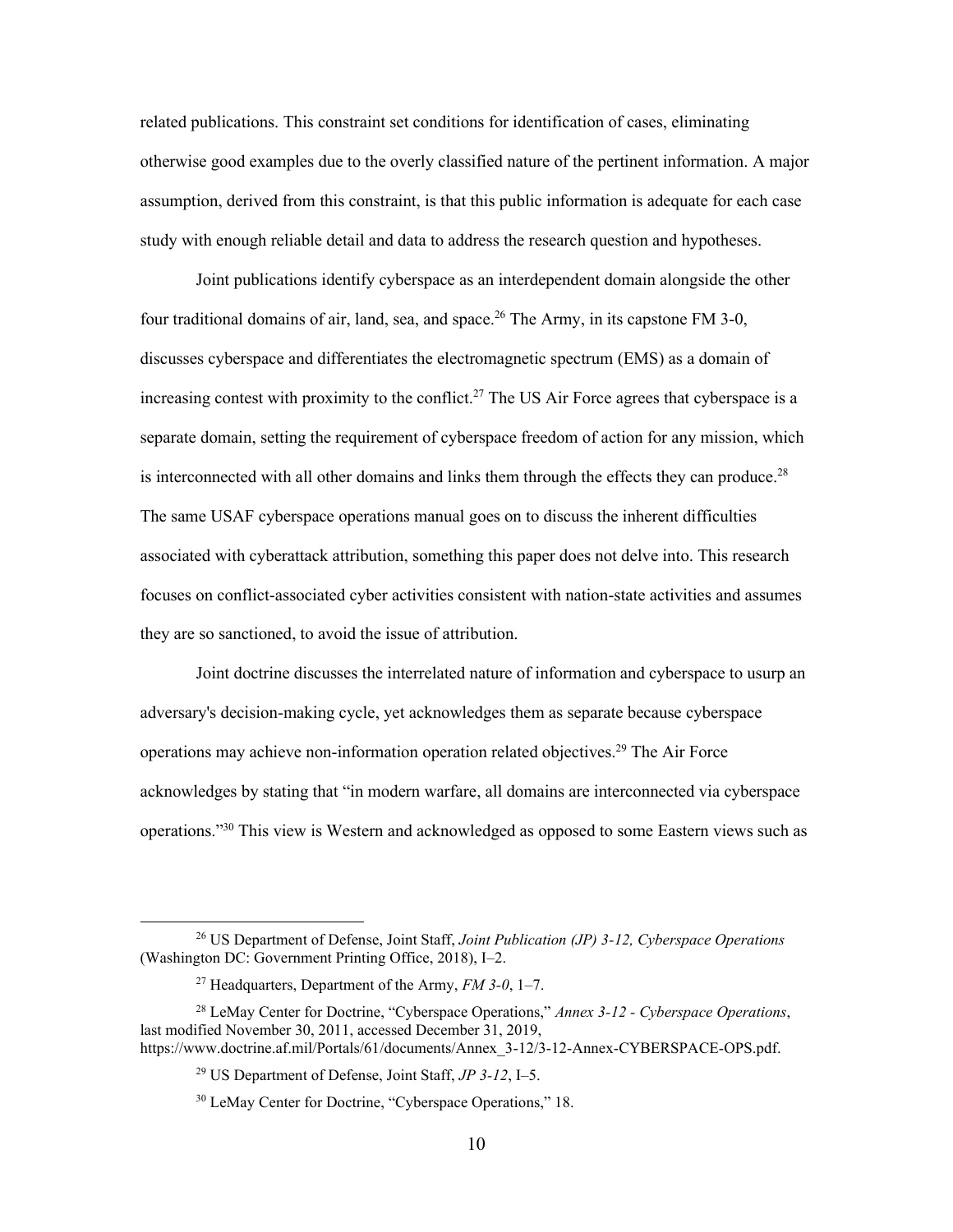those of Russia and China, which view cyber as a subordinate of information warfare.<sup>31</sup> This thesis accepts all of this and eschews the discrepancy by assuming that cyberspace, the information environment, and the intertwined domains as a distinct and comprehensive aspect of war.

# <span id="page-17-0"></span>Delimitations

Cyber warfare has many elements and varying terminology which change with time and within the US and international community. Computer network attacks, offensive and defensive cyber operations, hacking, hacktivist, intrusion, vulnerability, and information assurance are just a few of the terms. This thesis uses a common and consistent language, concurrent with the latest US military doctrine and publications. There are three main categories of cyber activities: crime, espionage, and attack. Cyber activities are judged by the legal framework of an existing conflict, in becoming elements of cyber warfare.<sup>32</sup> This rule means that otherwise classified crime and espionage cyber activities become supporting elements of cyber warfare. The predominant feature in cyber attack, bringing them into cyber warfare, is the offensive nature of the tools used to achieve effects within the conflict or the context of the political aims.

 This thesis focuses on cyber attacks as a form of cyber warfare, at the direction or behest government, is the theft or absconding of information rather than effects on an adversary. achieve their ends; however, it is the actor and intent that distinguish and classify it. of the government, to achieve military or national policy objectives. Cybercrime is typical of an individual or illicit group or organization seeking monetary gain or status recognition, therefore outside the purview of this work. Cyber espionage, while sometimes conducted at the behest of a Cybercrime and espionage, in some cases, use overlapping or identical ways and means to

 $31$  Connell and Vogler, "Russia's Approach to Cyber Warfare,"  $4-5$ .

 32 Geers, *Cyber War in Perspective*, 124.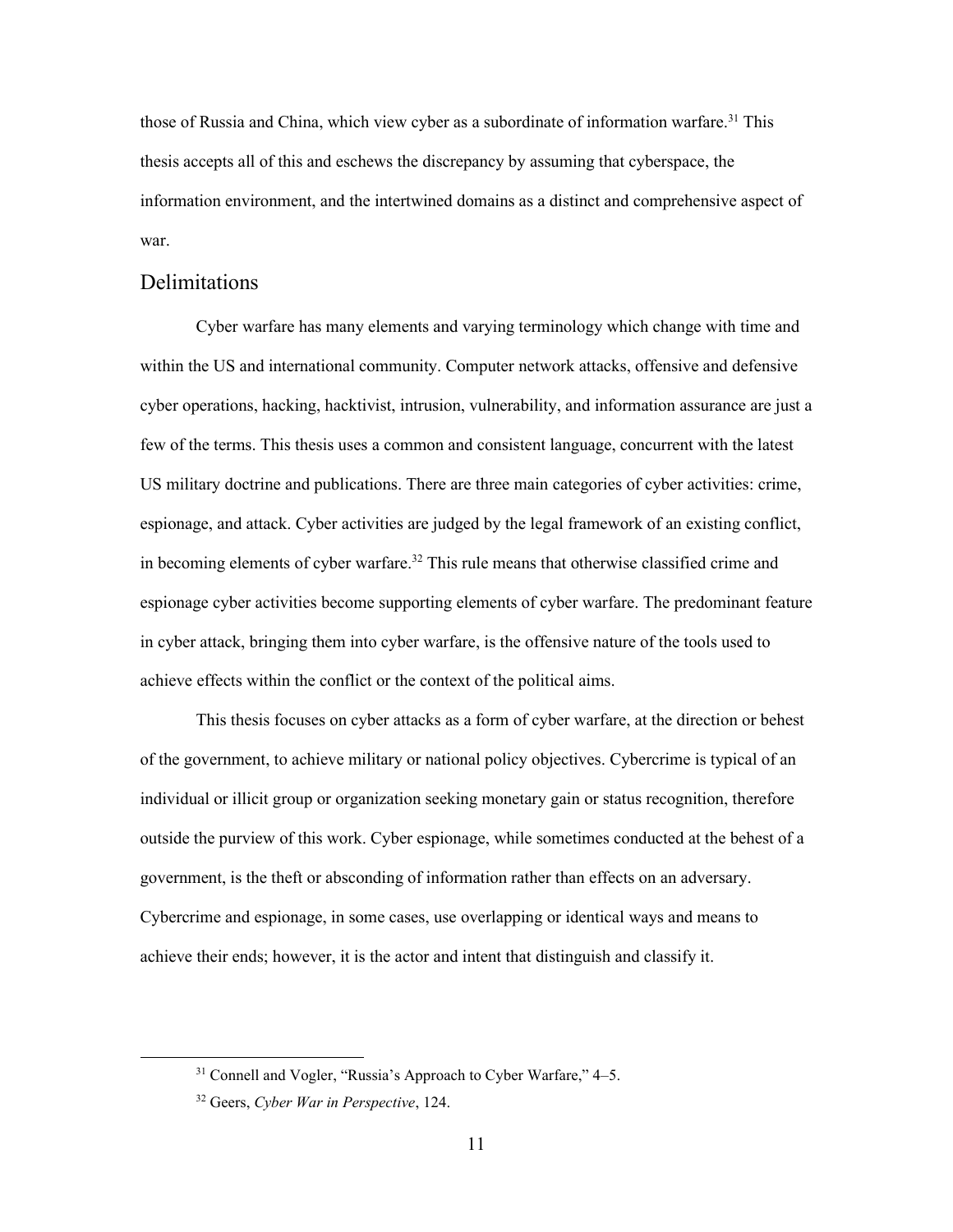2007. Russia is the most prolific actor that meets these criteria, so for the preservation of this Cyber attacks need to demonstrate destruction or use in coordination with military and national policy objectives to be relevant in this study. The cases selected for this thesis were picked based on the amount of research information publically available. Additionally, case selection criteria limited selection to those tied to military operations or those resulting in physical damage and destruction, thereby eliminating several potential cases such as Estonia in work, distinctness was an added criterion for cases involving Russia.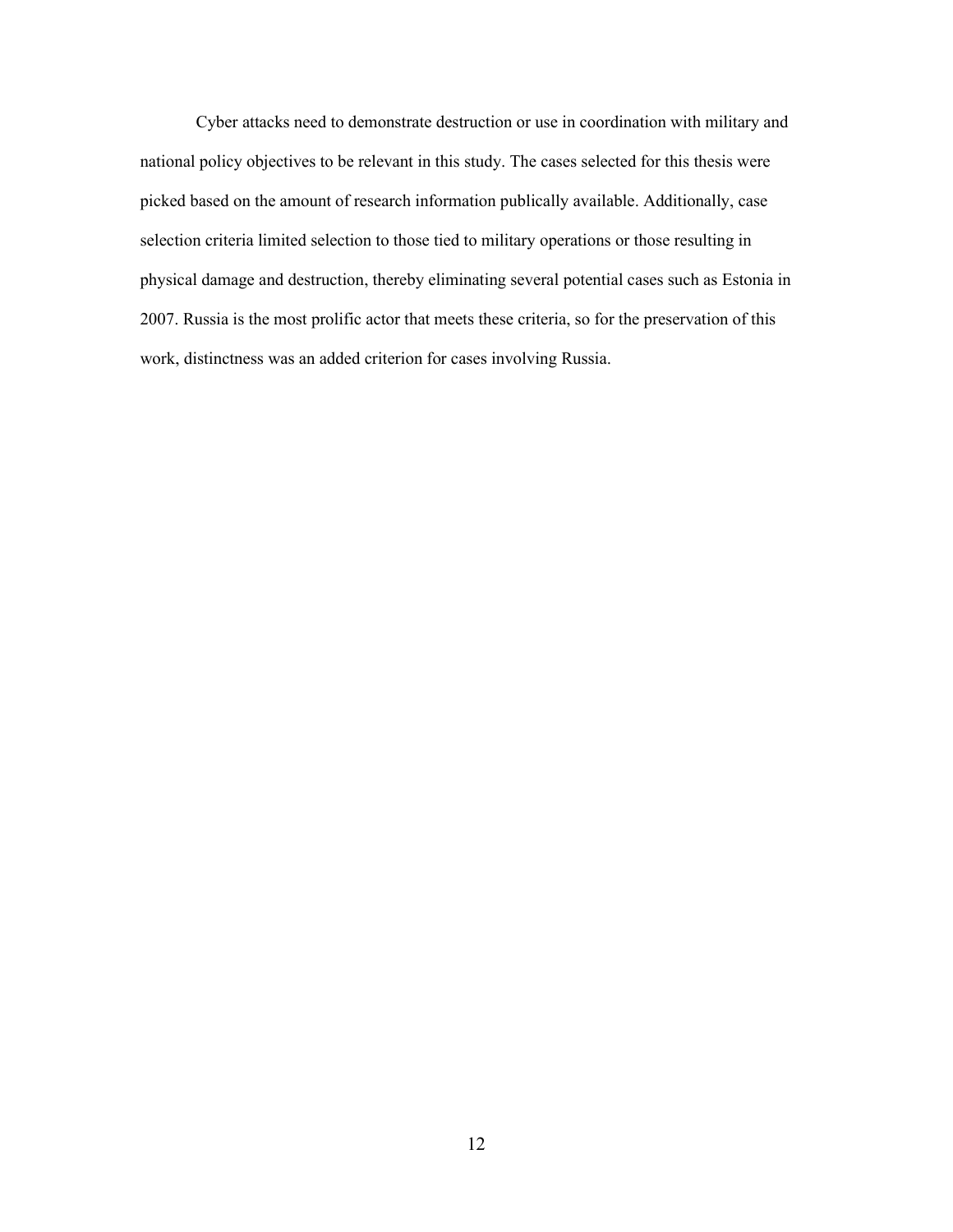# Case Study Analyses

# <span id="page-19-1"></span><span id="page-19-0"></span>Stuxnet, 2010

 In 2010 Iran's Natanz uranium enrichment plant was replacing centrifuges for its nuclear Agency (IAEA) inspectors who noticed it. By late in the year, several computer security uranium enrichment program, almost 2,000 in a few months as opposed to the normal 800 a year.<sup>33</sup> The excessive replacement baffled both the Iranians and the International Atomic Energy companies uncovered a complex digital code that was spreading throughout the corporate world.<sup>34</sup> A complex code, fifty times larger than the average computer virus, was responsible for this feat. 35 It was finally detected when it spread beyond its intended targets remaining concentrated in systems primarily in Iran. 36

Because the Iranian uranium enrichment program within Natanz operated on a closed network, not connected to the larger world wide web, hackers needed to find an alternate way to achieve effects. Stuxnet, as it became known, was specifically designed to spread over local area networks via removable media, rather than through emails or internet connections, to target the isolated network.<sup>37</sup> Computer security technicians took several months to reverse-engineer Stuxnet, initially working to stop its spread and identify its source.<sup>38</sup> Technicians from Symantec

 33 Zetter, *Countdown to Zero Day*, 1–3.

 34 David Kushner, "The Real Story Of Stuxnet," *Institute of Electrical and Electronics Engineers (IEEE)Spectrum*, last modified February 23, 2013, accessed November 1, 2019, <https://spectrum.ieee.org/telecom/security/the-real-story-of-stuxnet>.

<sup>&</sup>lt;sup>35</sup> Kim Zetter, "How Digital Detectives Deciphered Stuxnet, the Most Menacing Malware in History," *Wired*, July 11, 2011, accessed October 31, 2019,<https://www.wired.com/2011/07/how-digital>detectives-deciphered-stuxnet/.

<sup>36</sup> Ibid.

<sup>37</sup> Ibid.

<sup>&</sup>lt;sup>38</sup> Kushner, "The Real Story Of Stuxnet."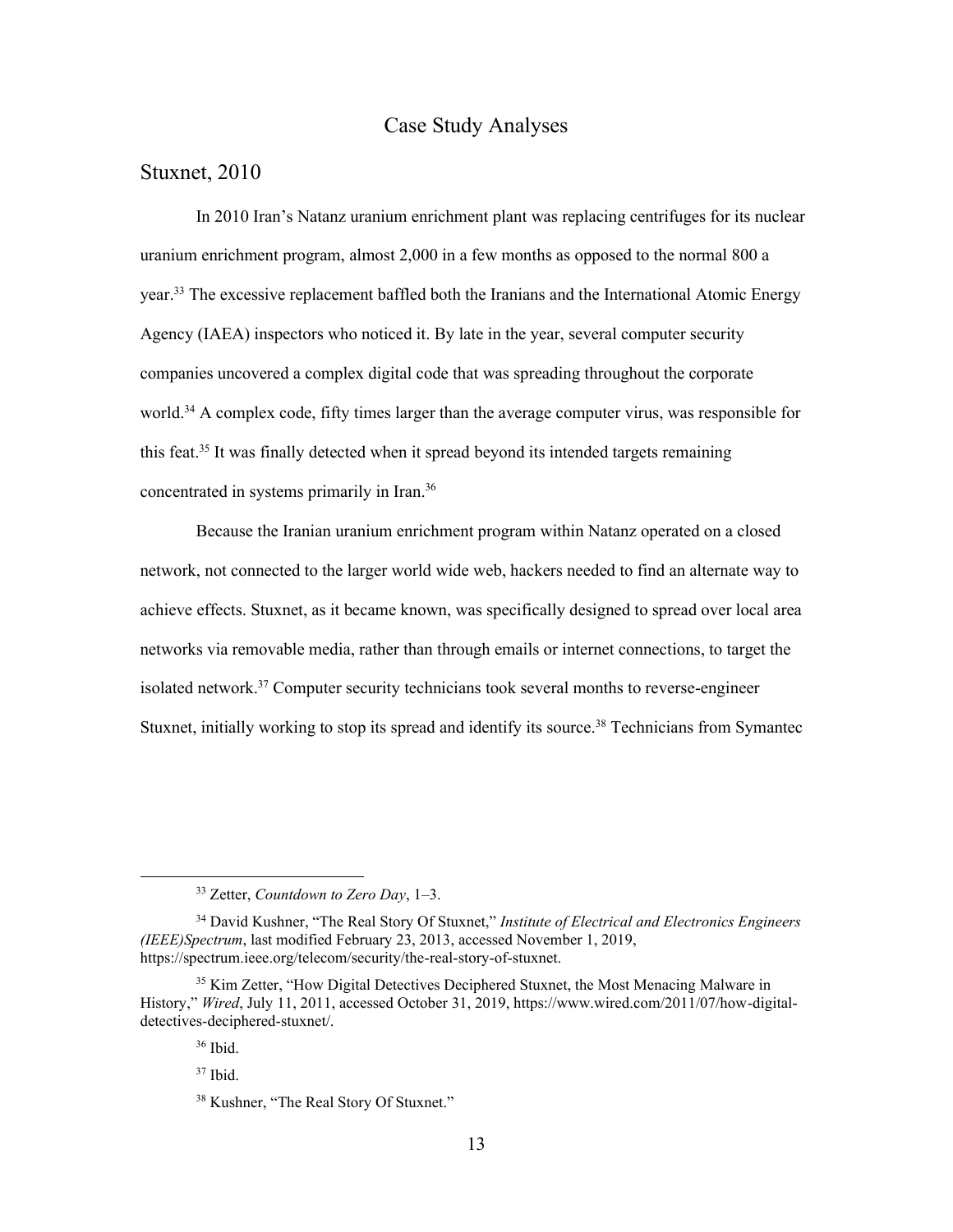ultimately named the virus Stuxnet from a text file written into its code but remained unable to determine the weapon's developer beyond doubt and yet suspecting US and Israel.<sup>39</sup>

Stuxnet used four zero-day exploits to spread between systems, identify required conditions, and access the supervisory control and data acquisition (SCADA) program to influence Programmable Logic Controller (PLC) of specific hardware to damage it beyond [repair.40](https://repair.40) This code was the first time, outside of theory and strictly controlled experiments, that a string of digital coding directly damaged equipment existing in the physical domain, a cyber weapon, digital weapon striking a physical [target.](https://target.41)<sup>41</sup> Iran does not publically admit the extent of damage to its uranium enrichment program; however, the estimates average out to a two-year setback.<sup>42</sup>

 Stuxnet was the first instance of a cyber tool producing physical damage and being concept testing, writings, and even Hollywood movie productions hinting at similar targeted against an adversary, classifying it as a weapon.<sup>43</sup> This creation of a cyber weapon designed specifically to produce damage took the cyber world by storm despite limited proof of [possibilities.44](https://possibilities.44)

<sup>&</sup>lt;sup>39</sup> William J. Broad, John Markoff, and David E. Sanger, "Israeli Test on Worm Called Crucial in Iran Nuclear Delay," *New York Times*, last modified January 15, 2011, accessed November 1, 2019, <https://www.nytimes.com/2011/01/16/world/middleeast/16stuxnet.html>.

 $40$  Zetter, "How Digital Detectives Deciphered Stuxnet, the Most Menacing Malware in History"; Kushner, "The Real Story Of Stuxnet."

 41 Shane Harris, *@WAR: The Rise of the Military-Internet Complex* (Boston: Houghton Mifflin Harcourt, 2014), 11; Zetter, *Countdown to Zero Day*, 3.

<sup>&</sup>lt;sup>42</sup> Broad, Markoff, and Sanger, "Israeli Test on Worm Called Crucial in Iran Nuclear Delay."

 43 Michael P Carvelli, "A Smarter Approach to Cyber Attack Authorities," *Joint Force Quarterly*  4th Quarter 2018, no. 91 (2018): 69.

<sup>&</sup>lt;sup>44</sup> Michael Swearingen et al., "What You Need to Know (and Don't) About the AURORA  Vulnerability," *Power: Business & Technology for the Golbal Generation Industry Since 1882*, last modified September 1, 2013, accessed November 19, 2019, <https://www.powermag.com/what-you-need>to-know-and-dont-about-the-aurora-vulnerability/?printmode=1.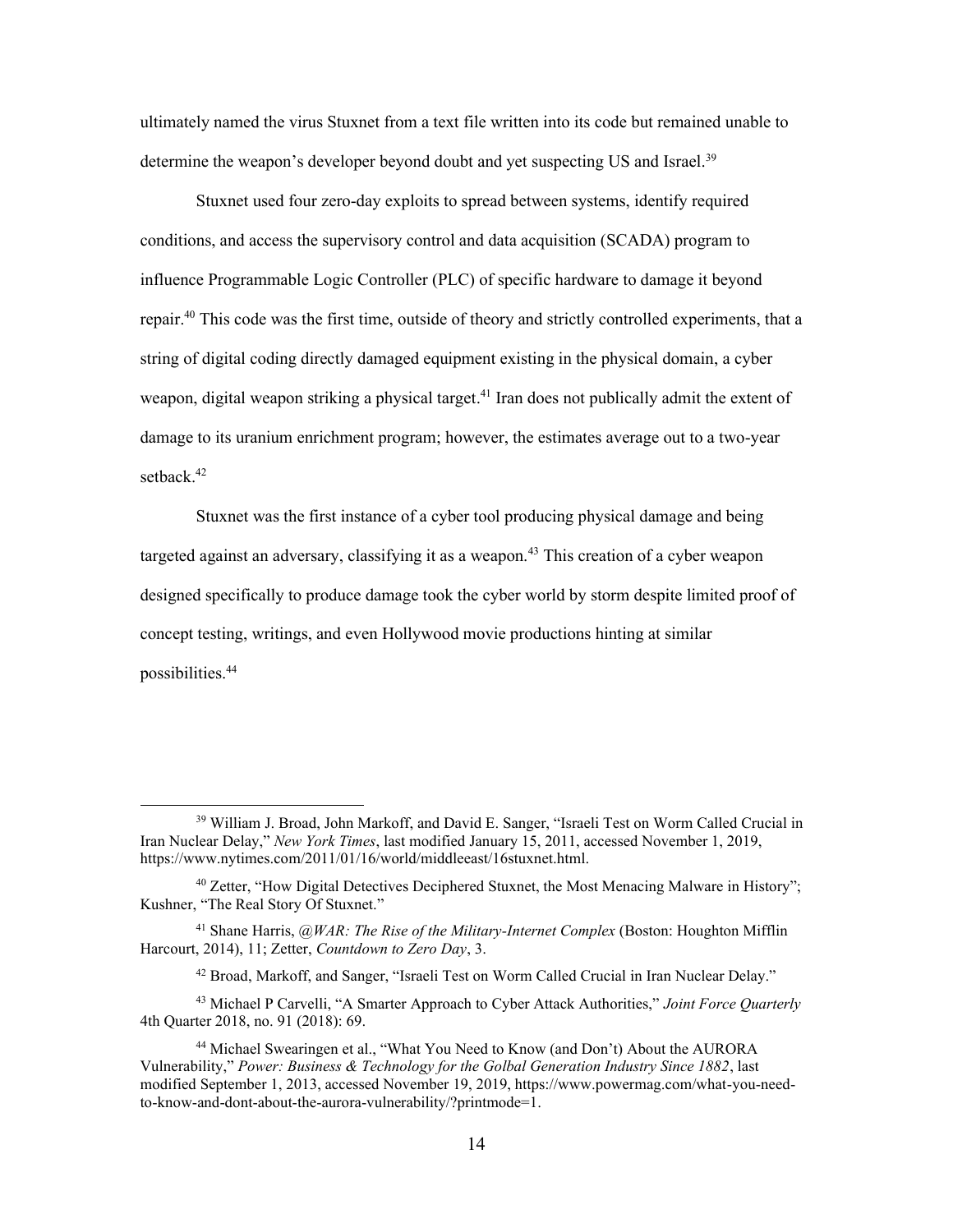How were cyber attacks employed to achieve political objectives or enable military operations?

 assuming responsibility or credit for this cyber-attack. Software engineers, to achieve this goal, The presumed intent of this weapon was to delay the Iranian nuclear program without starting a war. Intent presumption results from the lack of any government or organization developed a worm that would damage equipment without causing loss of life.<sup>45</sup> Such a precise and non-lethal option provides national decision-makers with a tempting option that avoids the repercussions of applying military force.

This weapon achieved a goal, destruction of Iranian centrifuges, without the involvement of any military [forces.46](https://forces.46) Using this cyber attack mitigated two of the major risks any politician faces when deciding to attack an adversary; risk to soldier's lives and risk to policy. This cyberattack avoided putting troops or military equipment in the line of fire as a conventional attack requires, This option also reduced risk to policy by providing plausible deniability to the government, because of the difficulty of attribution.

What kind of staffing structure facilitated the use of cyber to ensure collaboration rather than combativeness?

 multiple vulnerabilities to cross multiple academic disciplines to achieve destructive results in the Stuxnet provides an example of an extremely complex computer worm that incorporated real world. Stuxnet, compared in parallel to conventional military parlance, is the epitome of the US Army's emerging multi-domain operations and concept of convergence.<sup>47</sup> Conventional military operations at all levels require large staffs working together to synchronize capabilities and produce effects on enemy targets. Cyber warfare, as demonstrated in the complexity of Stuxnet, is no different.

 45 Zetter, *Countdown to Zero Day*, 366–370.

<sup>&</sup>lt;sup>46</sup> Tabansky, "The Current State of Cyber Warfare."

 47 Headquarters, Department of the Army, *TRADOC Pamphlet 525-3-1: The U.S. Army in Multi- Domain Operations 2028* (Washington DC: Government Printing Office, December 6, 2018), iii, viii–x.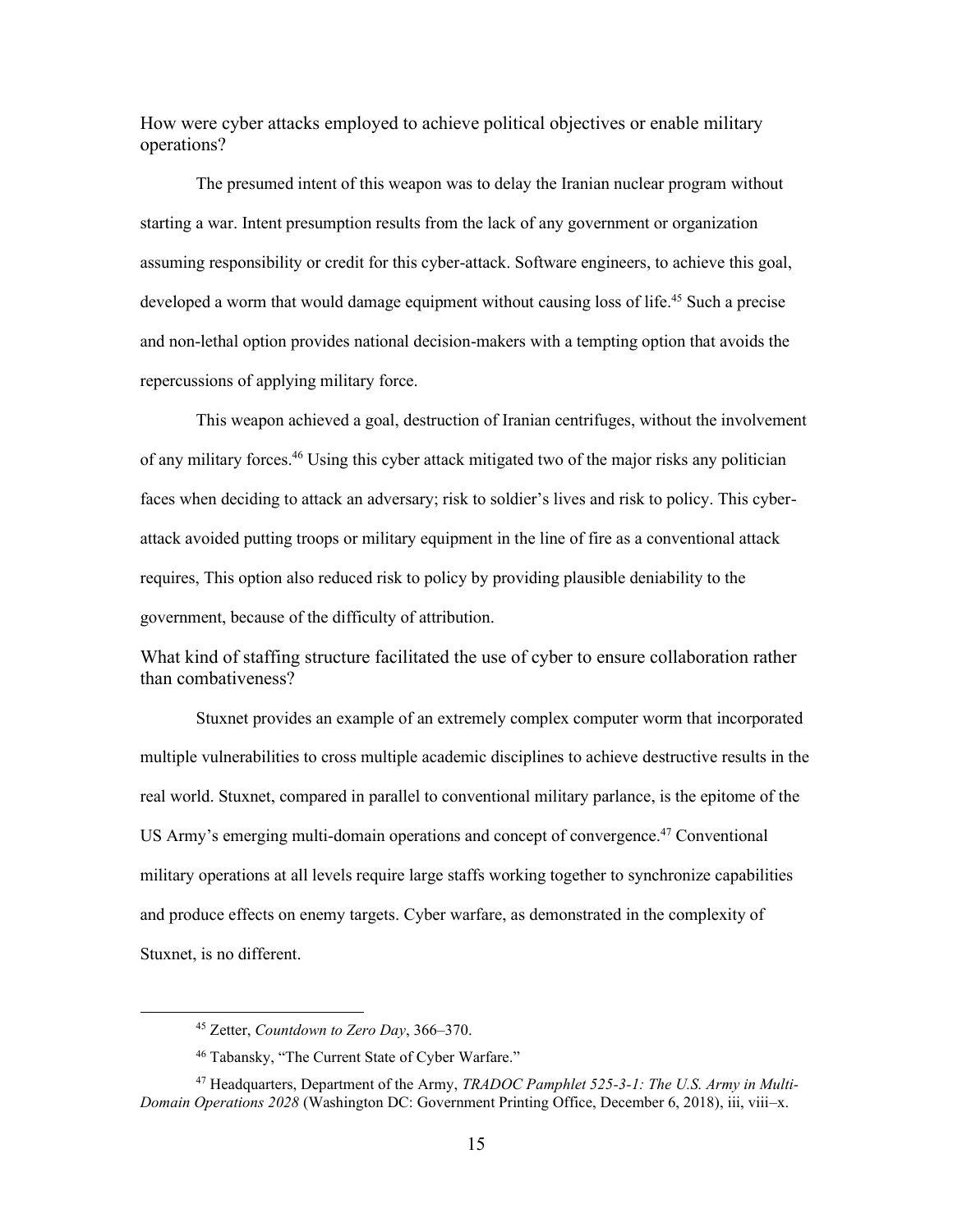nearly a year and a large number of computer security experts around the world.<sup>48</sup> This particular cyber attack required knowledge of SCADA and PLC programs, uranium refinement technical coding languages used throughout the entire process. This easily covers the disciplines of amongst others. Deconstruction of this particular cyber weapon, to reveal its purpose and target, required knowledge, familiarity with the hardware involved and fluency in any of the proprietary software computer science, nuclear science, electrical engineering, and the electromagnetic spectrum,

 Creating such a cyber weapon, with its deliberate targeting and processes to minimize to a level acceptable for decision-makers requires that the staff possesses the expertise to fulfill collateral damage and risk of detection, requires a large and well-integrated staff. To reduce risk each of these discipline's functions and even test the weapon in a controlled environment. Stuxnet, still a disavowed operation, could only have succeeded with this level of support and a significant amount of time for developing and testing. United States military staff structures cannot currently support this. They need to be adjusted to integrate and synchronize cyber capabilities with effects and targets through time, space, and purpose

What was the civil-military cyber relationship, and how did it support the use of cyber attacks?

 government agencies take the place of the military. Stuxnet's discovery is a perfect example of a which was focused solely on serving its customers regardless of the intentions of whomever or There is no proof that any military was involved in the creation of Stuxnet, so failure to integrate civilian and military or government agencies and organizations to achieve political ends. The Stuxnet worm was discovered and revealed by an anti-virus corporation, whatever government created the worm.<sup>49</sup> Beyond Symantec's focus on protecting its customers, Microsoft owned part of the vulnerability and immediately, once notified, took steps to remediate

 48 Zetter, *Countdown to Zero Day*, 3.

<sup>49</sup> Ibid., 5–6, 31–32.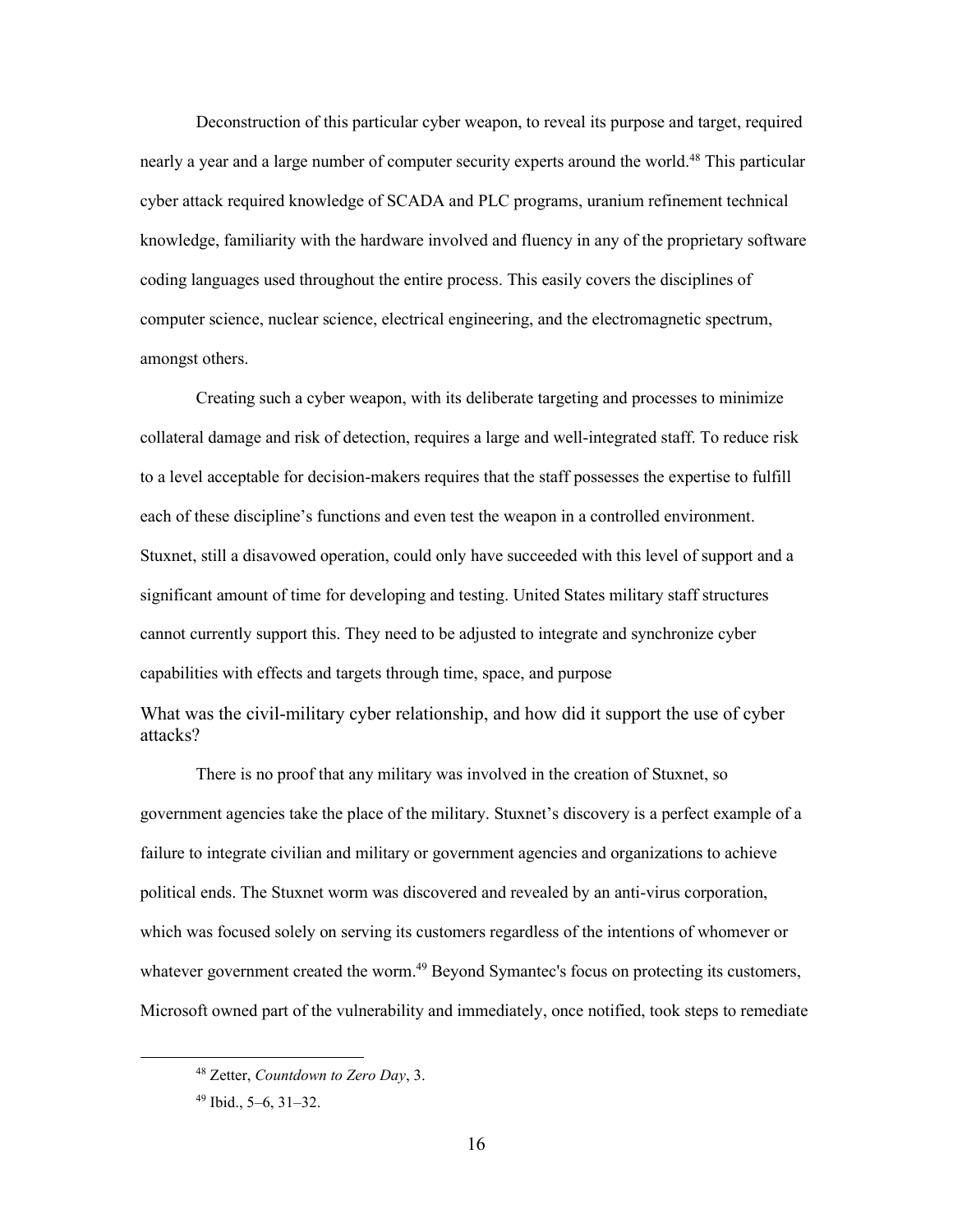it.<sup>50</sup> The presumption here is that the government agency responsible for Stuxnet did not coordinate with these companies.

 This lack of synchronization and integration resulted in a short lifespan for the worm once it inadvertently spread beyond the target computer network. Coordination with Symantec and Microsoft could result in measures to reduce further the visibility of this worm and smoother integration of its processes within affected systems. Coordination between these various entities would enable further refining targeting, constrain direction, and enhance the accuracy and efficiency of the cyberweapon itself. Based on available information, this coordination did not occur and ultimately resulted in its public discovery and reverse-engineering.

How well did military leaders understand both cyber and its role and effects in the operations within which they participated?

Lacking the proof or implication of military involvement, government agencies replace it in the context of this question. Stuxnet's designer and agent are still unknown; however, the method of its discovery supports the conclusion that military leaders require an understanding of cyber warfare, regardless of their concentration or occupational specialty. From international inspectors to anti-virus programmers and large corporations, many players participated in the identification, defeat, and analysis of the Stuxnet worm.<sup>51</sup>

Stuxnet's designers took into account the political situation and risks, deliberately tailoring their worm to avoid propagation into the larger world and to avoid collateral damage. In military parlance, this equates to applying the concepts of proportionality, in the just war

 50 Zetter, *Countdown to Zero Day*, 14, 31–32.

<sup>&</sup>lt;sup>51</sup> Zetter, "How Digital Detectives Deciphered Stuxnet, the Most Menacing Malware in History"; Kim Zetter, "An Unprecedented Look at Stuxnet, the World's First Digital Weapon," *Wired*, November 3, 2014, accessed August 2, 2019, [https://www.wired.com/2014/11/countdown-to-zero-day-stuxnet/](https://www.wired.com/2014/11/countdown-to-zero-day-stuxnet).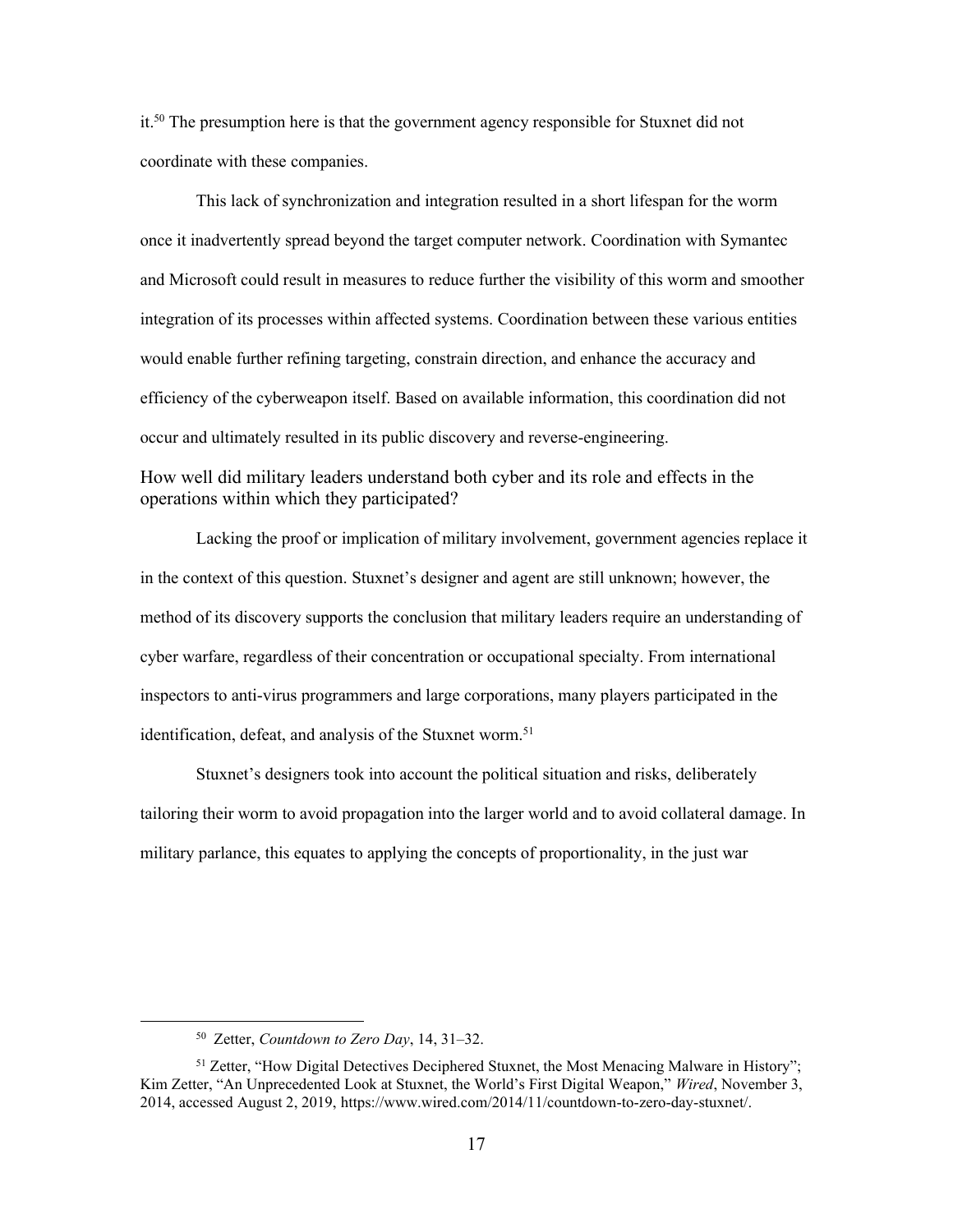tradition.<sup>52</sup> The amount of effort applied to build this weapon belays the effort applied to adhere to this tradition and reduce unforeseen consequences, risk, upon discovery.

On Iran's part, it was individuals who did not understand the basics of cybersecurity or adhere to the policies and regulations which contributed to Stuxnet's spread. Leaders who understand weapons systems make better-informed decisions that enhance both protection and effectiveness. This understanding is one of the reasons that the US military employs a robust staff and seeks to incorporate all disciplines into its planning processes. Cyber awareness programs and professional military education are ways to bridge this understanding gap, and simple demonstrations can reduce security lapses such as the Iranians at Natanz experienced. What lessons did actors glean from their experiences?

Proficiency increases only through practice. Computer experts dissecting Stuxnet employed computer systems set up in isolation of any live network to reverse engineer the worm. It is reasonable to assume that Stuxnet's creators did likewise to ensure the cyber weapon achieved the intended results before firing the weapon, knowing it was a matter of time until the discovery and the vulnerabilities enabling its success remedied. Using an isolated network to test the worm did not prevent its unintentional propagation upon release for execution. Further testing in a controlled but live environment may uncover more of these unintended side effects.

Cyber attacks can result in physical damage and achieve strategic objectives. Stuxnet delayed Iran's uranium enrichment program through deliberate engineering and avoided unnecessary collateral damage. Military force was not required to achieve this objective, adding the benefit of plausible deniability to the use of this cyber attack.

Isolated networks, commonly referred to as air-gapped, are not safe from cyber attacks. The network at the Natanz uranium enrichment plant was isolated from the internet. The term

 52 Brian Orend and Robert M. Martin, *The Morality of War*, Second edition, Second edition expanded and updated, 2/e expanded and updated. (Peterborough, Ontario, Canada; Buffalo, NY, USA: Broadview Press, 2013), 34, 125.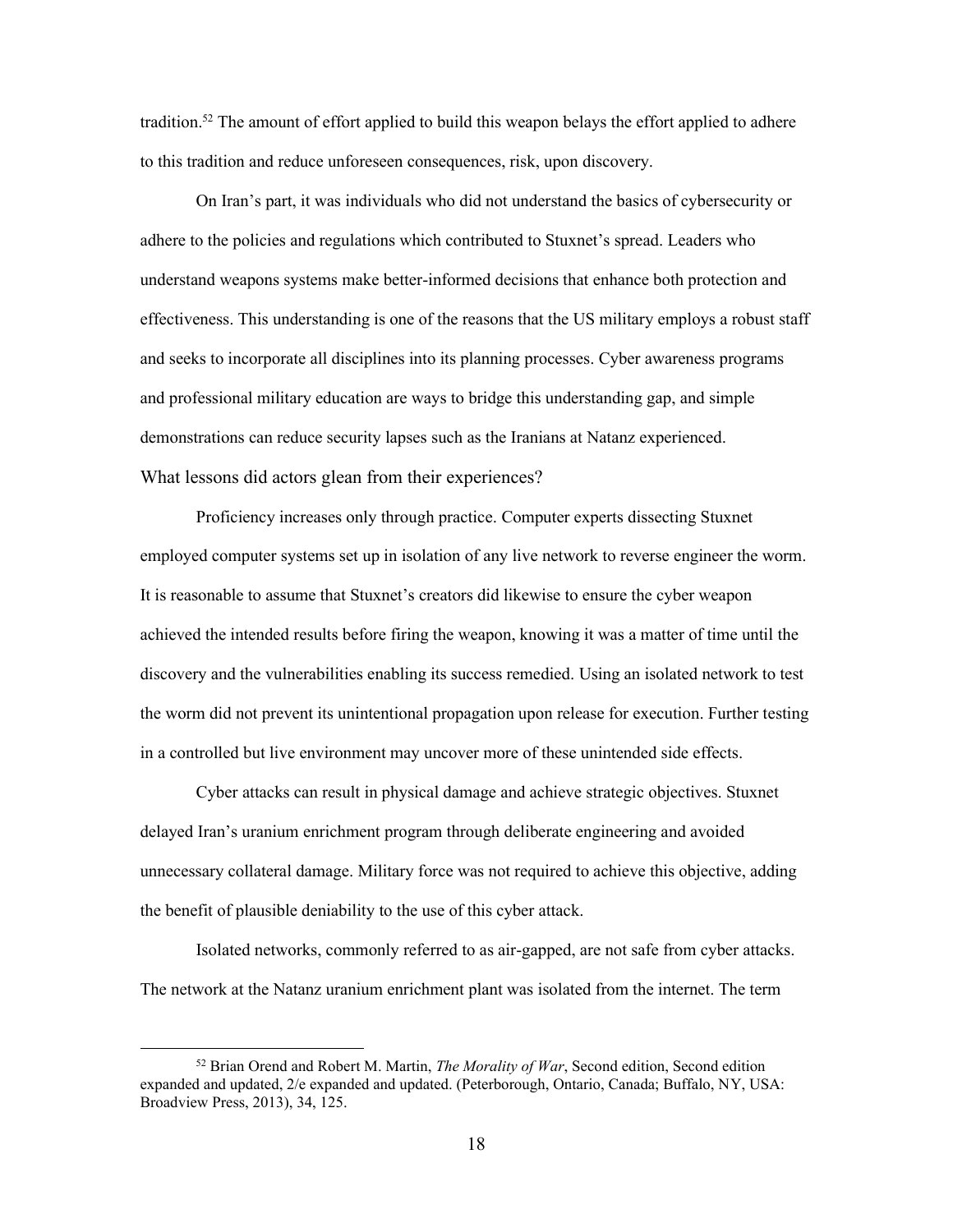'air-gap' provides a mental visualization of the physical disconnection of one network from another designed to increase network security. Actors bridged this gap using other conventional means to get Stuxnet onto this isolated network.

#### Summary

This case demonstrates the first effective use of a cyberweapon in public knowledge. This case is a good example of an emerging capability employed in its domain, seemingly ahead of its time, and limited in scale and scope to mitigate collateral damage. This case provides a clear look at the use of a cyber weapon and, with regards to the thesis, provides areas of study to achieve an asymmetric advantage in the next cyberwar salvo. US military failure to professionally discuss and advance this theory remains, to this day, evidenced through limited cyber doctrine and establishment of a major cyber command in 2017.<sup>53</sup> The United States should adjust its training centers to incorporate unrestrained cyber warfare during unit rotations, both to acclimate and educate the units, as well as for testing both offensive and defensive capabilities.

## <span id="page-25-0"></span>Israeli Operation Outside the Box / Orchard, 2007

 border into Syria to bomb a nuclear reactor and remained undetected throughout the covert operation traced its roots back to 2004 as intelligence, and various Israeli agencies set the stage On 5 September 2007, just before midnight, eight Israeli F-15s and F-16s crossed the strategic bombing mission.<sup>54</sup> Dropping bombs on a target is both the easy part for the military instrument of national power and the final act in a sequence of events and decisions. This

 53 Office of U.S. Cyber Command, "U.S. Cyber Command History," *U.S. Cyber Command*, accessed November 19, 2019, [https://www.cybercom.mil/About/History/](https://www.cybercom.mil/About/History).

 54 Barbara Opall-Rome, "Declassified: How an Israeli Operation Derailed Syria's Nuclear Weapons Drive," *Defense News*, last modified March 21, 2018, accessed October 29, 2019, operation-derailed-syrias-nuclear-weapons-drive/; Fred M. Kaplan, *Dark Territory: The Secret History of Cyber War*, First Simon & Schuster hardcover edition. (New York: Simon & Schuster, 2016), 160–162. [https://www.defensenews.com/global/mideast-africa/2018/03/20/just-declassified-how-an-israeli-](https://www.defensenews.com/global/mideast-africa/2018/03/20/just-declassified-how-an-israeli)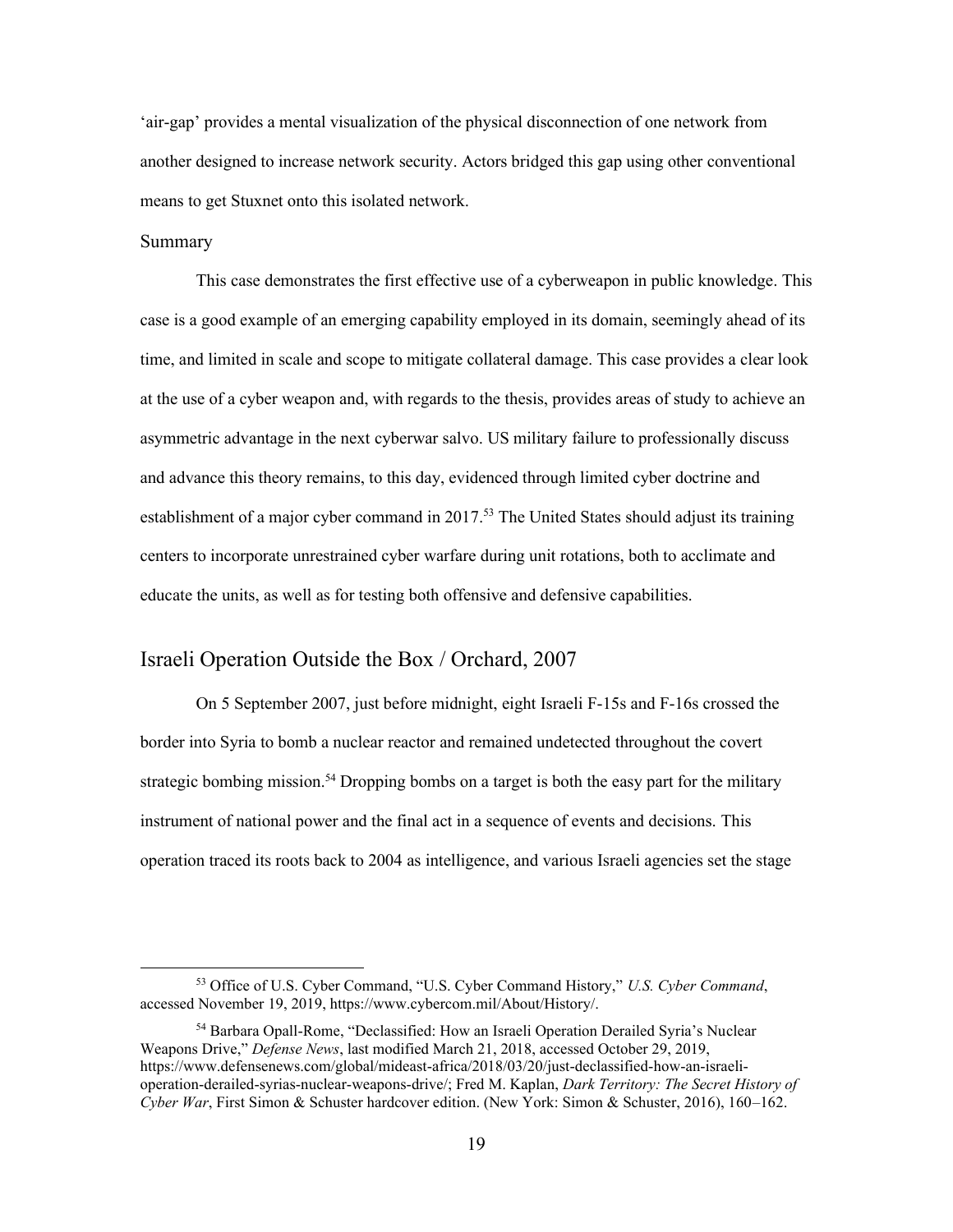for the subsequent application of military power against a potential national [threat.](https://threat.55)<sup>55</sup> The jets used in this attack were not stealth aircraft, so Israel found a different way to hide their presence. This mission incorporated electronic attack jamming, and computer network intrusion to compromise and defeat key Syrian systems allowing aircraft to fly unmolested through Syrian [airspace.](https://airspace.56) 56

 essentially blinds a system but is noticeable to alert, trained, and proficient system operators, as defense network data and hide Israeli aircraft.<sup>59</sup> It is an indisputable fact that Israeli aircraft The main objective of these Israeli offensive cyber capabilities was to neutralize the Syrian air defense systems manipulating and inserting false data protecting the strike aircraft, thus enabling deniability by the national government afterward.<sup>57</sup> An electronic attack, or jamming, the Syrian air defense radar operators were.<sup>58</sup> Jamming alone was, therefore, not enough as the Israelis needed to keep the Syrians from discovering anything at all until the bombs fell. They achieved this by synchronizing computer network intrusion with the air sorties, compromising the computer control programs, thereby allowing Israeli cyber warriors to manipulate the Syrian air

<https://web.archive.org/web/20140207060836/http://www.worldsecuritynetwork.com/Israel>-Palestine/David-A.-Fulghum-and-Robert-Wall-/U.S.-Electronic-Surveillance-Monitored-Israeli-Attack-On-Syria.

<sup>&</sup>lt;sup>55</sup> Opall-Rome, "Declassified: How an Israeli Operation Derailed Syria's Nuclear Weapons Drive."

 56 Yossi Melman, "OUTSIDE THE BOX: Israel's Strike on Syria's Nuclear Plant," *The Jerusalem Post*, last modified April 6, 2018, accessed October 29, 2019, [https://www.jpost.com/Arab-Israeli-](https://www.jpost.com/Arab-Israeli) Conflict/OUTSIDE-THE-BOX-Israels-strike-on-Syrias-nuclear-plant-547870; David A. Fulghum and Robert Wa, "U.S. Electronic Surveillance Monitored Israeli Attack On Syria," *World Security Network*, last modified February 7, 2014, accessed October 29, 2019,

 57 Yaakov Katz, "And They Struck Them with Blindness," *The Jerusalem Post*, last modified September 29, 2010, accessed October 29, 2019,<https://www.jpost.com/Magazine/Features/And-they>- struck-them-with-blindness; Joseph Trevithick, "Israel Details Long Secret Raid On Syrian Nuclear Reactor, Says It's Willing To Do It Again," *The Drive*, accessed October 30, 2019, <https://www.thedrive.com/the-war-zone/19492/israel-details-long-secret-raid-on-syrian-nuclear-reactor>says-its-willing-to-do-it-again.

 58 Richard A. Clarke and Robert K. Knake, *Cyber War: The next Threat to National Security and What to Do about It*, 1st ed. (New York: Ecco, 2010), 5–8.

<sup>59</sup> Ibid., 6–8.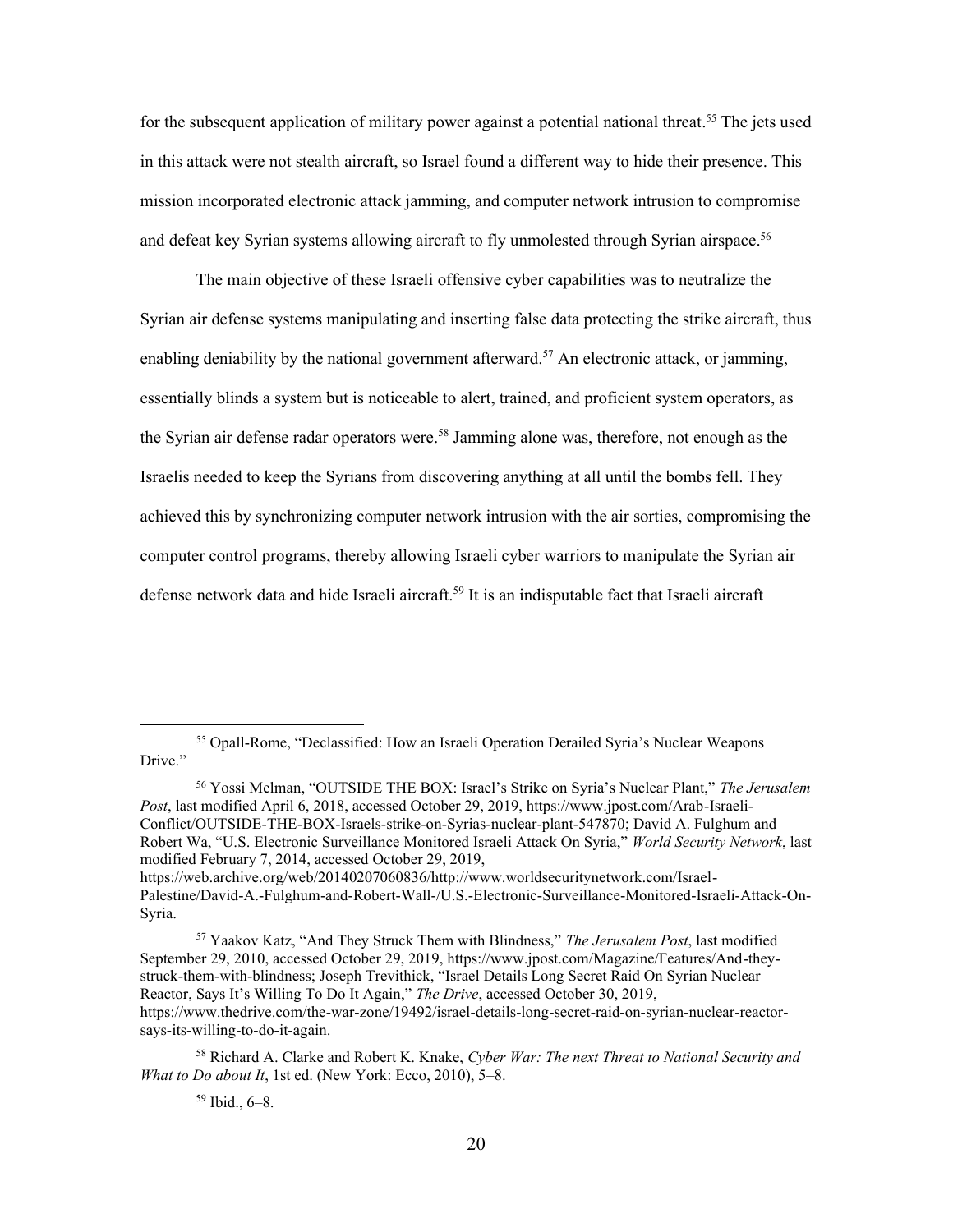navigated the Syrian skies without air defense systems targeting them, yet Israel maintains the classification on how exactly they achieved this effect.<sup>60</sup>

attack.<sup>61</sup> Israel remained quiet, until 2018, about the attack allowing Syria to save face in the Syrian President Bashar Assad denied any nuclear-related operations, following the political realm.<sup>62</sup> Israel censored its media from reporting on the incident and Syria admitted there had been an attack, without sharing much detail, and only proffered weak protests before returning to silence on the subject. $63$  As the dust settled, this operation faded into oblivion. How were cyber attacks employed to achieve political objectives or enable military operations?

Cyber attacks, in conjunction with other means, rendered Syrian air defense systems ineffective and enabling conventional attack aviation to reach its target.<sup>64</sup> In this case, cyber attacks played a supporting role in a kinetic operation. These Israeli cyber attacks lowered the level of political risk by eliminating the need to strike the Syrian air defense systems kinetically. Shutting down Syrian air defenses also allowed Israeli combat aircraft to traverse the skies freely, bomb their targets, and egress without fear of being shot down.

Cyber attacks gave politicians on both sides the ability to exercise further political diplomacy to resolve the situation, due to the reduced loss of life and overt military action. Loss of either aircraft or the need to deliberately engage Syrian air defense systems would eliminate the political deniability of either Syrian or Israeli activities and could escalate the situation.

 60 Judah Ari Gross, "Ending a Decade of Silence, Israel Confirms It Blew up Assad's Nuclear Reactor," *The Times of Israel*, accessed October 30, 2019,<https://www.timesofisrael.com/ending-a-decade>of-silence-israel-reveals-it-blew-up-assads-nuclear-reactor/.

 61 Melman, "OUTSIDE THE BOX: Israel's Strike on Syria's Nuclear Plant."

 $62$  Ibid.

 63 Clarke and Knake, *Cyber War*, 2–3.

 64 George Perkovich and Ariel Levite, eds., *Understanding Cyber Conflict: 14 Analogies*  (Washington, DC: Georgetown University Press, 2017), 52.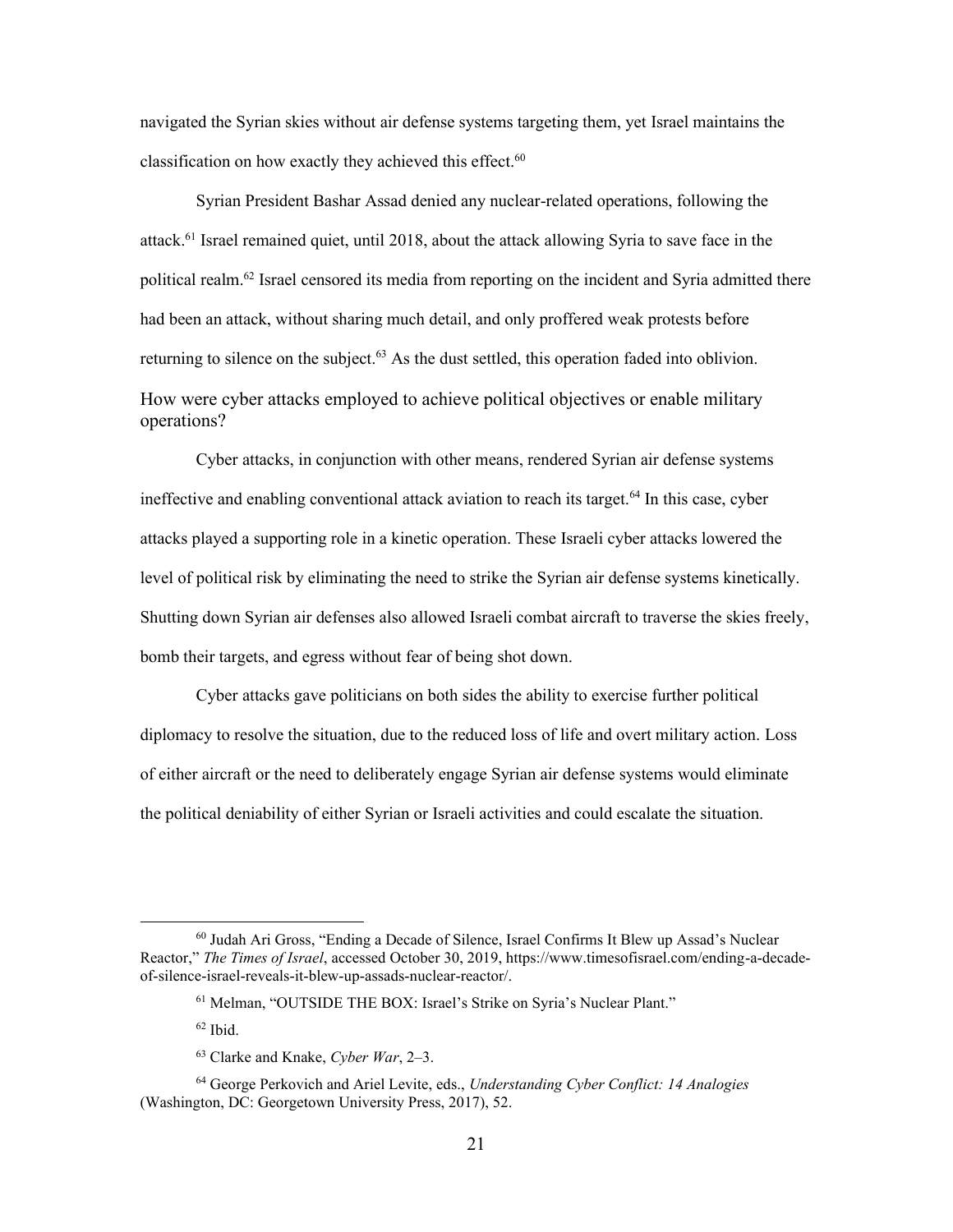Silence, from both sides, for the next 10 year confirmed success, until Israel officially recognized the operation in 2018.<sup>65</sup>

What kind of staffing structure facilitated the use of cyber to ensure collaboration rather than combativeness?

 warfare, cyber within the United States military establishment, and conventional capabilities at Israeli operation Outside The Box / Orchard demonstrated the integration of electronic the point of [attack.](https://attack.66)<sup>66</sup> Research does not reveal the extent to which Israel compromised the Syrian air defense computer network and, therefore, the effort poured into this cyber [attack.](https://attack.67) 67 Coordinating cyber attacks with combat aviation operations requires deliberate planning and trust on the part of pilots flying past enemy air defense systems. Israeli pilots had limited information before they flew the mission, only a few being privy to the planning outside of a few hours' [notice.68](https://notice.68) 

 These facts imply that senior leadership coordinated the activities of independent agencies and elements of the military to synchronize the timing and placement of effects to achieve the desired effects. This synchronization resulted from national government prioritization and attention, not from systems, processes, procedures, or other frameworks to establish collaboration. This coordination and synchronization was deliberate, planned out, and executed in a compartmentalized fashion. This process works for a strategic military strike but may fall short in war. If such synchronization of cyber warfare and conventional warfare is the desired and continual product, then a revision of command and staffing structures is necessary.

 65 Melman, "OUTSIDE THE BOX: Israel's Strike on Syria's Nuclear Plant."

 66 Clarke and Knake, *Cyber War*, 8–9; Kaplan, *Dark Territory*, 160–162.

<sup>&</sup>lt;sup>67</sup> Opall-Rome, "Declassified: How an Israeli Operation Derailed Syria's Nuclear Weapons Drive."

 $68$  Ibid.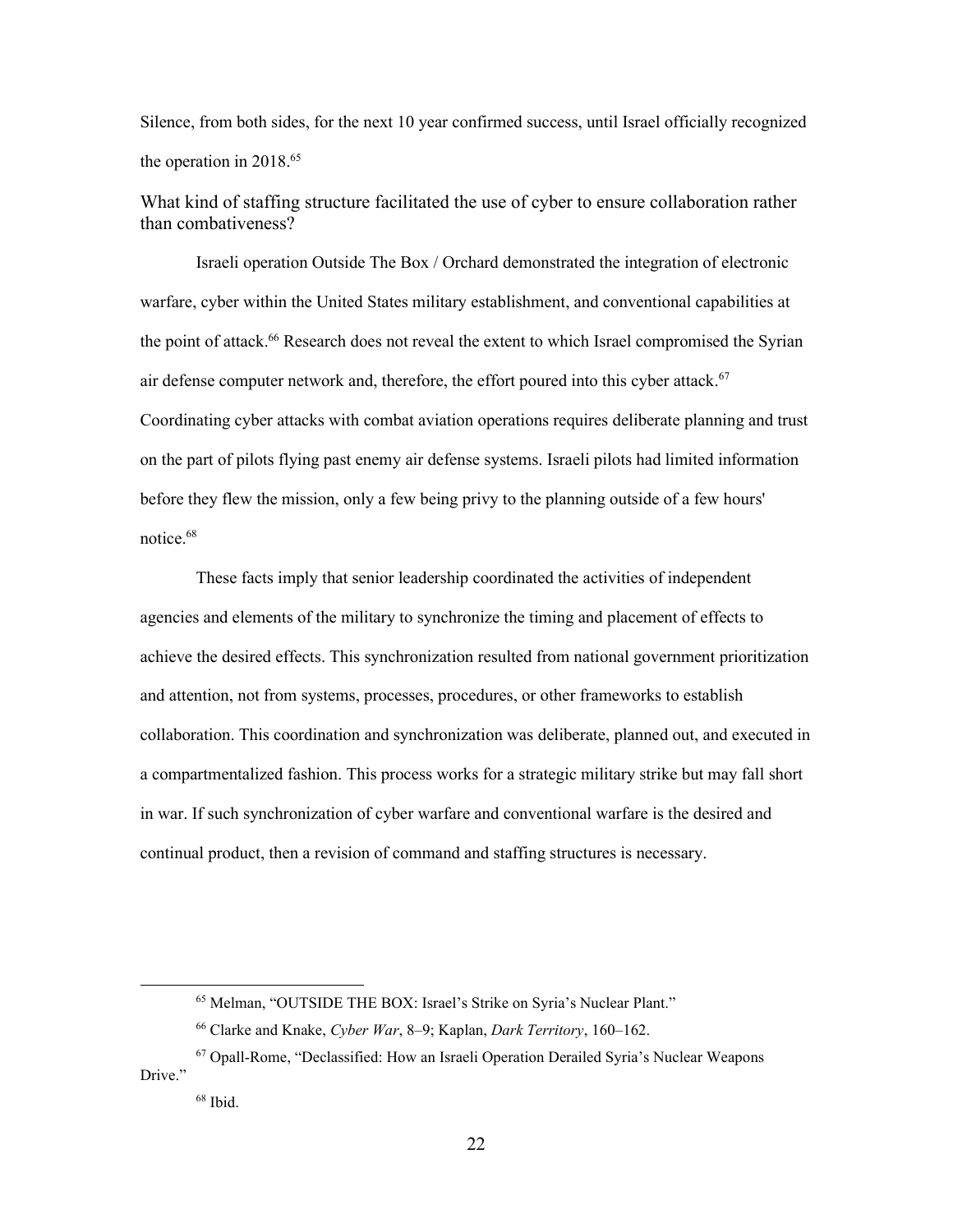What was the civil-military cyber relationship, and how did it support the use of cyber attacks?

Israeli Unit 8200, a clandestine governmental cyber warfare organization, breached Syria's air defense radar system ahead of the attack using a computer program originally obtained from the US. $^{69}$  To reach the Syrian air defense radar systems, Israel needed both international cooperation and the use of civilian infrastructure. The commercial telecommunications industry provides the backbone for internet and telephone services, which this unit used to reach the Syrian air defense systems.

This case demonstrates a covert government agency employing a cyber attack against an adversary. The research did not uncover any deliberate roles for non-governmental or military agencies involved. The use of civilian infrastructure to reach cyber attack targets inextricably links civilian and military within the cyberspace domain.

How well did military leaders understand both cyber and its role and effects in the operations within which they participated?

 resulted in an extremely limited number of individuals being aware of the full nature of the The covert nature of Operation Outside The Box / Orchard, at the time of execution, mission.<sup>70</sup> This operational security precluded an emerging concept and cross-concentration training manifestation or coordination. A reasonable deduction is that Israeli planners had a welldeveloped understanding of cyber attacks, as it played a pivotal role in reducing operational risk.

Israeli leadership would not execute this operation at the risk of war should the cyber attack fail and result in a shoot-out between Israeli aircraft and Syrian air defense systems. Israel employed air-to-ground on-board technology and ground-based computer network links to breach the Syrian air defense systems and compromise the data which Syrian operators received.<sup>71</sup>

<sup>69</sup> Kaplan, *Dark Territory*, 160–161.

<sup>&</sup>lt;sup>70</sup> Opall-Rome, "Declassified: How an Israeli Operation Derailed Syria's Nuclear Weapons Drive"; Gross, "Ending a Decade of Silence, Israel Confirms It Blew up Assad's Nuclear Reactor."

 71 Zetter, *Countdown to Zero Day*, 215–216.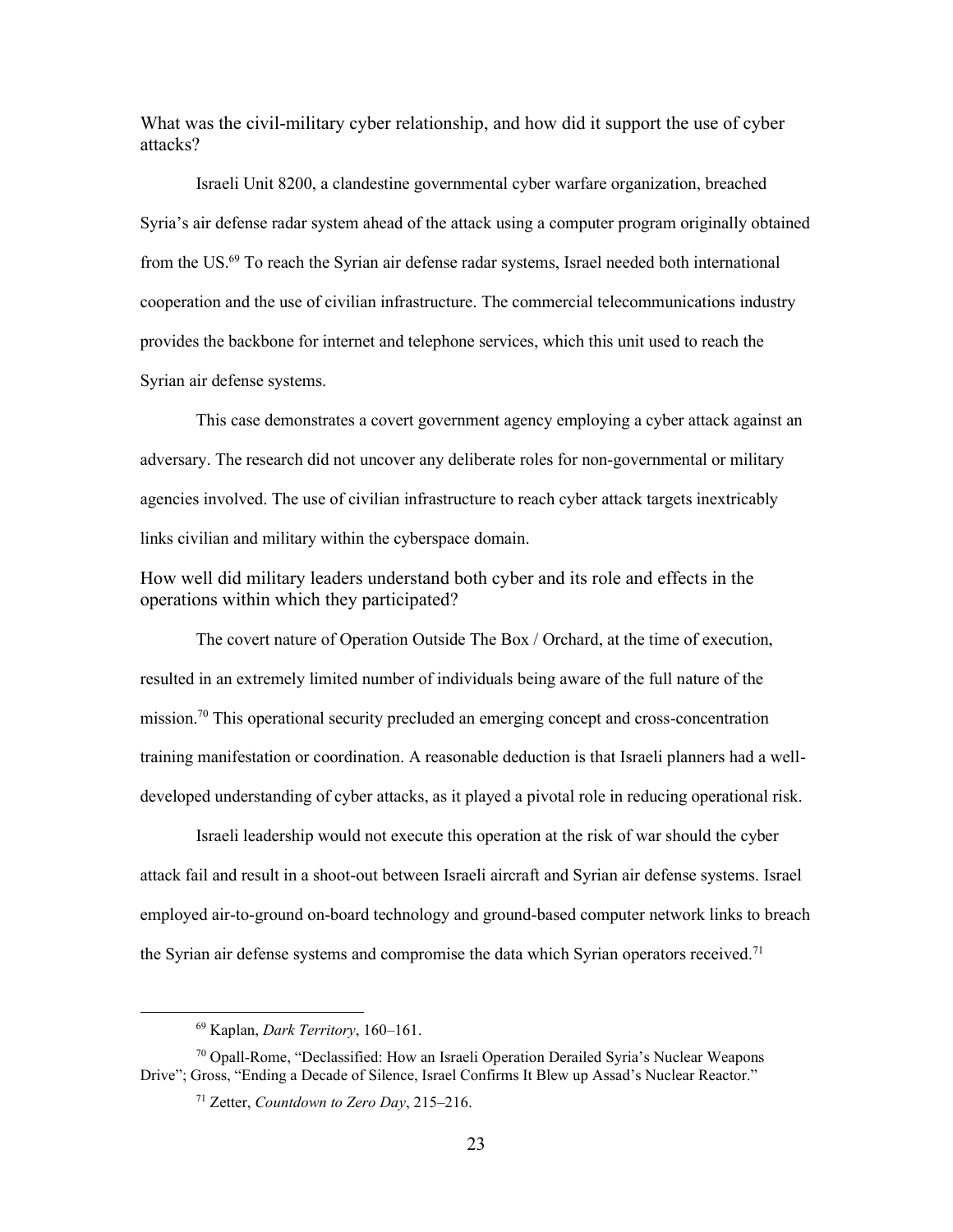Decision-makers placed their trust in this capability. This trust implies an understanding and confidence in the utilized capability.

 trust in their leadership; however, it is plausible that they did not fully understand the cyber attack Despite the implications that planners and decision-makers had a cyber understanding, this did not translate into the pilots flying the mission. The pilots were unaware of the cyber attack role, learning of the mission itself a short while before taking off.<sup>72</sup> These pilots exhibited and its role in their mission. In a large scale conflict, leaders seeking effects on targets need to know how to request and receive those effects.

What lessons did actors glean from their experiences?

Israel used this airstrike against a Syrian nuclear reactor as an opportunity to use both cyber warfare and conventional warfare capabilities in a single operation to achieve national political aims. Military leaders no doubt learned from this operation and have incorporated lessons into future operations as of yet classified. This operation tested an Israeli theory without committing the nation to a large scale conflict.

This operation taught Israel countless lessons regarding the integration of cyber attacks with conventional means, particularly in strategic operations. Details on the finer points of these lessons are speculative, lacking published research material on the matter. In addition to taking away successful integration, this operation undoubtedly increased decision-makers and military leaders trust and confidence in using cyber attacks to enable military operations.

## Summary

This case demonstrates a small scale yet effective integration of cyber and conventional military capabilities to achieve a lethal mission. The evidence in this case adequately answers the posed questions, and yet, due to the still overly classified nature of research materials, it provides a relatively weak baseline for some of the conclusions. Some of these answers require deduction

 72 Melman, "OUTSIDE THE BOX: Israel's Strike on Syria's Nuclear Plant."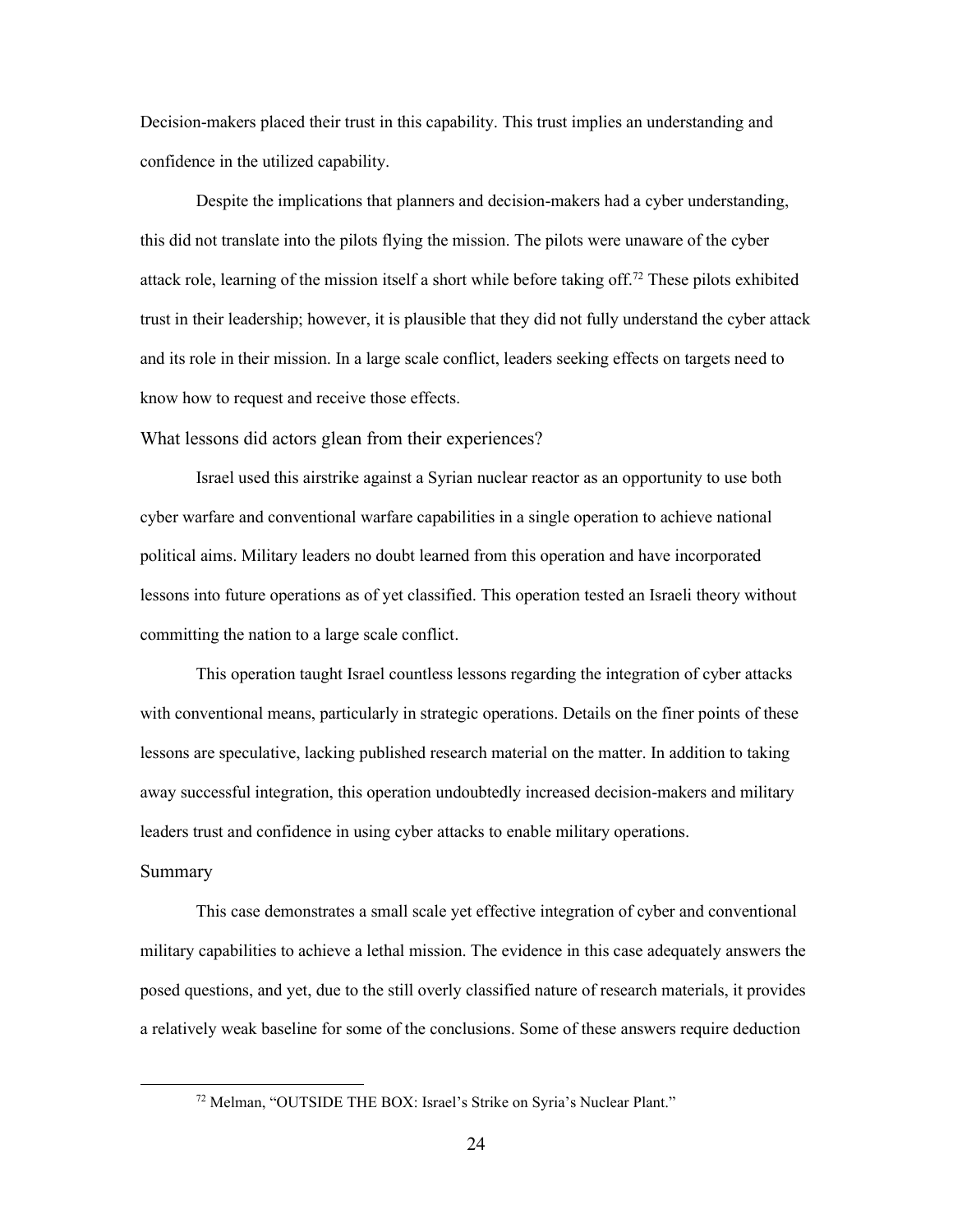them. This case critically identifies that cyber attacks can support conventional operations to from the available information, yet they remain valid until new evidence surfaces to challenge achieve strategic and political objectives while reducing risk to an acceptable level. Given the increasing world-wide use and reliance on information technology, it is reasonable to assume that the use of cyber attacks to support strategic military strikes will continue to increase and may even see use in place of kinetic options.

#### <span id="page-31-0"></span>Russo-Georgia war, 2008

inconvenience but short of provoking an international response.<sup>75</sup> Simultaneous with Russian websites and internet services.<sup>76</sup> These attacks ranged from Distributed Denial of Service (DDoS) Georgia, on 7 August 2008, invaded South Ossetia and began shelling [Tskhinvali.](https://Tskhinvali.73)<sup>73</sup> Russia responded to this aggression by deploying both conventional military forces and cyber warfare against the Georgian government and its armed [forces.](https://forces.74)<sup>74</sup> In the cyber domain, Russia encouraged its citizens to conduct attacks against Georgian targets deliberately identified to cause armored forces advancing against Georgian forces, Russian cyber warfare crippled Georgian to website defacing, all strategically designed to interfere with Georgian internal processes without provoking the international community.<sup>77</sup>

Russia's cyber attacks seized and maintained the initiative from Georgia in information, communication, and military control.<sup>78</sup> Throughout the short conflict, Russia capitalized on this

 73 David Hollis, "Cyberwar Case Study: Georgia 2008," *Small Wars Journal* (January 6, 2011): 1.

 $74$  Ibid.,  $1-5$ .

 75 Sarah P. White, *Understanding Cyberwarfare: Lessons from the Russia-Georgia War* (West Point, NY: Modern War Institute, March 20, 2018), 7–8, 12.; Gregg Keizer, "Russian Hacker 'militia' Mobilizes to Attack Georgia," *Network World*, last modified August 12, 2008, accessed December 12, 2019,<https://www.networkworld.com/article/2274800/russian-hacker--militia--mobilizes-to-attack>georgia.html.

<sup>76</sup> Kaplan, *Dark Territory*, 164–165.

 77 Hollis, "Cyberwar Case Study: Georgia 2008," 3–4.

<sup>78</sup> Kaplan, *Dark Territory*, 164–165.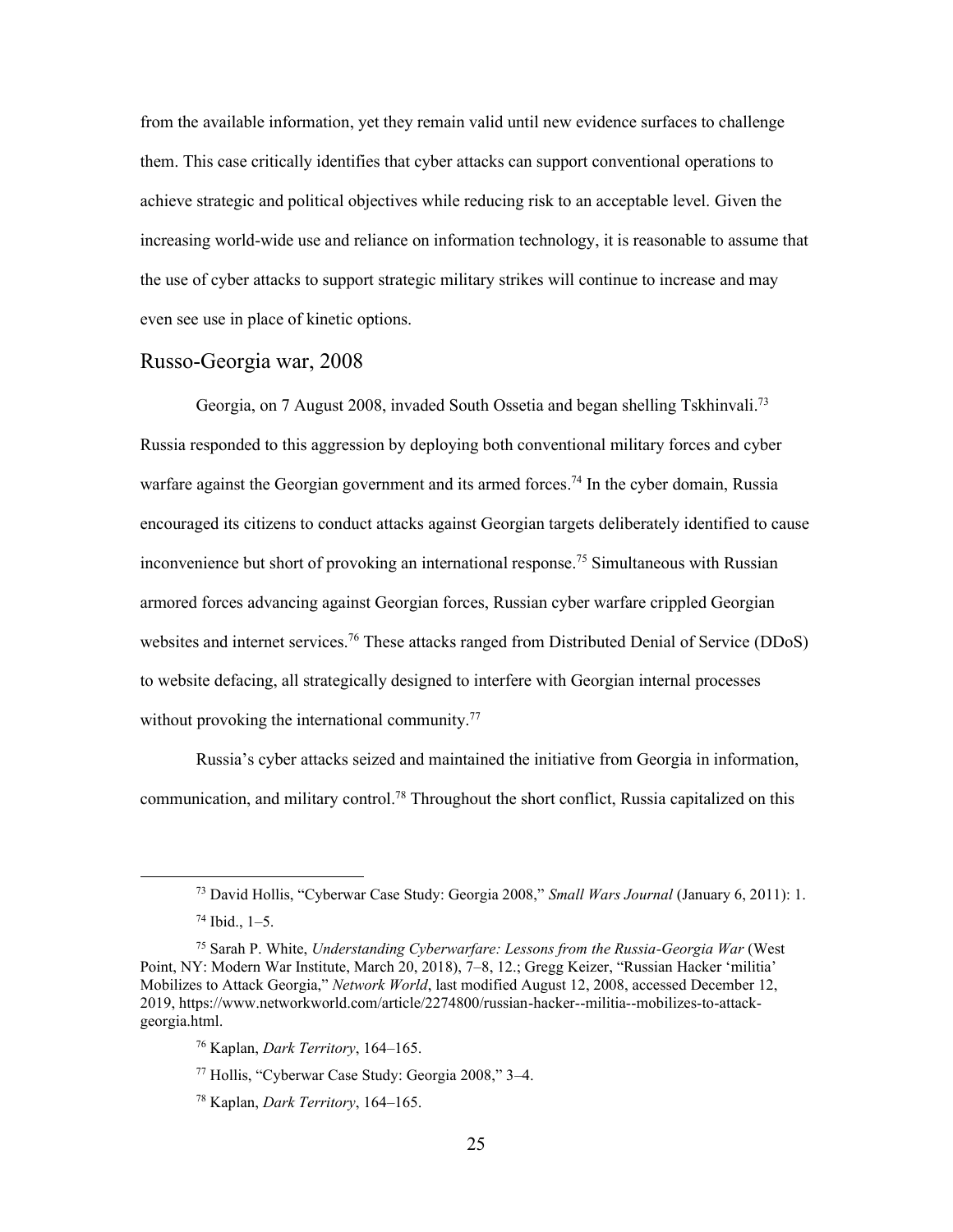information warfare advantage to reinforce its legitimacy and to undermine the Georgian [government.79](https://government.79) Russia also targeted Georgian hackers early on in the conflict, seeking to degrade their adversary's ability to respond and retaliate.<sup>80</sup> Cyber attacks against Georgian targets began simultaneous with the first airstrikes and ended with the declaration of a cease-fire.<sup>81</sup> The cyber warfare focused on isolating Georgia digitally and providing an element of surprise for Russian military forces.<sup>82</sup> The Georgia-Russia war ended after about one week with Georgia's decisive defeat, at all levels of war, following the battle of [Tskhinvali.](https://Tskhinvali.83)<sup>83</sup>

How were cyber attacks employed to achieve political objectives or enable military operations?

unprecedented manner, illustrative of potential for future cyber warfare possibilities.<sup>84</sup> Georgia was a target for these non-persistent cyber attacks as much as a month before ground combat employed non-state actors, to reduce political risk and generate plausible deniability for the cyber Russia's use of cyber warfare directly contributed to military campaigns in a heretofore ensued, indicating that Russia was preparing and testing its tools.<sup>85</sup> Those cyber attacks did not last long in the face of cyber defense activities. This preparation of the battlefield undoubtedly also served as a warning to the Georgian government, one which went unheeded. Russia [attacks.86](https://attacks.86)

86 Keizer, "Russian Hacker 'militia' Mobilizes to Attack Georgia."

 79 Small Wars Journal, "Russia-Georgia: Early Take," *Small Wars Journal*, n.d., accessed December 17, 2019, <https://smallwarsjournal.com/blog/russia-georgia-early-take>.

 80 Andreas Hagen, "The Russo-Georgian War 2008: The Role of the Cyber Attacks in the Conflict" (AFCEA, May 24, 2012), 7–9.

<sup>&</sup>lt;sup>81</sup> Oscar Jonsson and Robert Seely, "Russian Full-Spectrum Conflict: An Appraisal After Ukraine," *The Journal of Slavic Military Studies* 28, no. 1 (January 2, 2015): 15.

<sup>&</sup>lt;sup>82</sup> Sergei A. Medvedev, "Offense-Defense Theory Analysis of Russian Cyber Capability" (Master's Thesis, Naval Postgraduate School, 2015), 23–24.

<sup>83</sup> Hollis, "Cyberwar Case Study: Georgia 2008," 1.

<sup>84</sup> Medvedev, "Offense-Defense Theory Analysis of Russian Cyber Capability," 22.

 85 Hollis, "Cyberwar Case Study: Georgia 2008," 3–4.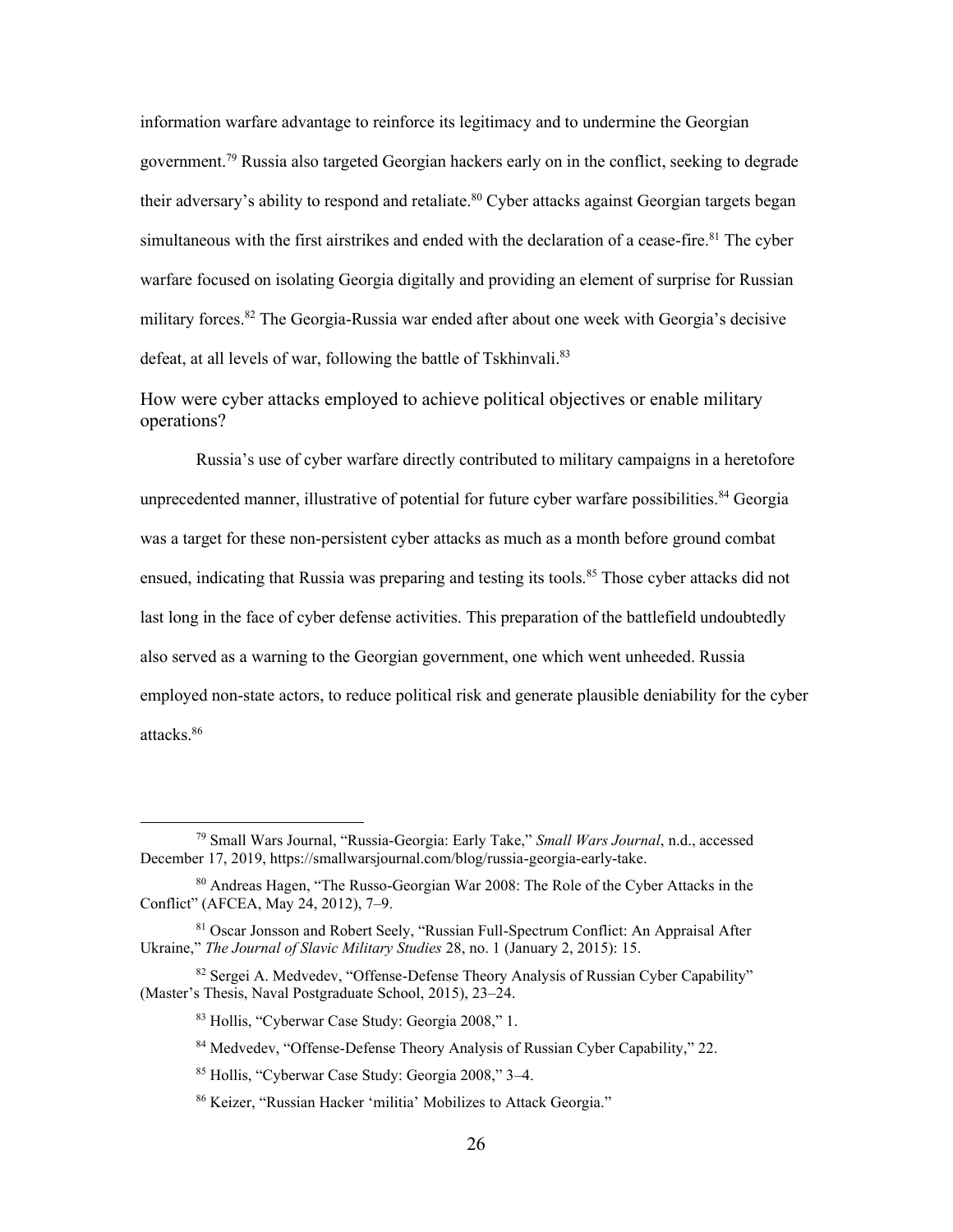These attacks, while non-persistent, enabled Russia's military forces to gain the element of surprise over Georgian forces. This surprise came from attacks disrupting Georgian ability to command and control its military forces.<sup>87</sup> When Georgia disentangled itself from the cyber attacks, Russian troops had already achieved their military objectives.

Cyber attacks against Georgia proved that non-persistent cyber attacks have a limited duration unless coupled with, and followed by, conventional military force.<sup>88</sup> Cyber attacks may still convey a message when disconnected from military operations. They may also serve as a form of military deception, distracting the enemy to allow military forces to achieve their mission.<sup>89</sup>

What kind of staffing structure facilitated the use of cyber to ensure collaboration rather than combativeness?

planning and coordinating staff system capable of capitalizing on cross-domain gains.<sup>92</sup> Russia sees cyber as an element of information warfare, already well within its existing staff structure.<sup>90</sup> This approach relies on existing staff structures to employ a new capability. The US is creating multi-discipline organizations as they incorporate targeting warrant officers into cyber formations.<sup>91</sup> The Russian incorporation of cyber warfare into conventional operations, both government organizations and the hacker underground, indicates a highly integrated

The Russian-Georgia war demonstrates a high degree of coordination between strategic and tactical level organizations to achieve results by controlling tactical military operations and strategic yet decentralized cyber warfare operations.<sup>93</sup> At the operational level, Russian airstrikes

<sup>87</sup> Kaplan, *Dark Territory*, 164.

 88 Medvedev, "Offense-Defense Theory Analysis of Russian Cyber Capability," 24.

 89 Headquarters, Department of the Army, *FM 3-0*, 2–28.

<sup>90</sup> White, *Understanding Cyberwarfare*, 2.

<sup>&</sup>lt;sup>91</sup> Ibid., 12.

 $92$  Hagen, "The Russo-Georgian War 2008: The Role of the Cyber Attacks in the Conflict,"  $6-9$ . 93 Ibid., 13–17.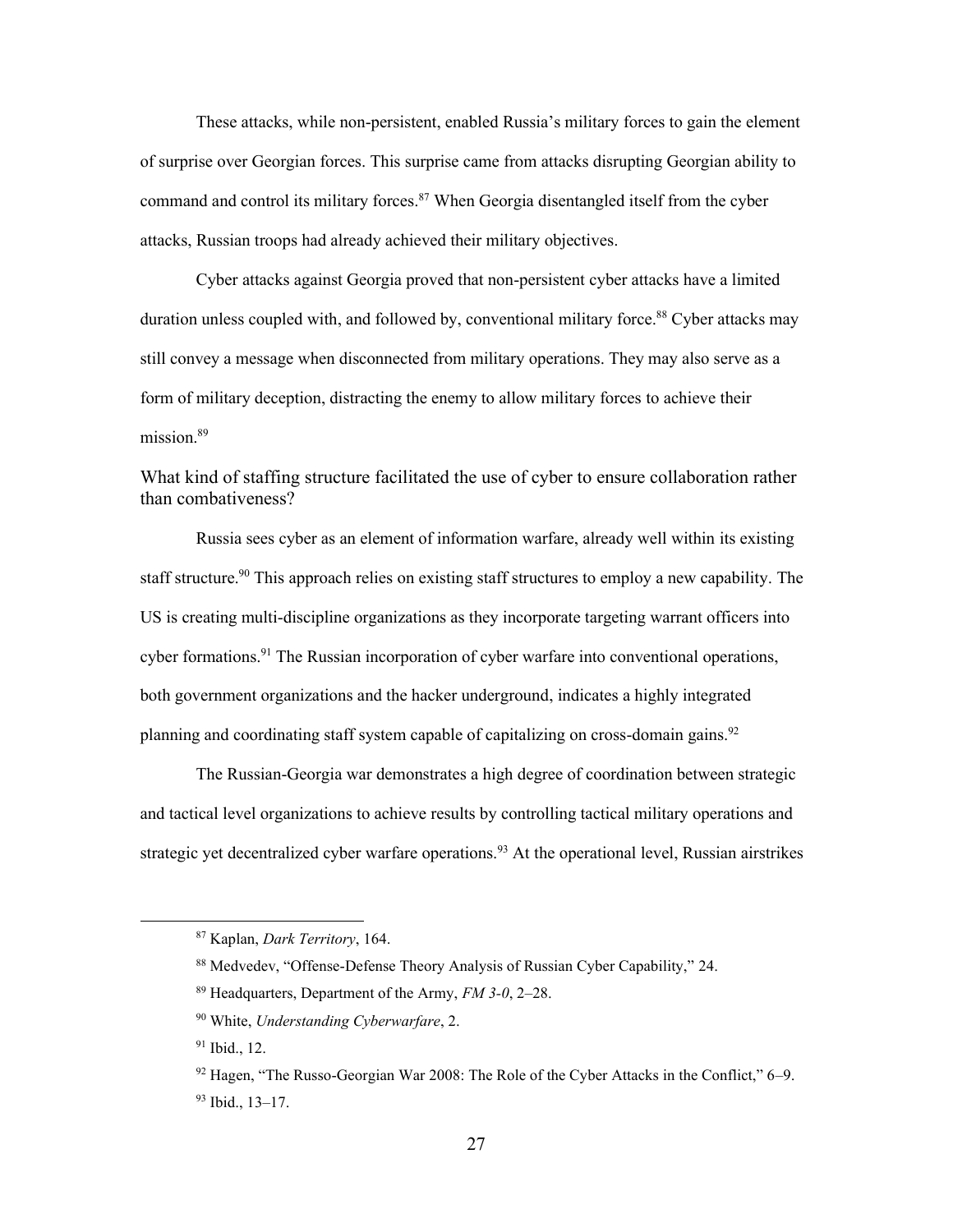and cyberattacks occurred simultaneously against Georgian targets, further implying a direct and well-coordinated link between the Russian military and individual hackers.<sup>94</sup> This indicates a well developed and utilized structure to support the cross-coordination of military and cyber operations.

 The Russian model of a 'cyber militia,' independently acting out of nationalism in support of military and governmental force operations, provides an interesting concept that the US should further explore, both in legal ramifications and as an option to augment its Department of Defense in times of need.<sup>95</sup> The use of non-governmental entities to carry out cyber attacks against Georgia provided Russian leadership with plausible deniability. The proximity and overlap of cyber and military attacks belie a collaboration between this 'cyber militia' and the Russian government. Available research material did not provide the exact means of collaborating these efforts.

What was the civil-military cyber relationship, and how did it support the use of cyber attacks?

In this case, Russia deliberately employed cyber warfare against civilian and government components of Georgia, rather than against military capabilities.<sup>96</sup> Russia coordinated both government and non-government cyber attacks against Georgia's websites and communications systems.<sup>97</sup> Corporate support of these attacks came in the form of the information technology infrastructure supporting internet-based services and connecting Russia and Georgia.

More than ever, private entities own and control the hardware, software, and infrastructure that support cyberspace, indicating that failure to include them in future strategies

<sup>&</sup>lt;sup>94</sup> Hagen, "The Russo-Georgian War 2008: The Role of the Cyber Attacks in the Conflict," 17-18.

 95 Ibid., 17–20; Connell and Vogler, "Russia's Approach to Cyber Warfare," 17–18.

<sup>96</sup> White, *Understanding Cyberwarfare*, 4.

 97 Hollis, "Cyberwar Case Study: Georgia 2008," 2–5.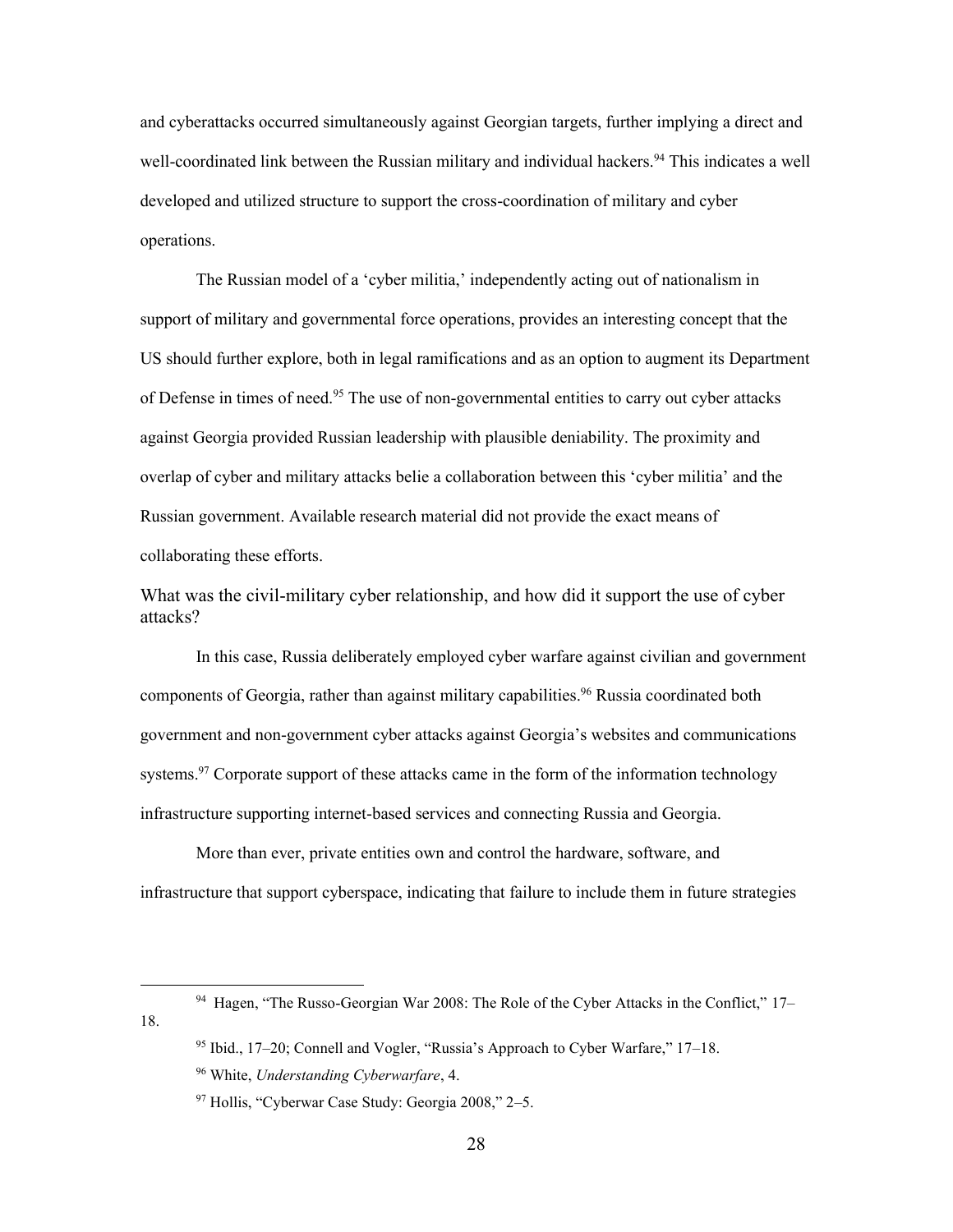may result in upset efforts, as learned in the Stuxnet case.<sup>98</sup> The Russia-Georgia war demonstrates the interwoven nature of corporations and government, transferring capabilities to corporate Tulip Systems TSHost servers physically located within the US.<sup>99</sup> The move of Georgian cyber interests to US information technology infrastructure by a private company potentially changes national conflict status without the government's involvement.100

 Russia's denial of cyber warfare operations may change the nature of future war as deniability of government action.<sup>101</sup> This Russian 'cyber militia' actively assists the government, technology company may become a participant in war depending on the services it offers or nations follow its example and prime individuals to carry out cyber warfare operations, allowing as evidenced in the Russian-Georgian 2008 war in supporting the military in achieving its conventional objectives. 102 This case provides plausibility to the idea that a patriotic information denies to customers in the opposed nation.

How well did military leaders understand both cyber and its role and effects in the operations within which they participated?

 Cyber attacks induced general population communications interference, caused problems for the This case demonstrates the integration of cyber warfare activities and conventional military force. Military leaders need to have a sound understanding of cyber warfare and be as comfortable speaking cyber as they are with conventional maneuvers and combined arms. 103 Georgian government's communications with its military, and the internal military

 98 White, *Understanding Cyberwarfare*, 17; Zetter, "How Digital Detectives Deciphered Stuxnet, the Most Menacing Malware in History."

<sup>99</sup> White, *Understanding Cyberwarfare*, 8–9.

 100 Stephen W. Korns and Joshua E. Kastenberg, "Georgia's Cyber Left Hook," *<www.Army.Mil>*, last modified April 7, 2009, accessed December 13, 2019, https://www.army.mil/article/19351/georgias cyber left hook.

 $101$  Ibid.

<sup>&</sup>lt;sup>102</sup> Hagen, "The Russo-Georgian War 2008: The Role of the Cyber Attacks in the Conflict," 13-15, 18.

<sup>103</sup> White, *Understanding Cyberwarfare*, 17.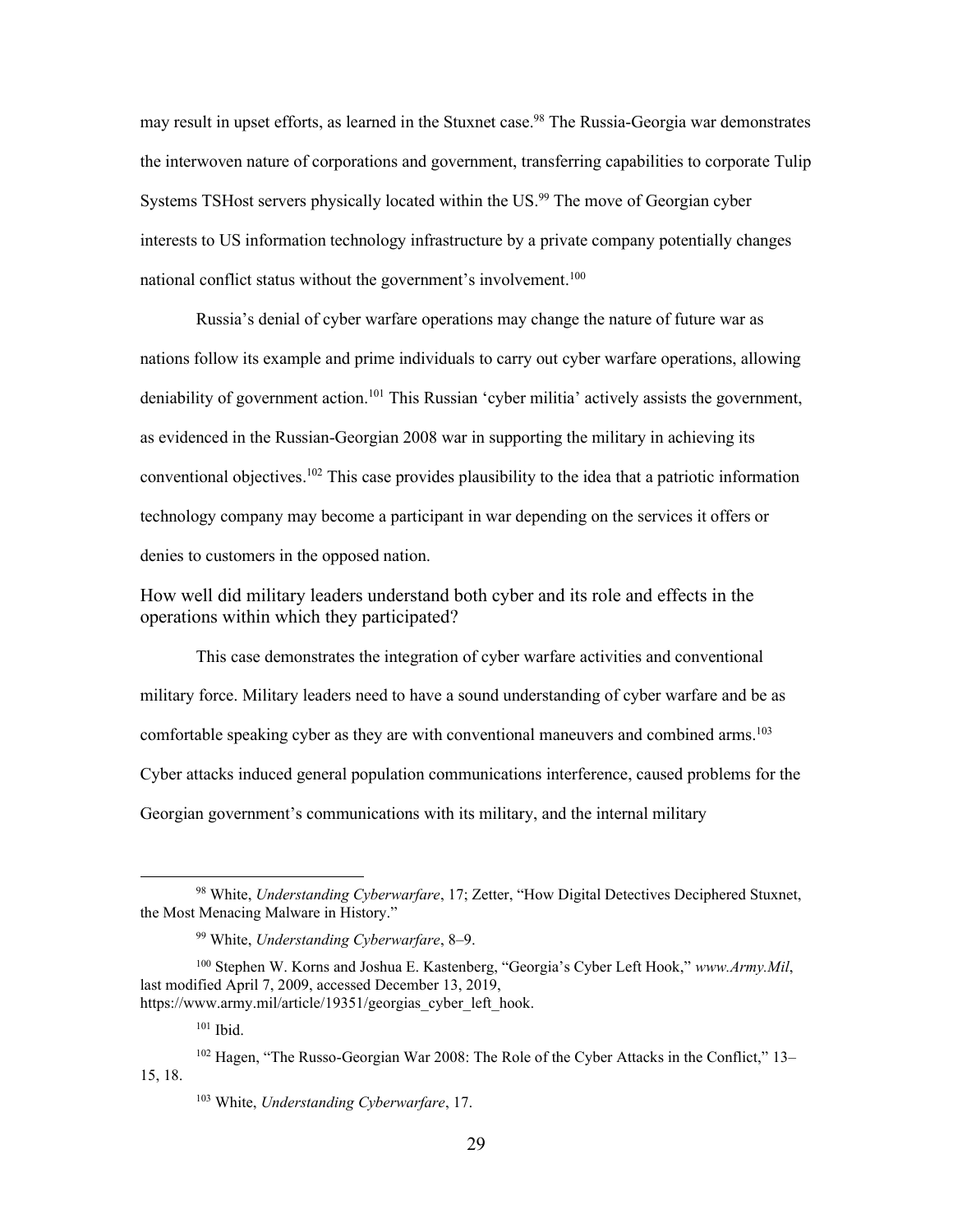communications throughout the conflict.<sup>104</sup> The Russian military capitalized on this communications confusion as its forces carried out air attacks and ground movements.

military's ability to exploit opportunities and multiple dilemmas outlined in FM 3-0.<sup>107</sup> Cross-training military leaders in cyber warfare helps to construct a more holistic operational approach, lines of effort and operations, and campaign plans. Russia, in this case, showed exactly how this comes together on a limited scale.<sup>105</sup> The close coordination between cyber and conventional military attacks indicates that military leaders understood enough about cyber warfare to maximize the advantages it provided their forces.<sup>106</sup> This example covers the operational level of war, as it coordinates the strategic and tactical. Leaders, at the tactical level, with a good understanding of cyber warfare, will have an increased reaction time, facilitating the What lessons did actors glean from their experiences?

Russia utilized the 2008 conflict with Georgia as a testbed to exercise its unique cyber militia approach to cyber warfare.<sup>108</sup> Russia used online blogs and forums to post directions, tools, codes, and targets allowing individuals to contribute to the national enterprise. <sup>109</sup> Russia's use of its cyber militia in this limited war gave both the government and the individuals composing the militia experience, allowing them to refine their cyber warfare tactics, techniques, and procedures. 110 Small scale testing, as exemplified in this case, builds confidence and capability through exposure betwixt the various military, governmental, and militia components that coordinated to bring about the decisive Georgian defeat.

 104 Hollis, "Cyberwar Case Study: Georgia 2008"; Korns and Kastenberg, "Georgia's Cyber Left Hook."

<sup>105</sup> White, *Understanding Cyberwarfare*, 11.

<sup>106</sup> Jonsson and Seely, "Russian Full-Spectrum Conflict."

 107 Headquarters, Department of the Army, *FM 3-0*, 1–17, 1–21, 5–4.

<sup>&</sup>lt;sup>108</sup> Keizer, "Russian Hacker 'militia' Mobilizes to Attack Georgia."

<sup>109</sup> Ibid.

 110 Connell and Vogler, "Russia's Approach to Cyber Warfare," i.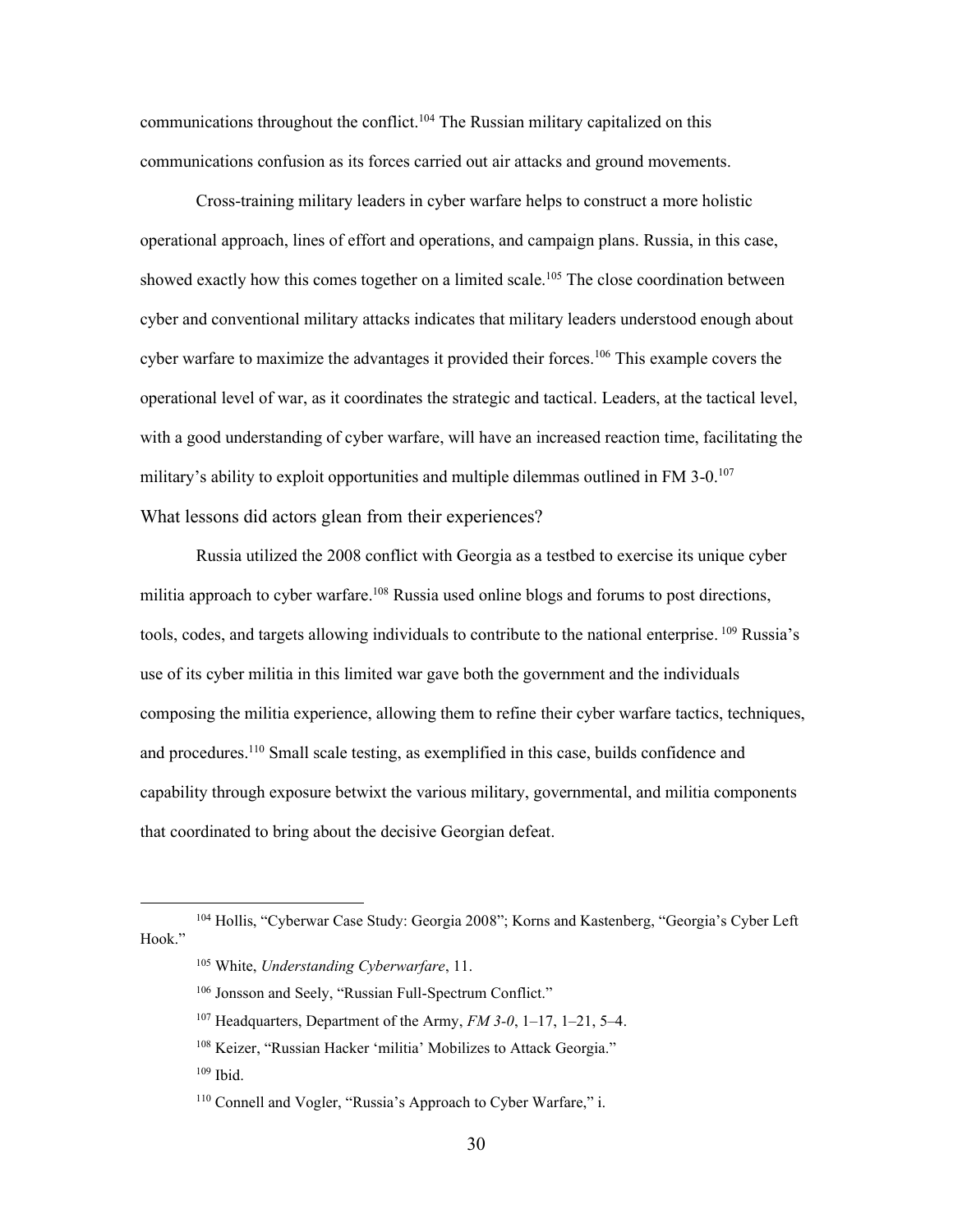area of cyber warfare theory regarding neutrality.<sup>111</sup> The movement of critical Georgian web- element is the customer, not the provider, as the target for web-services and legitimacy as a The movement of Georgian cyber assets to the United States through a civilian information technology corporation, without US Government approval, identifies an unresolved based services to US locations only brought the ongoing cyber attacks to American networks.<sup>112</sup> Current international law conventions leave this a grey area codified before the internet emerged, requiring additional resolution to address conflict implications. It appears that to Russia, the key target.

Russia employed a tactic to target and eliminate Georgia's hackers at the outset of the conflict, though to limited success.<sup>113</sup> This strategy aimed to eliminate the enemy's cyber counterattack capabilities while the government concentrated on attack recovery and reconsolidation. Despite the limited success, this is a clear lesson Russia learned and is likely to repeat in the future.

#### Summary

This case has good information to address the identified questions. It provides value in the area of civil-military integration as Russian civilians participating in cyber warfare synchronized with military operations and the various sovereign nations involved. The integration of Russian military and non-military elements, ranging from the strategic through the tactical level, directly dovetails with the research question in demonstrating how to go about developing an emerging capability. Key points in this case study are the cyber militia, coordination between military forces and cyber operations, and the Russian integration of cyber warfare into conventional disciplines, such as information warfare and psychological operations.

<sup>&</sup>lt;sup>111</sup> Korns and Kastenberg, "Georgia's Cyber Left Hook."

<sup>112</sup> White, *Understanding Cyberwarfare*, 9.

<sup>113</sup> Ibid., 8.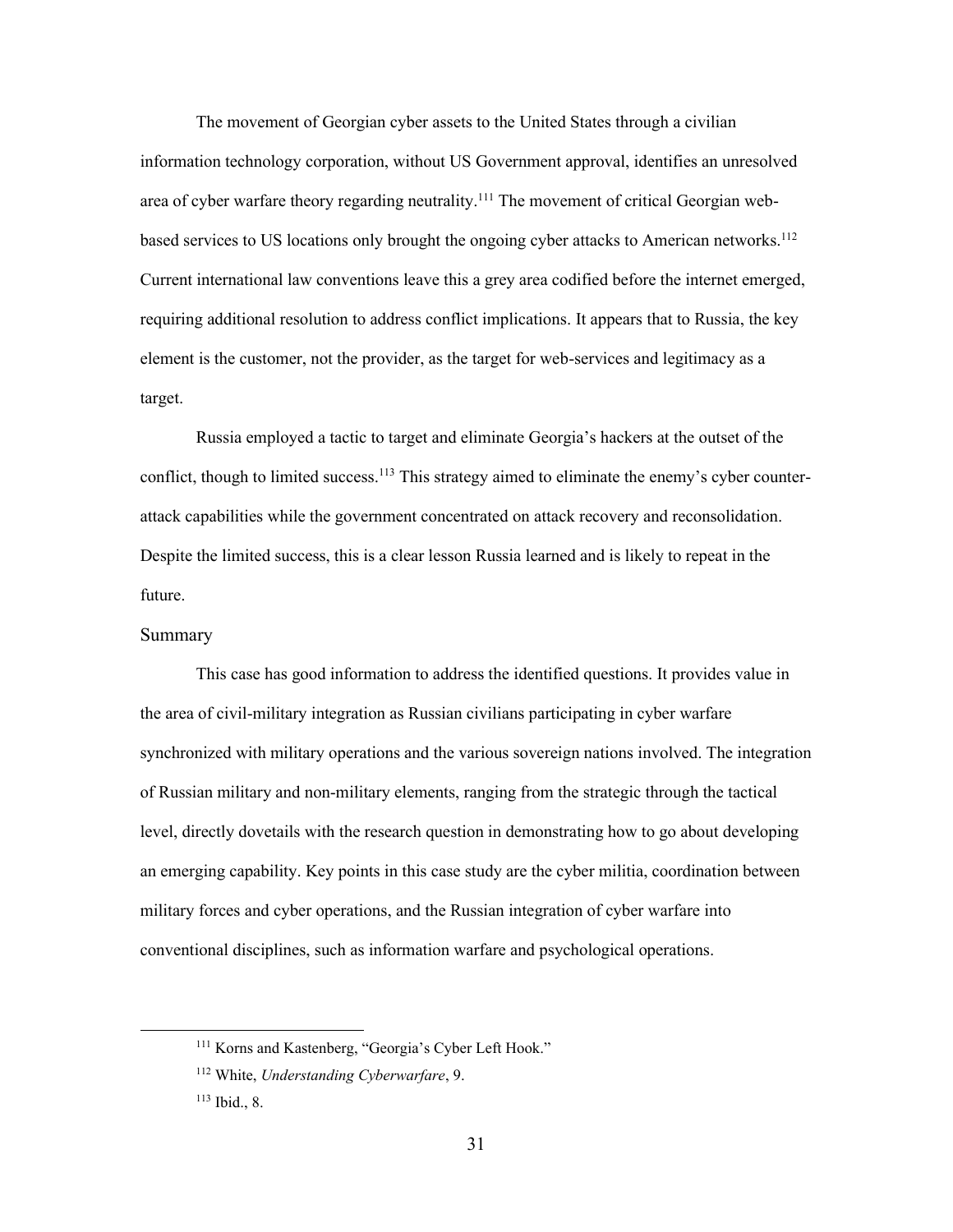In opposition to the United States, Russia did not realign its staff but rather integrated cyber into its information warfare operations.<sup>114</sup> This integration of cyber into its already existing information warfare branch influenced the application of cyber attacks in this case. Russia refrained from overt employment of its state cyber warfare capabilities rather relying on proxies to carry out low-level, non-destructive, cyberattacks orchestrated by the state's cyber warfare capable organizations.

Overall, Russia effectively integrated cyber warfare into its doctrine, coordinated between military and civilian entities, and used this case to test its tactics, techniques, and procedures in a limited-scale conflict. The United States should follow these lessons. Author Sarah White calls for a reconsideration of doctrine in her lessons-learned paper on the Russia-Georgia war, supporting the idea that the current US theory and doctrinal approach requires additional work.115 Andreas Hagen agrees, concluding that the United States is very unprepared in the cyber domain, and to participate in cyber warfare.<sup>116</sup>

# <span id="page-38-0"></span>Ukraine Conflict, 2014-2016

In February 2014, Russia wrested control of the Crimea region away from Ukraine and annexed it on 18 March.<sup>117</sup> In April 2014, cyber warfare exponentially increased with significant and obvious correlation to land operations.<sup>118</sup> Leading up to this, civil unrest, resulting from the Ukrainian president's controversial decision first to join the European Union and then to renege on this decision.<sup>119</sup> This situation provided a prime information warfare battleground heavily

 114 Connell and Vogler, "Russia's Approach to Cyber Warfare," 3.

<sup>115</sup> White, *Understanding Cyberwarfare*, 16.

<sup>&</sup>lt;sup>116</sup> Hagen, "The Russo-Georgian War 2008: The Role of the Cyber Attacks in the Conflict," 22.

<sup>&</sup>lt;sup>117</sup> Andreas Goldthau and Tim Boersma, "The 2014 Ukraine-Russia Crisis: Implications for Energy Markets and Scholarship," *Energy Research & Social Science* 3 (September 2014): 13.

 118 Lookingglass Cyber Threat Intelligence Group, *Operation Armageddon: Cyber Espionage as a Strategic Component of Russian Modern Warfare* (Lookingglass, April 28, 2015), 4.

<sup>&</sup>lt;sup>119</sup> Timothy Thomas, "Russia's Military Strategy and Ukraine: Indirect, Asymmetric—and Putin-Led," *The Journal of Slavic Military Studies* 28, no. 3 (July 3, 2015): 446.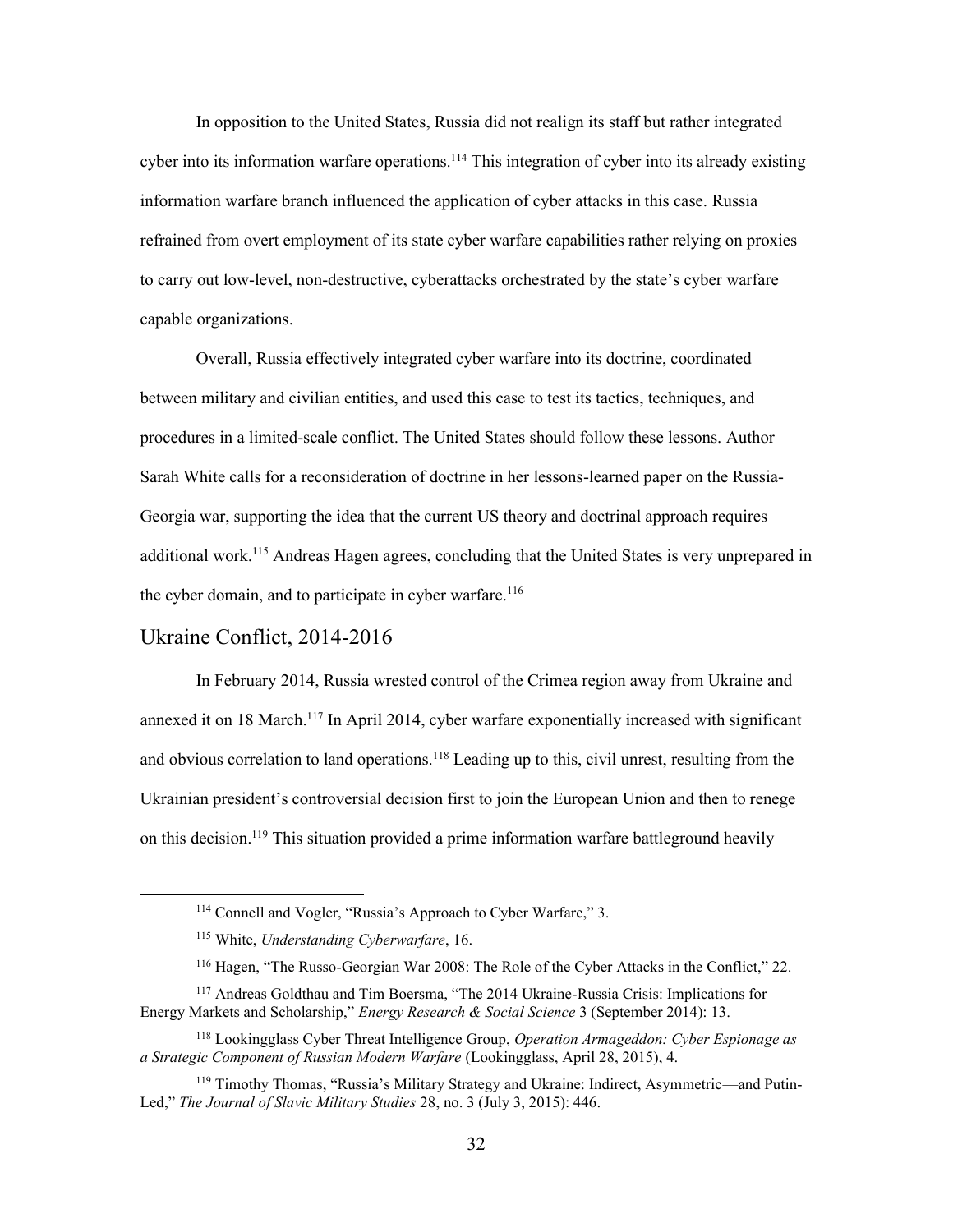exploited in the domain of cyberspace. Russia, closely following the situation, began to get involved using an information and psychological warfare approach to influence the international community, Ukrainians, and domestic audiences and keep progressing events below the level of kinetic warfare.<sup>120</sup> Allegedly independent actors, of a pro-Russian persuasion, executed website defacing, online trolling, and delivery of cyber warfare tools and guidance to exacerbate the situation.<sup>121</sup>

 Simferopol internet exchange points (IXP) and ultimately seize control over incoming and Telecommunications infrastructure and systems were primary targets isolated by cyberattacks and seized by Russian forces.122 Continuous attacks against Ukrtelecom, Ukraine's telecommunications organization, allowed Russian special forces to gain control of the Crimean outgoing land-based communications within the region.<sup>123</sup> Concurrent with Russian troops crossing into Crimea, cyberattacks shut down traffic to Ukranian government websites and other communications systems, preventing effective or timely reactions.<sup>124</sup> The Russian troops that moved in and seized the cyber-isolated targets did not wear any insignia, giving Russia plausible deniability in the physical world just as the non-state proxy cyber actors conducting cyber warfare did in cyberspace.<sup>125</sup> Once Russia 'owned' the Crimean networks, there was no need to attack any

<sup>&</sup>lt;sup>120</sup> Jānis Bērziņš, "Russia's New Generation Warfare in Ukraine: Implications for Latvian Defense Policy" (National Defense Academy of Latvia, Center for Security and Strategic Research, April 2014), 4– 7.

<sup>&</sup>lt;sup>121</sup> Limnéll and The Society of Digital Information and Wireless Communication, "The Exploitation of Cyber Domain as Part of Warfare," 527–528.

 122 András Rácz, *Russia's Hybrid War in Ukraine: Breaking the Enemy's Ability to Resist*, Senior Research Fellow (Helsinki: The Finnish Institute of International Affairs, June 16, 2015), 81; Williams, "Cyberwarfare and Operational Art," 29–30.

 123 Williams, "Cyberwarfare and Operational Art," 26–32; Geers, *Cyber War in Perspective*, 25.

<sup>&</sup>lt;sup>124</sup> Limnéll and The Society of Digital Information and Wireless Communication, "The Exploitation of Cyber Domain as Part of Warfare," 527–528.

<sup>&</sup>lt;sup>125</sup> Jonsson and Seely, "Russian Full-Spectrum Conflict," 10; Limnéll and The Society of Digital Information and Wireless Communication, "The Exploitation of Cyber Domain as Part of Warfare," 526– 527.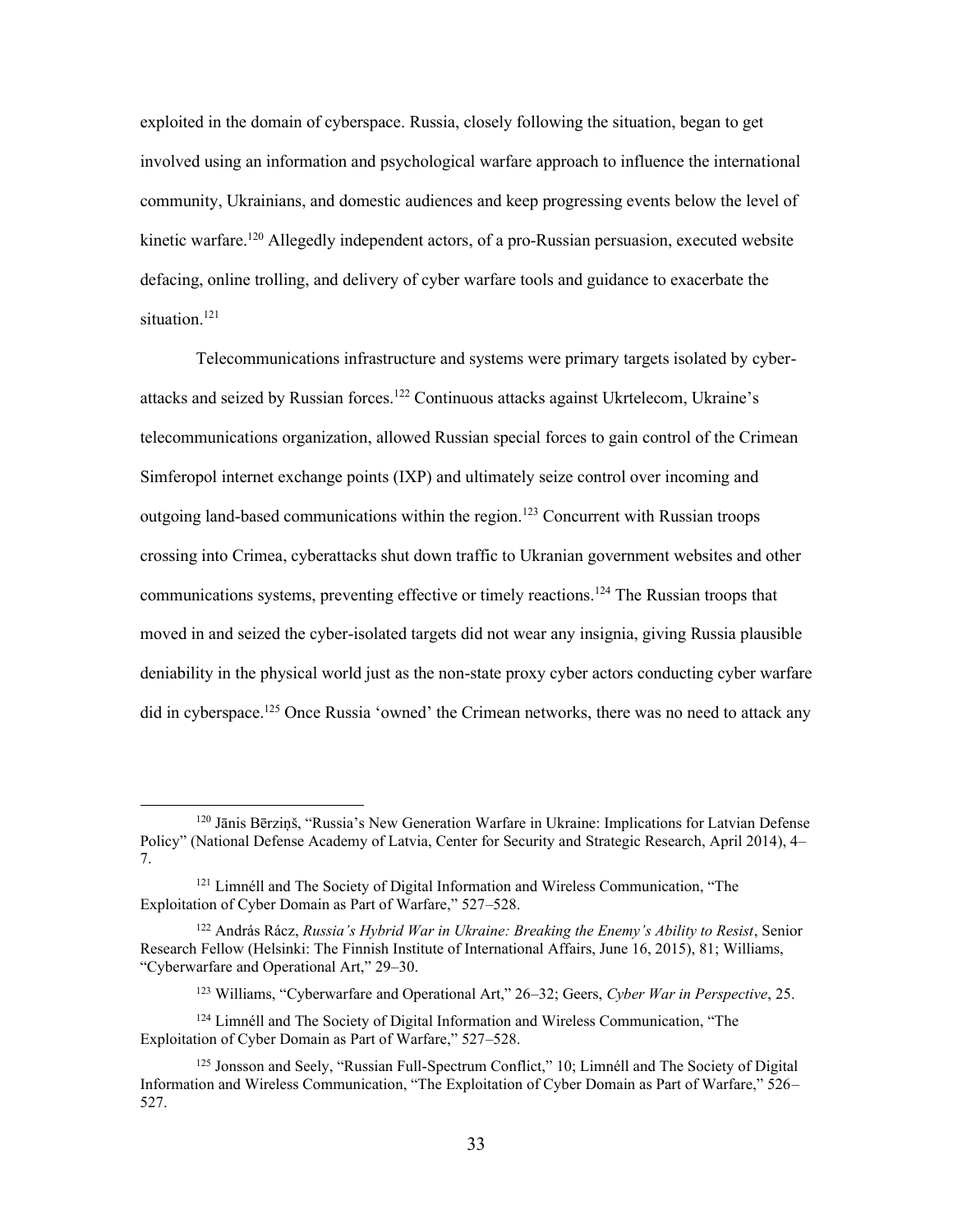of it kinetically when they could use it themselves.<sup>126</sup> These coordinated activities assured Russian information superiority using cyberspace, one small part of information space according to Russian doctrine, to gather intel against Ukraine.<sup>127</sup>

Rocket strikes destroyed two Ukranian mechanized brigades on 11 July 2014 as they assembled, using drones and cyber warfare to geolocate the units.<sup>128</sup> The cyber warfare aspect of this employed malware within an artillery mobile phone application that transmitted location information back to Russian forces.<sup>129</sup> Russian forces confirmed this using drones to provide realtime information to guide their multiple launch rocket systems onto the Ukranian brigades.<sup>130</sup> This particular incident depicts the coordination between the Russian military and cyber warfare elements to culminate in a tactical battlefield effect.

In December 2015, Russian hackers caused power outages by attacking power

facilities.<sup>131</sup> They attacked three separate sites in Western Ukraine, causing power outages for

220,000 residents and in some instances, they deleted the operating systems at the power

distribution sites.<sup>132</sup> The obvious message from the power outages is to sway public support away

 126 Geers, *Cyber War in Perspective*, 24.

<sup>127</sup> Ibid., 8–9, 16.

<sup>&</sup>lt;sup>128</sup> Liam Collins and Harrison Morgan, "King of Battle: Russia Breaks Out the Big Guns," *Association of the United States Army*, last modified January 22, 2019, accessed October 3, 2019, [https://www.ausa.org/articles/king-battle-russia-breaks-out-big-guns.](https://www.ausa.org/articles/king-battle-russia-breaks-out-big-guns)

<sup>&</sup>lt;sup>129</sup> Itai Barsade et al., "Prevention in the Cyber Domain" (Perry World House Student Fellows 2016-2017, University of Pennsylvania, n.d.), 7–8, accessed December 19, 2019, <https://global.upenn.edu/sites/default/files/perry-world-house/CyberPolicyProjectReport.pdf>.

 130 Shawn Woodford, "The Russian Artillery Strike That Spooked The U.S. Army," *Mystics & Statistics*, March 29, 2017, accessed December 22, 2019, Amos Fox, "The Russian–Ukrainian War: Understanding the Dust Clouds on the Battlefield," *Modern War Institute*, last modified January 17, 2017, accessed December 22, 2019,<https://mwi.usma.edu/russian><http://www.dupuyinstitute.org/blog/2017/03/29/the-russian-artillery-strike-that-spooked-the-u-s-army>/; ukrainian-war-understanding-dust-clouds-battlefield/.

 131 Peter Fairley, "Unplugging From Digital Controls To Safeguard Power Grids," *Institute of Electrical and Electronics Engineers (IEEE)Spectrum*, last modified July 22, 2019, accessed November 19, 2019,<https://spectrum.ieee.org/energywise/energy/the-smarter-grid/unplugging-digital-networks-to>safeguard-power-grids.

<sup>&</sup>lt;sup>132</sup> Connell and Vogler, "Russia's Approach to Cyber Warfare," 20.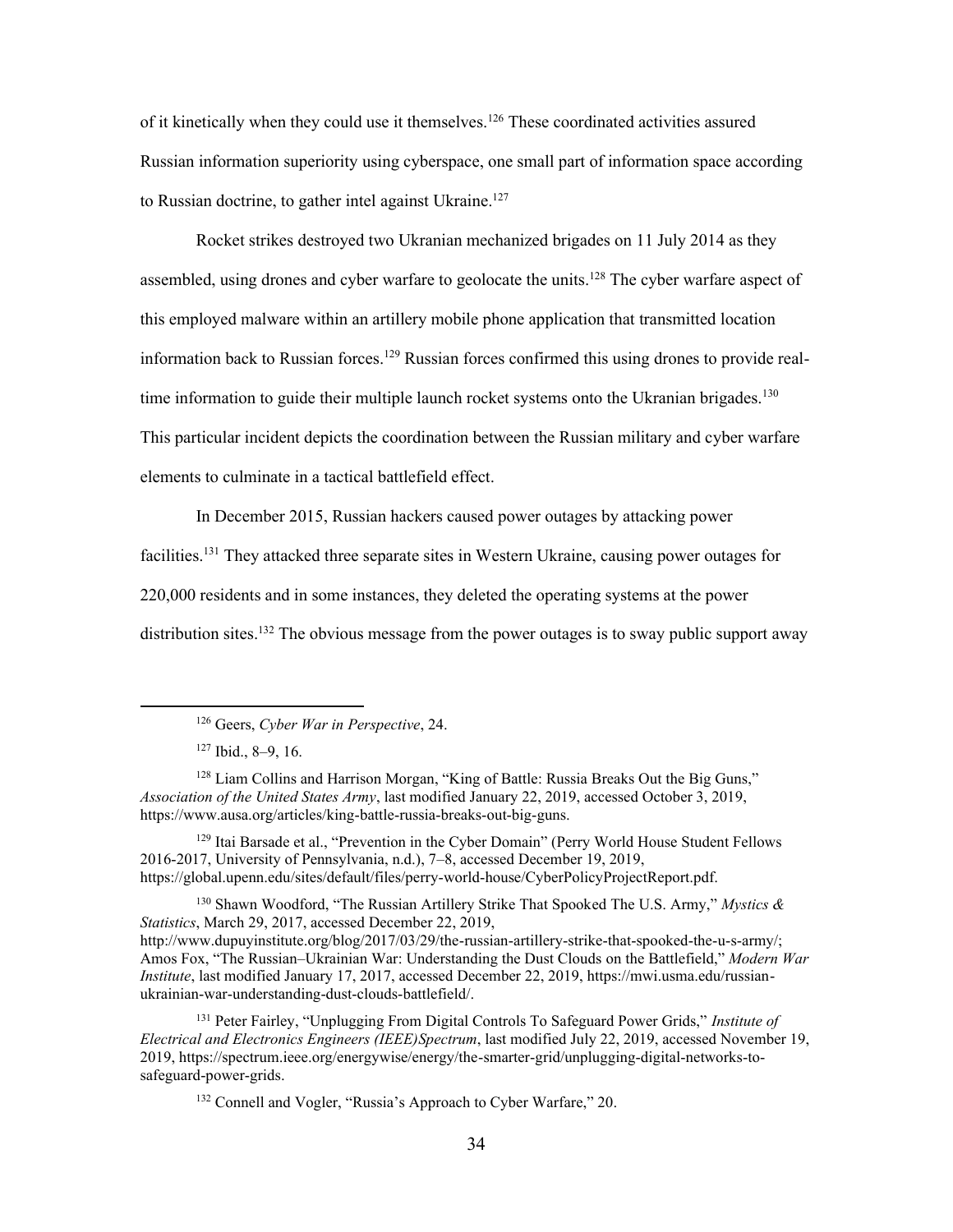from the Ukranian government by demonstrating it cannot take care of its people, and to pave the way for favorable negotiations with Russia. As the conflict expanded into the Donbas region, conventional attacks targeted IT infrastructure while cyberattacks continued their disruptive work and added the capability to coordinate artillery to adjust fire missions.<sup>133</sup>

 international propaganda and political rhetoric, curtailed the public perception of what was taking These operations gave Russia control over all information within the targeted regions, enabling strong propaganda information operations, and disrupted Ukranian government and military communications abilities.<sup>134</sup> These cyberattacks, in conjunction with Russia's place until it was too late.<sup>135</sup> The primacy of these attacks appears intended to deny Ukranian services, promote defection to support Russia and its backed rebel cause, and to promote Russia's narrative both domestically and internationally.<sup>136</sup>

How were cyber attacks employed to achieve political objectives or enable military operations?

 The Russian use of cyber operations as a facilitator or enabler for information operations within Ukraine demonstrates the fluidity and flexibility of cyber warfare, challenging current conceptions and theories.137 Cyber attacks, especially those utilizing proxy or patriotic actors, bring a degree of plausible deniability to the table for national leadership.<sup>138</sup> Russian special forces coordinated with cyber attacks by seizing key cyber terrain in the physical world, inhibiting network traffic and isolating the Crimea from the larger internet.<sup>139</sup>

138 Ibid., 96.

 133 Geers, *Cyber War in Perspective*, 62–63.

 134 Rácz, *Russia's Hybrid War in Ukraine: Breaking the Enemy's Ability to Resist*, 80–82; Connell and Vogler, "Russia's Approach to Cyber Warfare," 19.

 135 Kristin Ven Bruusgaard, "Crimea and Russia's Strategic Overhaul," *Parameters* 44, no. 3 (2014): 84.

<sup>&</sup>lt;sup>136</sup> Connell and Vogler, "Russia's Approach to Cyber Warfare," 19.

 137 Geers, *Cyber War in Perspective*, 28.

<sup>&</sup>lt;sup>139</sup> Medvedev, "Offense-Defense Theory Analysis of Russian Cyber Capability," 29.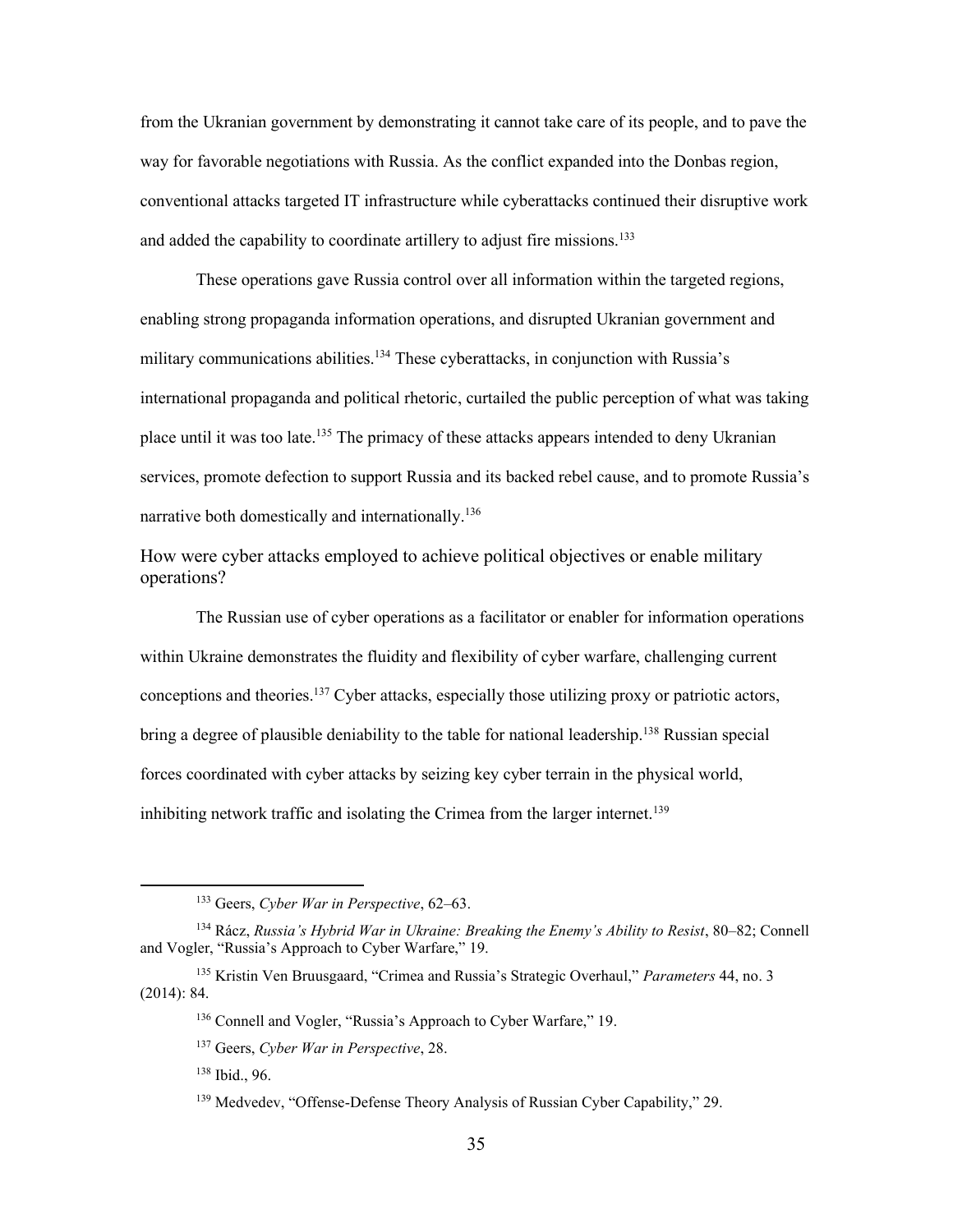the US Army FM 3-0 operational concept of presenting multiple dilemmas to the enemy, encouraging lack of trust in the government, such as sending text messages to soldiers Russia to seize the Crimea and shape public opinion to undermine any popular support against Russia used cyber warfare, as a component of information warfare in Ukraine, achieving delaying any NATO response until one would be ineffectual.<sup>140</sup> Cyber attacks supported information operations by disrupting Ukrainian decision making and government cohesion and in encouraging their defection.<sup>141</sup> Coordinating these cyber attacks with military forces enabled this annexation.

Russia further employed cyber attacks to deliver political messages and force the Ukrainian government to acquiesce by causing power outages.<sup>142</sup> Operationally, Russia demonstrated the supporting role of cyber attacks in the July 2014 rocket strike. This application of cyber warfare expands upon the lessons of the Russo-Georgia war, bringing cyber warfare to a higher level.

What kind of staffing structure facilitated the use of cyber to ensure collaboration rather than combativeness?

 within this paradigm, is an enabler to facilitate achieving information supremacy throughout all Russia folds cyber operations under its traditional information warfare division where it is just another tool used in psychological, electronic, and informational warfare.<sup>143</sup> Cyber warfare, stages of a conflict, setting the stage for victory, and supporting the long term strategic narrative.<sup>144</sup> This structure places cyber subordinate to information and thereby allows national

17.

 140 Geers, *Cyber War in Perspective*, 38; Headquarters, Department of the Army, *FM 3-0*, 1-16-1–

<sup>&</sup>lt;sup>141</sup> Connell and Vogler, "Russia's Approach to Cyber Warfare," 19.

<sup>142</sup> Ibid., 20.

 143 Ibid., 3–6; Geers, *Cyber War in Perspective*, 23–24.

<sup>&</sup>lt;sup>144</sup> Connell and Vogler, "Russia's Approach to Cyber Warfare," 5-6.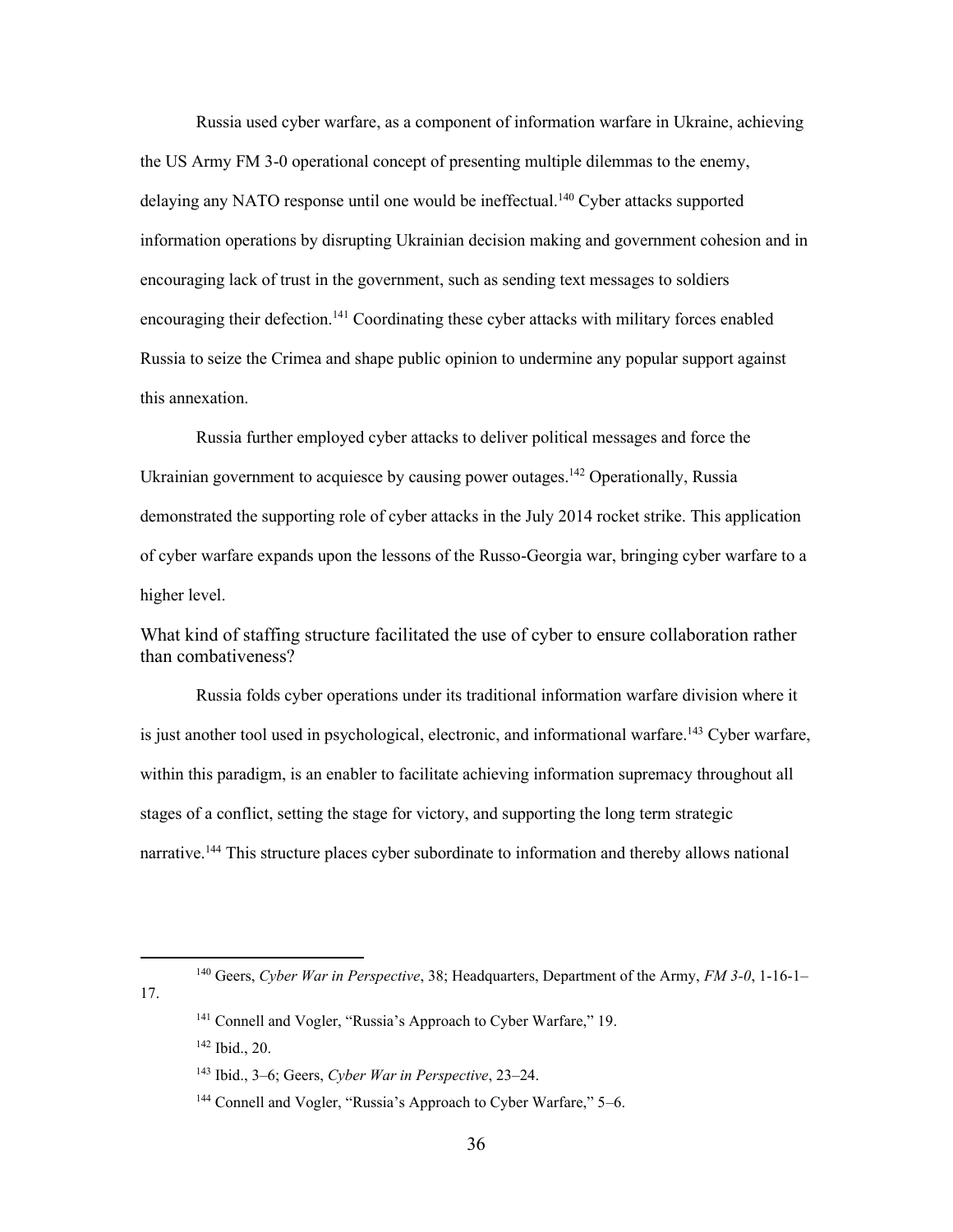and strategic planners to oversee all the data and operations as well as capitalizing on a historically close military relationship. 145

Russia has four organizations, outside of the military, involved in cyber operations with the military and changed its focus from electronic warfare to information warfare as a result of this conflict and the Russo-Georgia war.<sup>146</sup> Russia has aligned its organizations against this information warfare theory and collaborates between the Federal Security Service (FSB), Foreign Intelligence Service (SVR), and the military's Main Intelligence Directorate (GRU) to achieve effects.<sup>147</sup> These organizations have, in contrast to US cyber organizations, greater authorities and freedom of action due to the subordinate nature of cyber to information warfare. These flexible authorities enabled Rusian organizations to coordinate non-government and military actions, as occurred in Crimea.

In the Donbas region, Russia employed signals intelligence in conjunction with cyber warfare to gather position location information on Ukranian military forces through cell phone, Wi-Fi, and GPS networks and then adjust artillery fire onto those formations.<sup>148</sup> Achieving this capability requires close coordination between cyber warfare and artillery organizations to collect, analyze, understand, transmit, target, and execute such a decisive operation. What was the civil-military cyber relationship, and how did it support the use of cyber attacks?

Russia's deliberate targeting, isolation, and seizure of the Simferopol IXP demonstrate that civilian information technology and internet infrastructure require just as much offensive and defensive military planning consideration as other strategic key terrains.<sup>149</sup> Inside of Russia, internet service providers work with the government as laws require them to install monitoring

<sup>&</sup>lt;sup>145</sup> Geers, *Cyber War in Perspective*, 88, 91.

<sup>&</sup>lt;sup>146</sup> Connell and Vogler, "Russia's Approach to Cyber Warfare," 7–8.

<sup>&</sup>lt;sup>147</sup> Medvedev, "Offense-Defense Theory Analysis of Russian Cyber Capability," 2-4.

 148 Geers, *Cyber War in Perspective*, 63.

 149 Geers, *Cyber War in Perspective*, 25.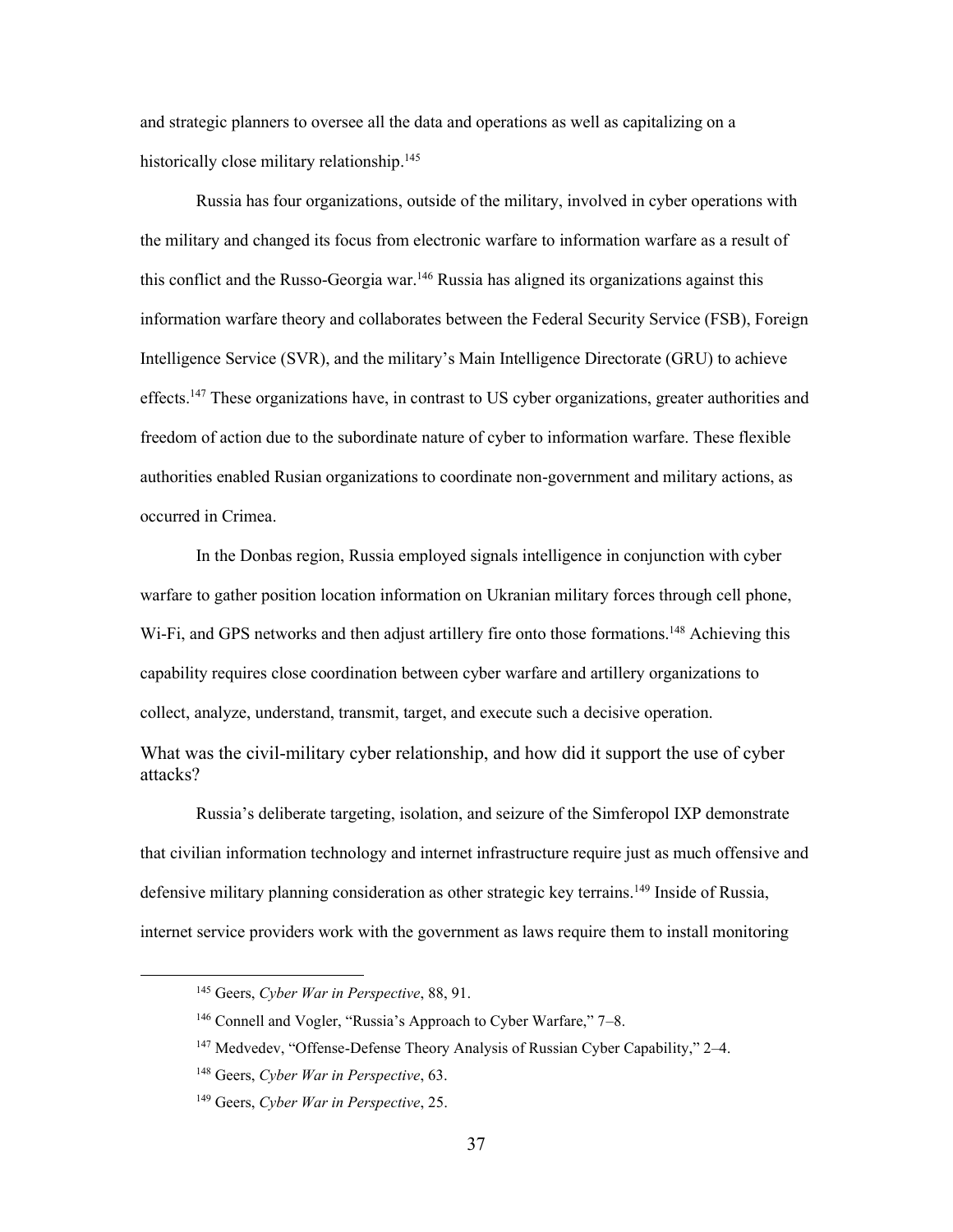and back-door hardware.<sup>150</sup> This relationship between the state and the corporate world, albeit legally based, enables Russia greater freedoms without requiring coordination.

Russia utilized non-state actors, as in the 2008 Russo-Georgia war, to serve as proxies and provide plausible deniability to the government; patriots inside Ukraine followed suit.<sup>151</sup> Non-state cyber actors enabled Russia's activities in Ukraine through the defacement of web pages, DDoS, and other attacks tied to physical operations and information warfare objectives.<sup>152</sup> These cyber attacks facilitated military operations, but the Russian government retained plausible deniability due to the nature of attack origins. Independent actors identified online forums, registered in multiple countries, which the Russian government supposedly used to coordinate and synchronize these attacks.<sup>153</sup>

 The Ukranian computer emergency response team (CERT) worked closely with network security corporations to find, fix, and eliminate malicious software, viruses, and worms that hackers used.<sup>154</sup> Ukranian CERT personnel recognizes the cyber warfare they are involved with poses both technical and content-related aspects of ever-increasing technical complexity with which the nation is struggling to cope.<sup>155</sup> Various network security companies, such as Symantec and Kaspersky Lab, found, traced, cataloged, exposed, and otherwise became involved in the cyber warfare taking place between Ukraine and Russia.<sup>156</sup>

 This civilian corporate work to identify and expose cyber operations has the potential to destroy US cyber warfare operations if the US does not secure their cooperation. Ukraine has

<sup>&</sup>lt;sup>150</sup> Connell and Vogler, "Russia's Approach to Cyber Warfare," 7.

 151 Geers, *Cyber War in Perspective*, 101, 132.

<sup>&</sup>lt;sup>152</sup> Connell and Vogler, "Russia's Approach to Cyber Warfare," 19.

<sup>&</sup>lt;sup>153</sup> Jonsson and Seely, "Russian Full-Spectrum Conflict."

 154 Geers, *Cyber War in Perspective*, 56.

<sup>155</sup> Ibid., 58.

<sup>&</sup>lt;sup>156</sup> Limnéll and The Society of Digital Information and Wireless Communication, "The Exploitation of Cyber Domain as Part of Warfare," 528.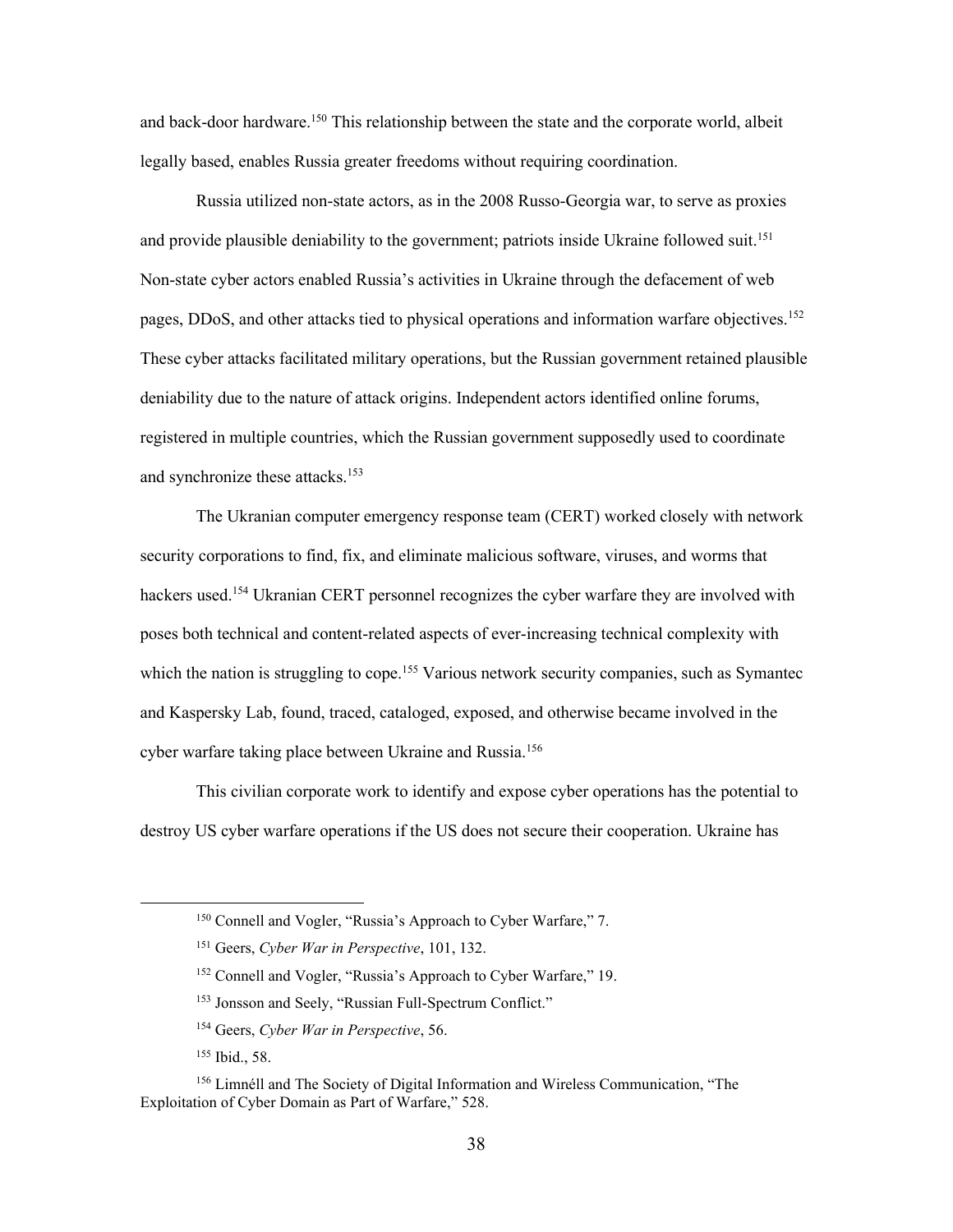been unable to effectively leverage the cyber skills, the resources, and the capabilities resident within its sector.<sup>157</sup> This shortfall contributes to the nation's inability to mount an effective cyber defense or counter-campaign. To get after this shortfall, Ukraine established a ministry of information on 2 December 2014 devoted to information technology, including all things cyber.158

How well did military leaders understand both cyber and its role and effects in the operations within which they participated?

 warfare is holistic with cyber as an integral element of information warfare and crosses domains The conflict taking place in Ukraine provides a good example of coordinated cyber warfare blending with conventional warfare and politics.<sup>159</sup> The Russian approach to cyber with soldiers seizing critical infrastructure restricting information pathways.<sup>160</sup> This approach addresses both attacks on political targets and attacks against military infrastructure, including civilian infrastructure that supports the military. This well-developed doctrine provides an existing structure for Russian officers to coordinate efforts across the force and with non-military entities.<sup>161</sup>

 Russian military leaders participate in ongoing discussions regarding the role of cyber warfare, with their publications focusing on gaining information superiority in cyberspace as an air force does in the air domain.<sup>162</sup> These leaders have an understanding of cyber warfare and grasp how to integrate it into conventional and irregular operations to disrupt and gain an

 157 Geers, *Cyber War in Perspective*, 84.

<sup>158</sup> Ibid., 116; Christopher Miller, "Ukraine Just Created Its Own Version of Orwell's 'Ministry of Truth,'" *Mashable*, last modified December 2, 2014, accessed December 23, 2019, <https://mashable.com/2014/12/02/ukraine-ministry-of-truth>/.

 159 Geers, *Cyber War in Perspective*, 168.

 $160$  Ibid., 23–25.

<sup>161</sup> Ibid., 96.

<sup>162</sup> Ibid., 88.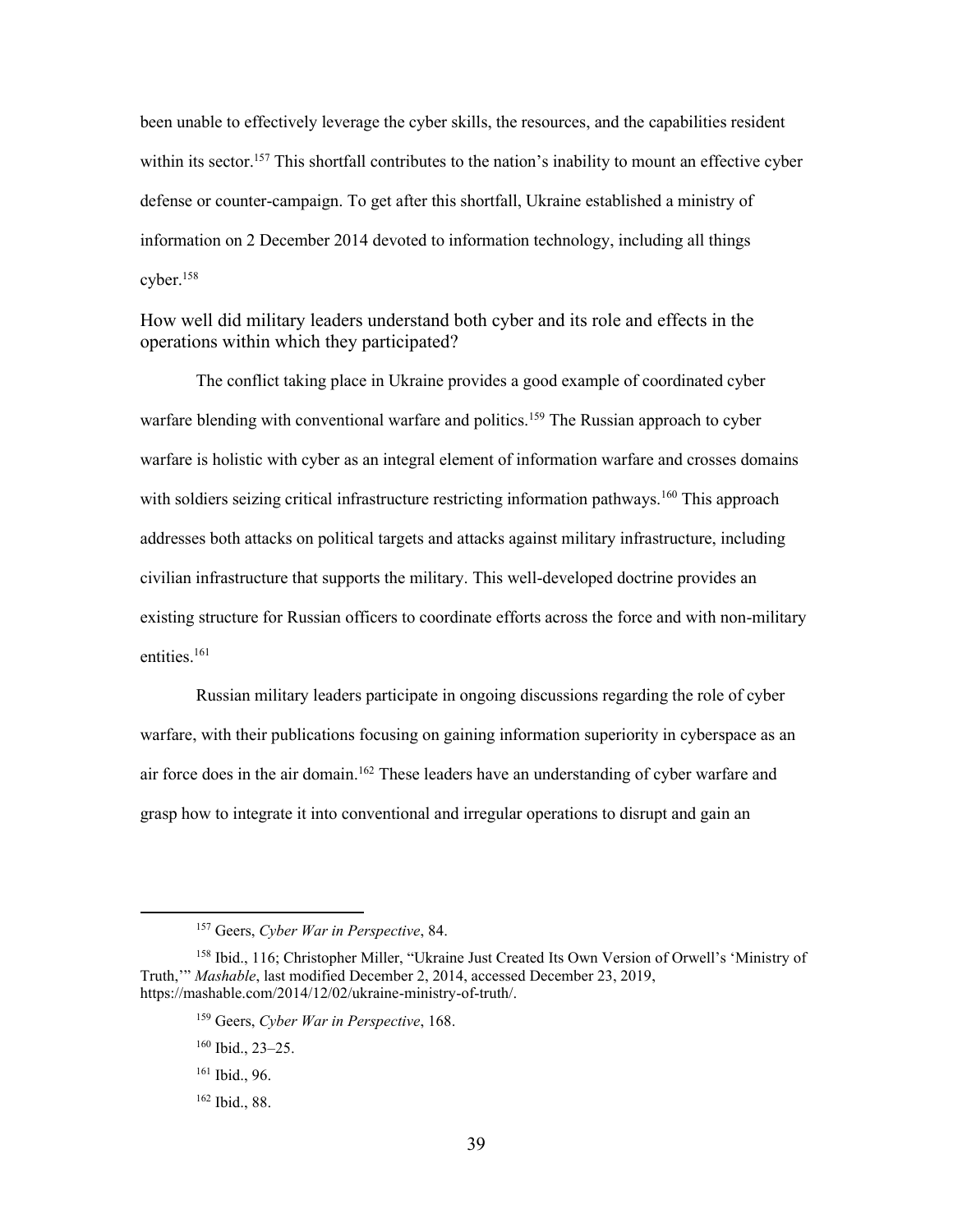advantage over their adversary. Russian special forces, to achieve this end, exploited key cyber critical infrastructure during the invasion and annexation of Crimea.163

The 11 July 2014 cyber guided artillery strikes, which proved devastating to the Ukrainians, demonstrate the required need for military leaders to have an understanding of cyber warfare.<sup>164</sup> Leaders needed to understand the information gathered via cyber warfare and then share it with the appropriate military force in time to capitalize on it, making it actionable intelligence with a limited lifespan of usefulness. Interdisciplinary cross-training facilitates accurate and timely exploitation of opportunities, a key concept discussed in the US Army's FM 3-0.<sup>165</sup> The Russian targeting cycle operated swiftly due to the interdisciplinary understanding that decision-makers possessed.

What lessons did actors glean from their experiences?

 conducting cyber attacks using viruses against civilian entities as well as in coordination with Russia used the annexation of the Crimea to refine the techniques, tactics, and procedures they had evolved since its previous rendition in the Russian-Georgian war of 2008.166 It was military operations, rounding out its hybrid warfare doctrine and experience while improving it each year the conflict drags on.<sup>167</sup> For Russian leadership, this conflict has validated the use of non-state actors to achieve effects without needing a large standing cyber capability.

Russian military leaders and theorists wrote about coordinating electronic isolations of adversary governments and military in sequence with conventional attacks to overwhelm and

<sup>163</sup> Williams, "Cyberwarfare and Operational Art," 29–30.

 164 Barsade et al., "Prevention in the Cyber Domain," 6–9.

 165 Headquarters, Department of the Army, *FM 3-0*, 1–17.

<sup>166</sup> Bruusgaard, "Crimea and Russia's Strategic Overhaul," 86.

<sup>&</sup>lt;sup>167</sup> Roman Rukomeda, "Russia's Hybrid War Against Ukraine: The Latest Developments and  Trends," *Norwegian Centre for Integrity in the Defence Sector (CIDS)*, last modified September 28, 2018, accessed December 20, 2019,<https://cids.no/2018/09/28/russias-hybrid-war-against-ukraine-the-latest>developments-and-trends/.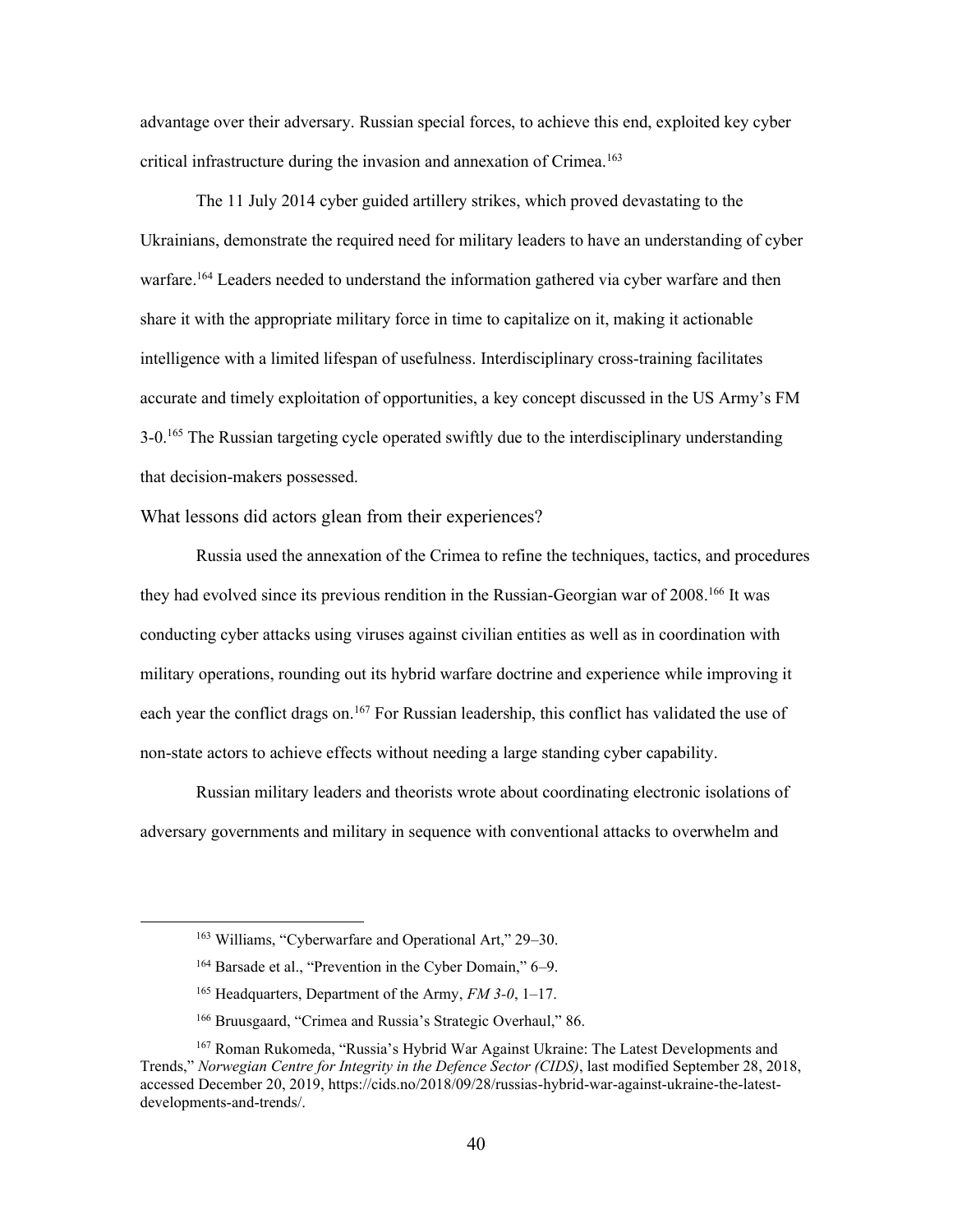destroy them, exactly what took place in 2014 in Ukraine.<sup>168</sup> Russian special operation forces, unrecognizable today from 2008, provide physical proof that Russia is learning, adapting, and improving from its war with Georgia.<sup>169</sup> The stark contrast between the 2014 seizure of Crimea and the 2015 power blackouts exemplifies Russian learning and adapting inside of this conflict. Cyber attacks supported a military objective in the former case while delivering a political statement in the latter.

 distrust allow one to act faster and more effectually than their adversary can react, a key concept One of the key lessons from Russia's use of cyber warfare is its ability to restore a fog of war for the targeted opponent by confusing, severing, and disrupting both governmental and civilian IT systems, networks, and capabilities.170 Increasing confusion and system and network of Boyd's well known OODA loop.<sup>171</sup> This confusion serves to prolong and preserve the element of surprise and the asymmetric advantage one has over their adversary.

Finally, Russia's conflict with Ukraine has provided it with a playground for experimenting on how best to achieve political aims and military objectives through integrated operations and strategy.172 The repeated hacking and defacement of Ukrainian government websites, trolling, and attacks on power stations find merit inside of information warfare. Previously addressed military-cyber coordinated operations also achieved national objectives, securing Russia access to the Black Sea.

 168 Rácz, *Russia's Hybrid War in Ukraine: Breaking the Enemy's Ability to Resist*, 37–39.

<sup>169</sup> Geers, *Cyber War in Perspective*, 20.

<sup>170</sup> Ibid., 35.

 171 Tracy A. Hightower, "Boyd's O.O.D.A Loop and How We Use It," *Tactical Response*, accessed December 21, 2019,<https://www.tacticalresponse.com/blogs/library/18649427-boyd-s-o-o-d-a>loop-and-how-we-use-it.

 172 Geers, *Cyber War in Perspective*, 48.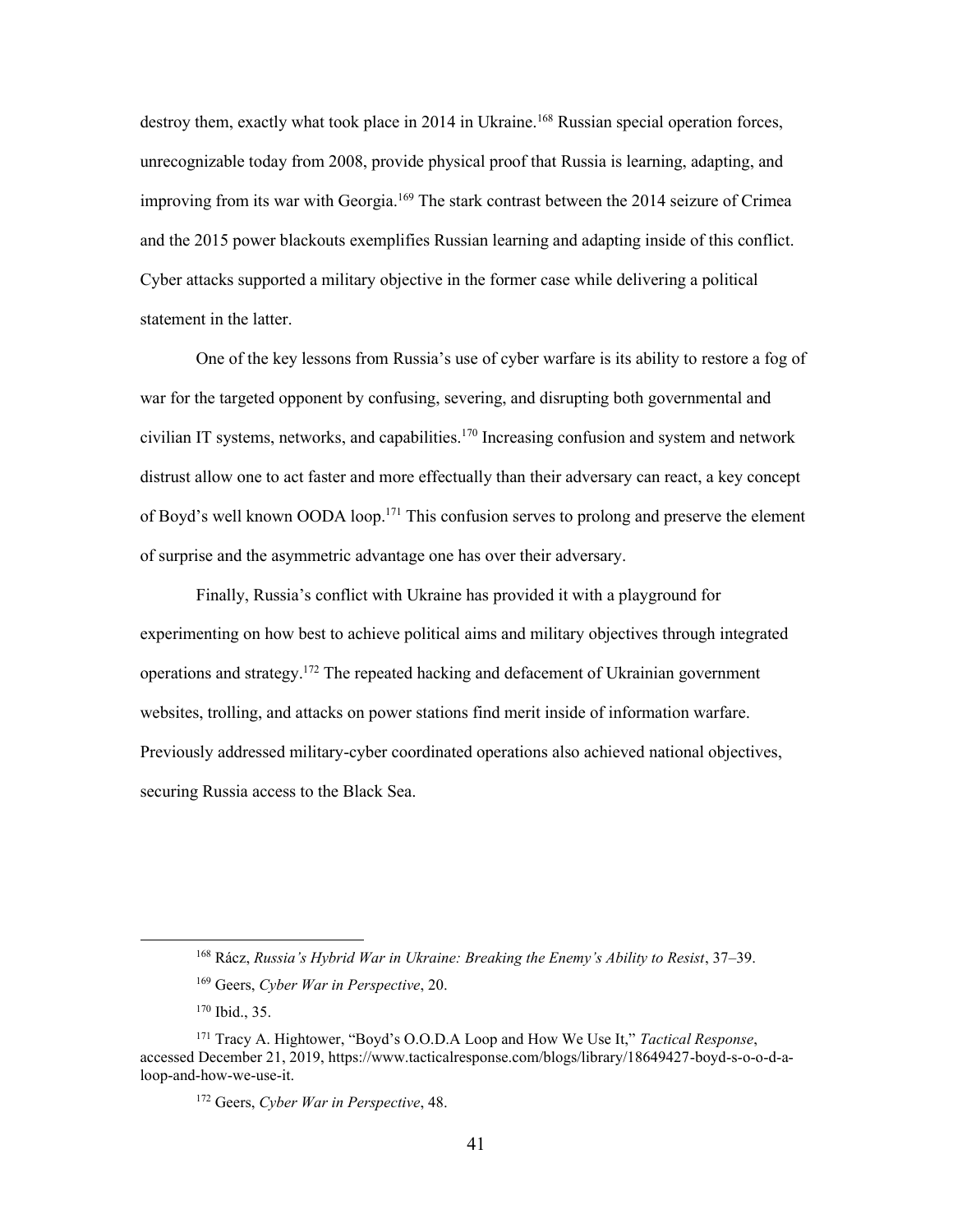#### Summary

 limited scale conflict. It reinforced by the execution of various elements of cyber warfare between lack of overt destruction through cyber means, yet this remains characteristic of all conflicts This case provides the most recent and comprehensive review of cyber warfare during a the belligerents and integration with military operations. The disparity between the integration of cyber into strategy and military operations, and the Russian philosophy of subordination to information warfare, provides an interesting perspective that theorists should consider as cyber warfare doctrine and organizational structures continue to evolve.<sup>173</sup> Russian dominance of internal networks and the integration of criminal entities as proxies for low-level cyber warfare have intriguing implications concerning potential ways forward within the US and merit further discussion. 174 The major weakness of this case is the limited scope of both the conflict and the involving cyber warfare to this day.

<sup>&</sup>lt;sup>173</sup> Medvedev, "Offense-Defense Theory Analysis of Russian Cyber Capability," 47-48.

<sup>174</sup> Ibid., 43–45.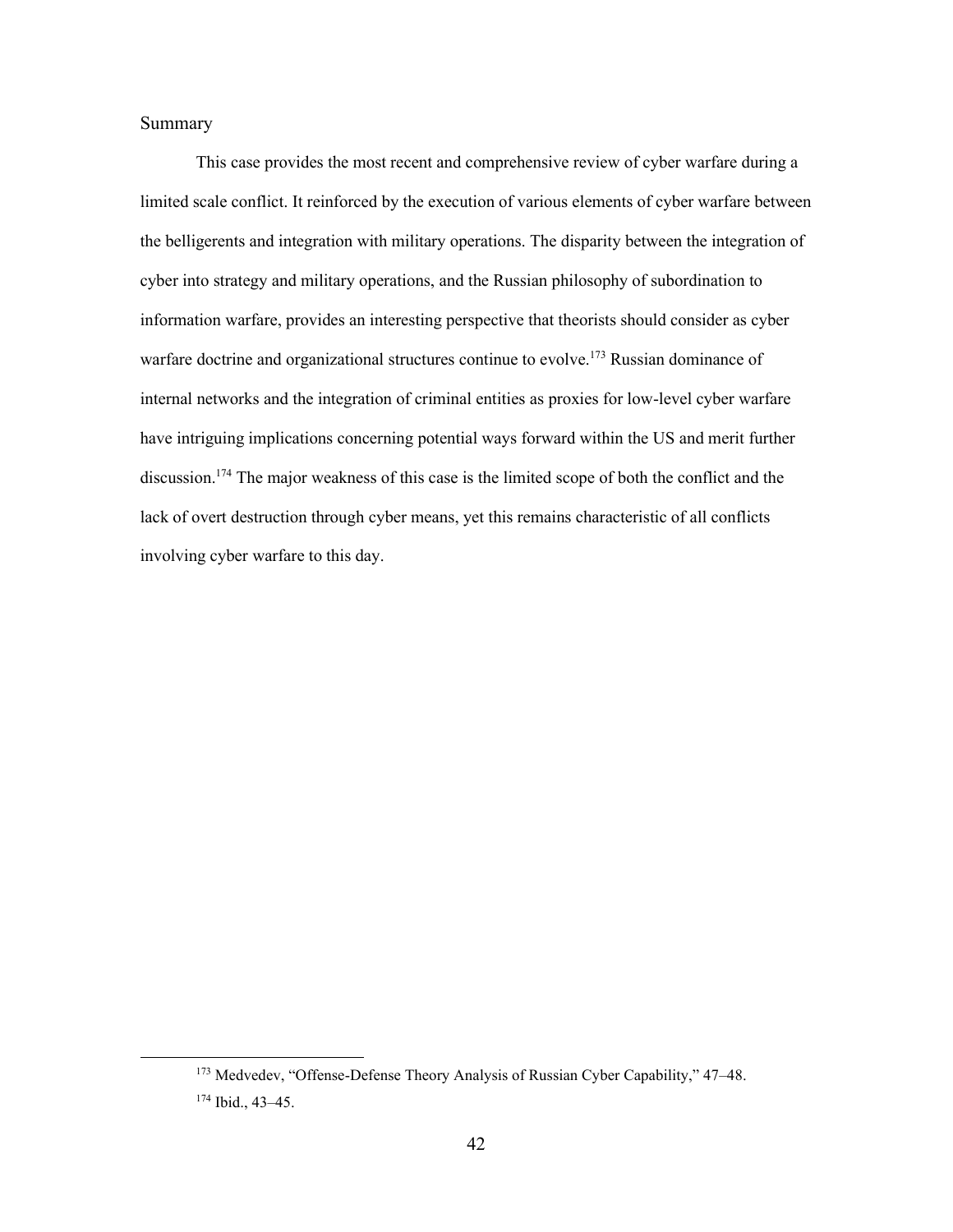#### Analysis

<span id="page-49-0"></span>This section provides a consolidated summary of the findings for each hypothesis. Each question is analyzed and summarized. The final summary ties this analysis into the research question. This paper finally ends with recommendations for the US military going forward. How were cyber attacks employed to achieve political objectives or enable military operations?

 produce physical damage against civilian or military equipment, depending on the target and in the conflict. US cyber theory and doctrine address some, but far from all, of these aspects of Low-level cyber attacks generally have a disruption lifespan commensurate with the duration of the attack and need to be tethered to conventional military operations. Cyber-attacks political or military aim, such as with stuxnet. The damage they produce is not limited to geographical borders or military targets and crosses into the cognitive domain. Cyber attack targets are not limited to military or government but will include all aspects of a society involved cyber warfare.

Geographical borders are less important than the patriotic, ethnic, and nationalistic ties of individuals and organizations, motivating their participation. The case studies involving Russia demonstrate that properly motivated civilians are capable of contributing to the nation's strategy through cyber attacks. National boundaries do not constrain internet-based services or these nonstate cyber actors, providing governments plausible deniability.

Cyber warfare is unlikely to occur in isolation, rather in close coordination with military operations, as a shaping operation.175 The US cyber warfare theory and doctrine appears constrained to a war context, relying heavily on military forces or organizations to gain superiority in this domain. As the case studies demonstrated, cyber warfare is not constrained to the same degree as military operations and can occur in the form of a proxy attack against civilian

<sup>&</sup>lt;sup>175</sup> Limnéll and The Society of Digital Information and Wireless Communication, "The Exploitation of Cyber Domain as Part of Warfare," 531.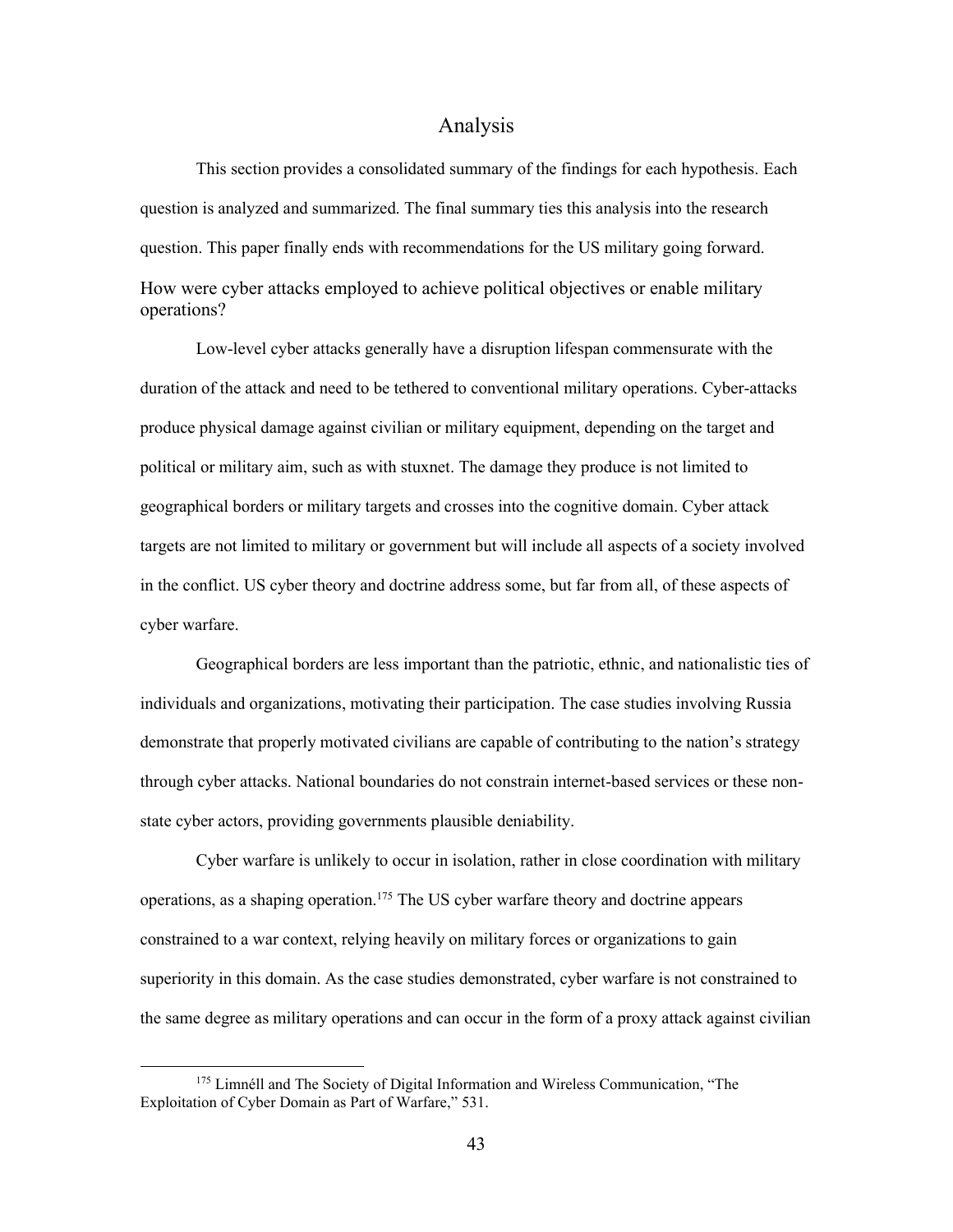attacks are just as likely to achieve cognitive effects as they are to enable kinetic strikes, as power generation infrastructure far from the battlefield to achieve a psychological effect. Cyber demonstrated in each case study.

What kind of staffing structure facilitated the use of cyber to ensure collaboration rather than combativeness?

Stuxnet was extremely complex, deliberately designed to discriminate its targets, and crossed multiple disciplines and technical fields to achieve results in a different domain. It could not achieve this without a dedicated staff to research, develop, and test the weapon before releasing it into the wild. The design of this one weapon was both labor and resource-intensive, not something rapidly repeatable in a large scale conflict.

Israel coordinated electronic warfare, cyber warfare, and conventional combat aircraft to breach Syria's air defense network and carry out an airstrike. Russia integrates cyber warfare into its military's information warfare branch to gain information supremacy early on in its conflicts. Russia also augments its cyber warfare with non-military proxies and three separate federal agencies to achieve effects in coordination with conventional military operations. All of this requires staffing and support structures that coordinate between the cyber actors and the military leaders' decision-making and executing operations.

The complexity of creating and using cyber weapons, such as Stuxnet, and coordinating cyber warfare effects in time and space will require a close relationship and trust between all the disparate cyber capable elements of the federal government, as the Russians have demonstrated in Georgia and Ukraine. The hierarchal nature of the current US military staff is conducive to incremental and iterative processing that cannot achieve the needed results when dealing with cyber warfare. Further study is required to design a decentralized process that integrates into and across the hierarchal levels of the US military rapidly and fastidiously with kinetic operations despite reciprocal adversary cyber actions.

44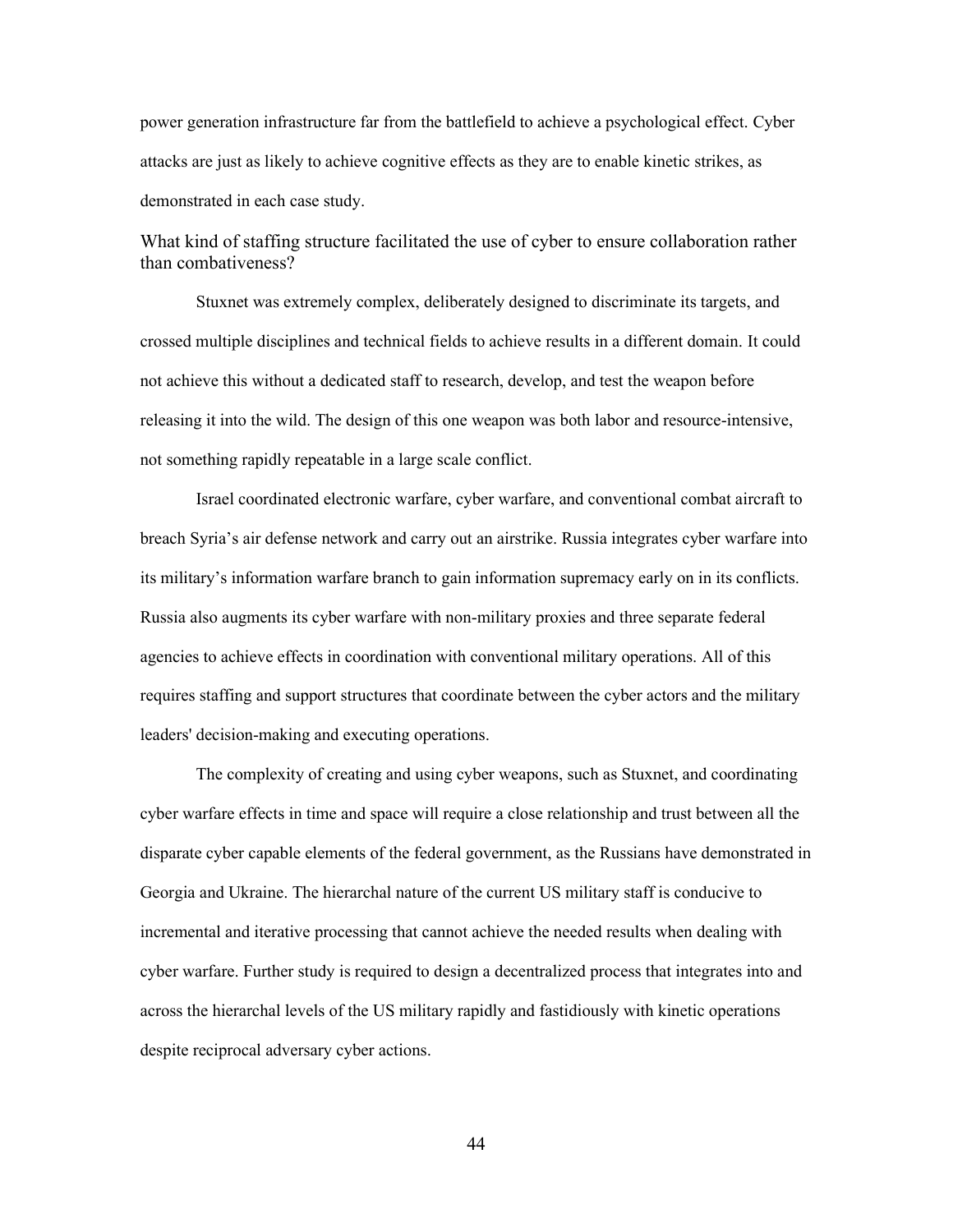What was the civil-military cyber relationship, and how did it support the use of cyber attacks?

Cyberspace spans the globe and connects adversaries, militaries, governments, corporations, and motivated individuals in a domain where all can compete. A national strategy that eschews the integration of civilian and governmental organizations and capabilities is tantamount to fighting a tank battle without fuel. Civilian cyber corporations and government cyber organizations bring complementary skills to the fight, which, if integrated, can drastically tip the balance in cyber warfare.

 indicates a potential outcome should a government exclude network security corporations from its Cyber warfare is present in all phases of conflicts, at different levels and threats, and executed by military, governmental, and non-military or governmental actors.<sup>176</sup> The Stuxnet case cyber warfare; the operation was identified, deconstructed, and prematurely exposed to the world. Corporations today tend to focus their loyalty on their customer bases, as Symantec did in publicizing Stuxnet and Microsoft in rapidly notifying consumers and remediating the vulnerability.

Russian literature theorizes that defense alone is inadequate, so the government constrains its networks and focuses on retaliatory preparations, coopting corporations into this system.<sup>177</sup> Georgia, in the Russo-Georgia War, employed a private corporation which relocated information technology services overseas. Network security organizations, like Symantec in the Stuxnet case, are a vital part of national cybersecurity and will inevitably be involved in any cyber warfare.

Russia employed cyber militias composed of patriotic civilians and cybercriminals as well as targeting civilian information technology infrastructure both in Georgia and Ukraine. Its seizure of Internet Exchange Points and occupation of telecommunications centers in the Ukraine

<sup>&</sup>lt;sup>176</sup> Medvedev, "Offense-Defense Theory Analysis of Russian Cyber Capability," 62–63.

<sup>177</sup> Ibid., 51–52.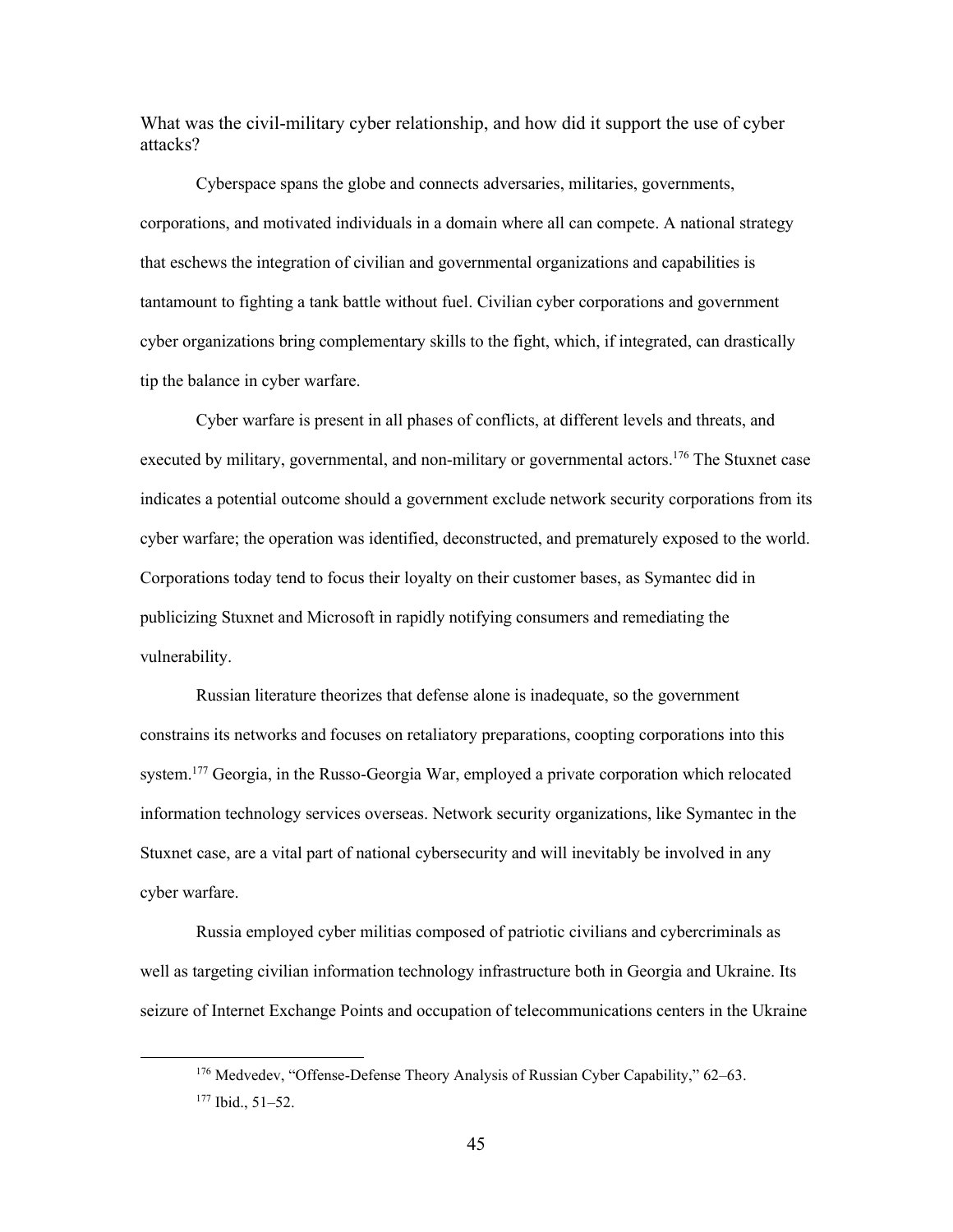conflict blur the divide between combatant and non-combatant within the confines of war. Finally, Ukraine's employment of civilian network security corporations to bolster its cybersecurity against Russian cyber warfare draws these corporations closer to the status of a combatant.

How well did military leaders understand both cyber and its role and effects in the operations within which they participated?

The Russo-Georgian War provides examples of close coordination between cyber and conventional warfare as Russia dominated the battlefield. In Ukraine, Russian soldiers seized critical cyber infrastructure, damaged others to constrain information flow, and employed it to gather actionable intelligence on Ukranian forces. Russian understanding of cyber warfare provided leaders with cross-discipline understandings, which are paramount in this ever technologically advancing world where the lines between civilian and military technology begin to blur. 178

Military leaders, just as in combined arms, need to understand the basic operations, capabilities, and constraints inherent in cyber warfare as they direct their organization towards accomplishing its mission. Cyber warfare simultaneously occurs in all domains and can produce effects in any of them, something fundamental which leaders need to understand and anticipate. The Stuxnet case provides an example of leaders failing to understand even the basics, thereby contributing to the cyber attack's success.

Russian leaders understand this, to some extent, and they participate in ongoing academic discussions regarding the role of cyber warfare and its place within their nation and military. This understanding bridges the government-military gap and extends even to the individual civilians composing Russia's cyber militia. The US military needs to become more

 178 Geers, *Cyber War in Perspective*, 52.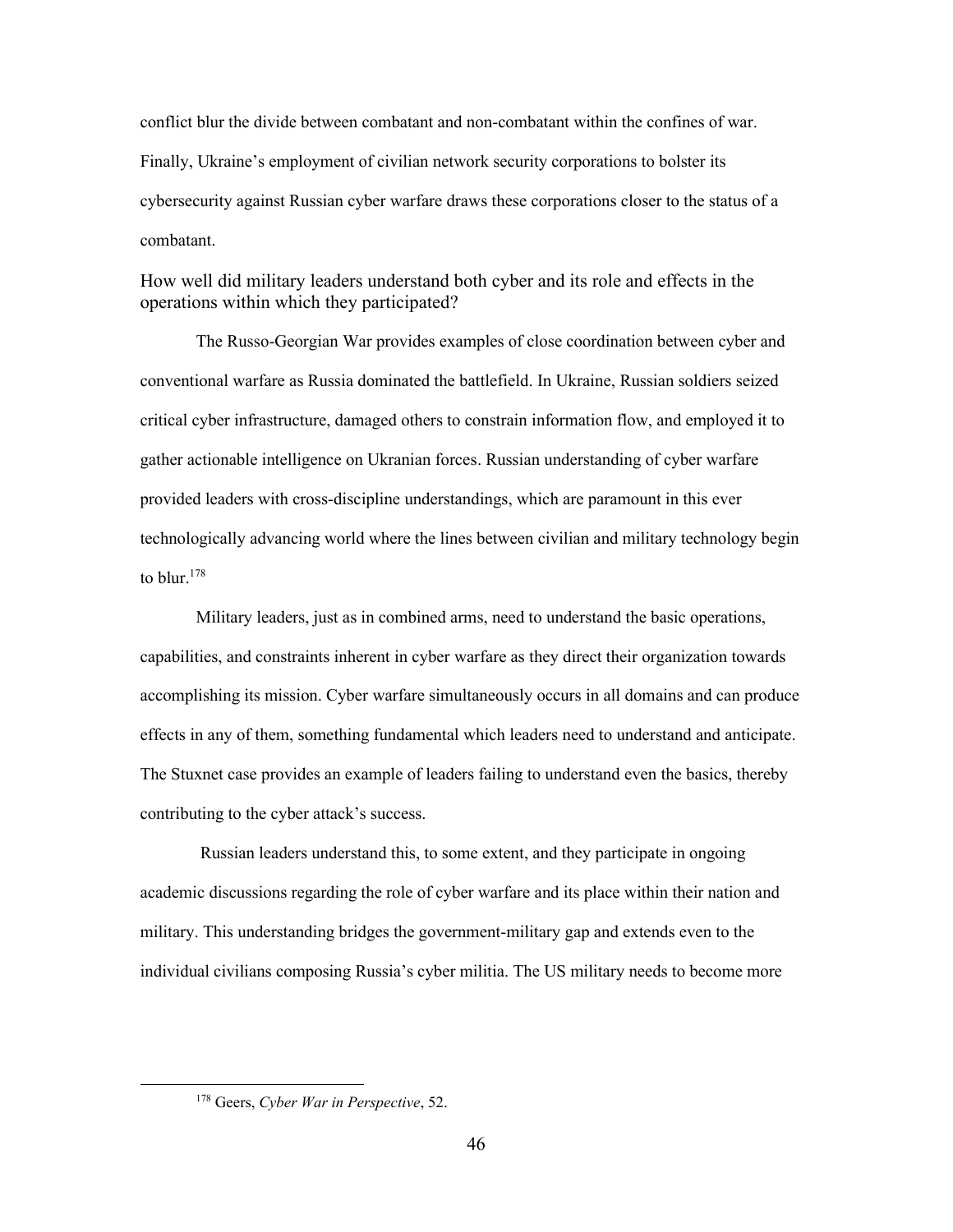understanding and potential capabilities as warfighters and technicians collaborate. engaged in cyber warfare discussion regardless of military discipline to enhance both What lessons did actors glean from their experiences?

 reinforcing the corporate movement of internet-based services during cyber attacks. This The Russian-Georgian war of 2008 provides an example where maneuver overcomes the confusion and disruption of attacks more effectively than a hardened defensive orientation.<sup>179</sup> This knowledge resurrects the adage that a moving target is harder to hit than a stationary one, complicates the current paradigm of war and the definition of legitimate targets.

 warfare coordination to achieve political aims and military objectives as in the annexation of Russia's experience in the Russo-Georgian War and the Ukraine conflict have shaped its understanding, doctrine, and application of cyber in conducting information warfare and power projection.<sup>180</sup> These conflicts have refined the tactics, techniques, and procedures used in its execution of cyber warfare. Russia used Georgia to validate its centralized direction of decentralized cyber attacks through proxies. The Ukraine conflict validated Russian military leader professional writings about cyber warfare and paved the way for cyber-conventional Crimea.

 for their airpower theories between the world wars. The US military has its combat training centers (CTC) to replicate this without the loss of life and equipment, but it needs to incorporate Cyber warfare is not alone in using small scale conflicts to test theory and doctrine, as history shows Russia and Germany used the 1936-1939 Spanish Civil War as a testing grounds unconstrained cyber warfare into the rotations instead of the restrained version currently incorporated. US cyber warfare operators need to build experience, confidence, and capability

 179 Geers, *Cyber War in Perspective*, 25.

<sup>180</sup> Ibid., 50.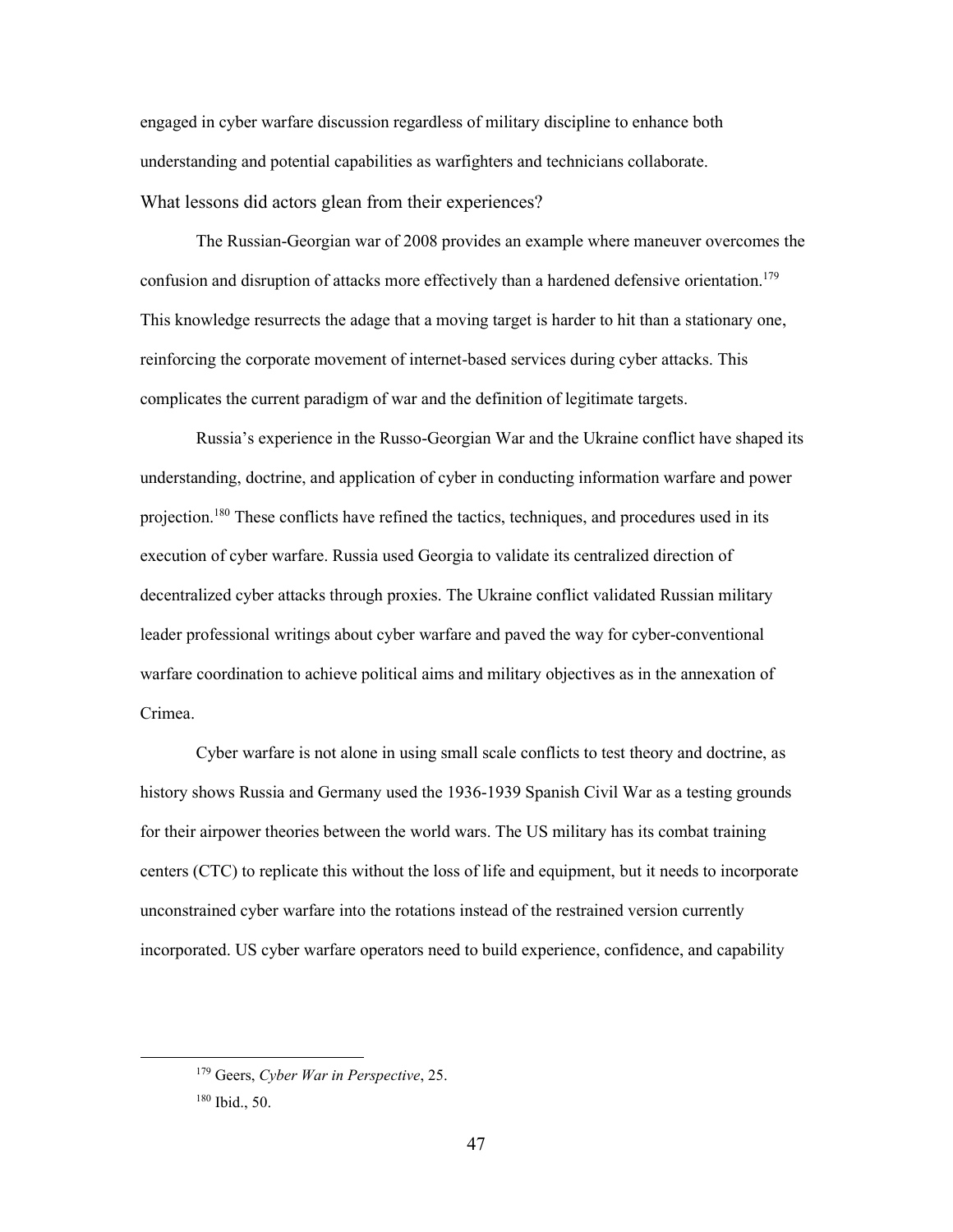through practice and experimentation on a living breathing adversary without risk of retribution, and a CTC rotation has the potential to provide this.

#### Summary

 warfare with existing capabilities to sequence effects across time, space, echelon, and frequency In summary, just like the rifle, artillery, aircraft, radios, and nearly every technical invention that impacts the way nations fight wars, leaders must develop ways to integrate cyber and overwhelm the enemy's decision making cycle. This integration and sequencing is the true asymmetric advantage posed by cyber warfare, given its depth and breadth. The more fluid, seamless, and synchronized the execution is with other domains, the more decisive the results and asymmetric the advantage.

Integration and sequencing provide the answer to the initial research question of how the US can gain an asymmetric advantage in the next large-scale conflict through cyber warfare. Russian cyber warfare theory subordinates it to information warfare, which provides insight into cyber evolution and innovation to come. This fundamentally different view on capability employment and the analytical lens with which they view the existing application of cyber provides insight into the future of cyber warfare, reflecting on the development of theory and doctrine.181

 US needs to invest more effort and intellectual power into developing and refining its cyber warfare theory in light of events taking place throughout the world; take a serious look at the US Future conflicts, the history of emerging capabilities can attest, will involve cyber warfare and most likely some hybrid combination of the currently existing theories; military doctrines and organizations need to include this in their operational arts or risk irrelevance.<sup>182</sup> The military staff structure and how it integrates with cyber warfare; consider legislation to coopt

<sup>&</sup>lt;sup>181</sup> Medvedev, "Offense-Defense Theory Analysis of Russian Cyber Capability," 51.

<sup>182</sup> Ibid., 59–61.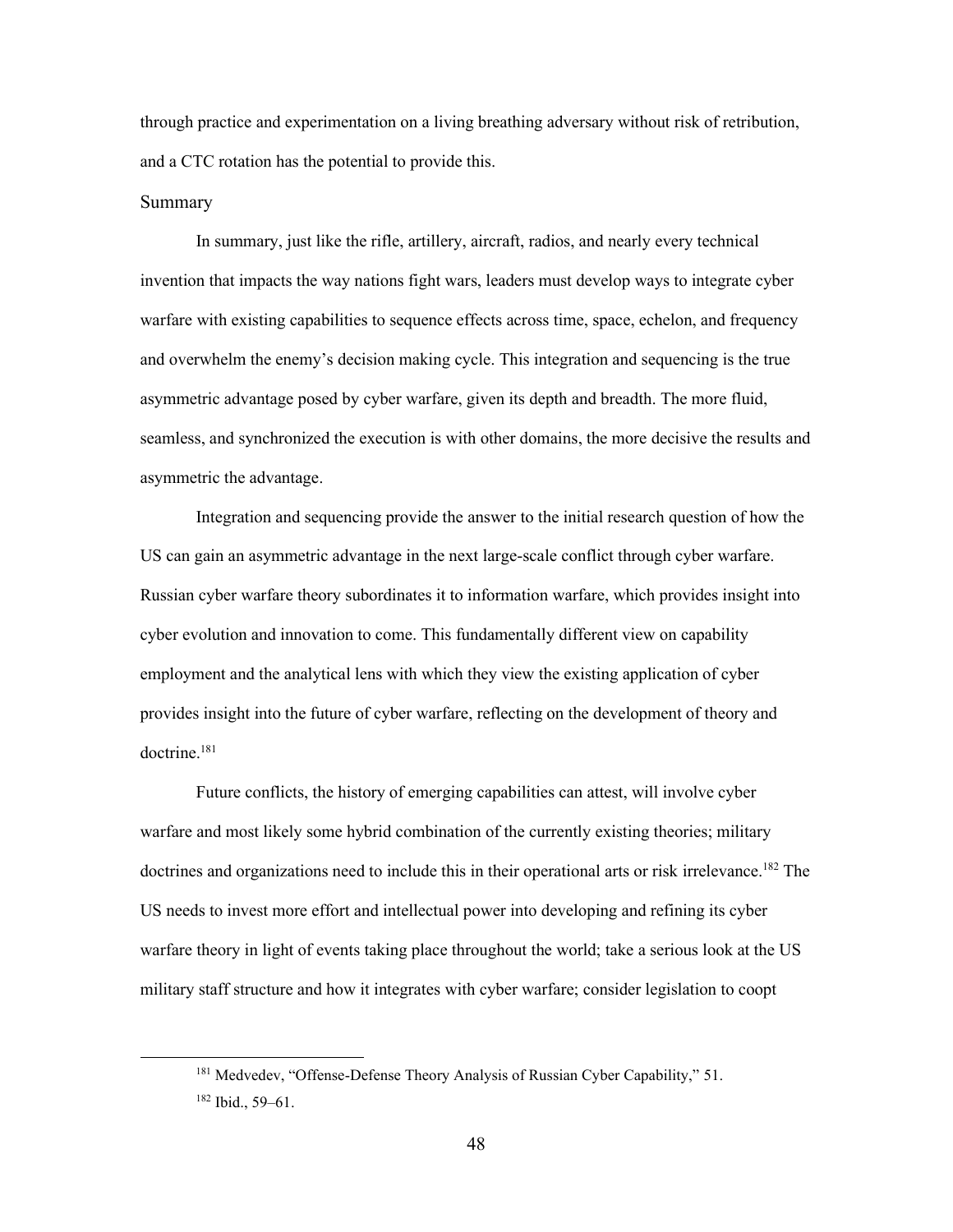cyber warfare education program for military leadership of all levels and occupational specialties; government and non-government cyber entities to coordinate efforts and capabilities; develop a and conduct larger-scale testing of existing doctrine in unconstrained environments to garner realistic feedback for application in technique, tactic, and procedure refinement.

# <span id="page-55-0"></span>Recommendations

 that both practices it and coordinates it throughout all involved parties to the greatest extent. Three areas for improvement emerge from this: inter-governmental cooperation, government-The United States can take a few steps to gain an asymmetric advantage over other cyber powers in the world. The cases identified that advantages in cyber warfare come from the side corporate collaboration, and tapping into a nation's full cyber potential.

#### Inter-governmental cooperation

branches, government, and civilian organizations.<sup>183</sup> This concept is not only possible but a likely outcome of the next large-scale conflict involving the United States. The United States needs to capitalize on the aforementioned proven hypotheses to gain an asymmetric advantage in the next large-scale conflict. Matt Graham, a US Army strategist serving on the joint staff, writes that the United States should establish a cyber component simultaneously focused on cyber warfare and interfaced with the existing military service

 US cyber personnel from all branches of government should coordinate, analyze previous and ongoing conflicts, and incorporate lessons learned into cyber warfare theory. It is not enough to study from afar, rather the United States should send these experts, in purpose-built and capable teams, to where the cyber warfare is occurring to interface with, assist, learn, and gain experience dealing with the activities taking place. Sending cyber experts to assist friendly nations not only helps to build US cyber prowess but also extends US influence across the world.

 183 Matt Graham, "U.S. Cyber Force: One War Away," *Military Review*, no. May-June 2016 (n.d.): 118.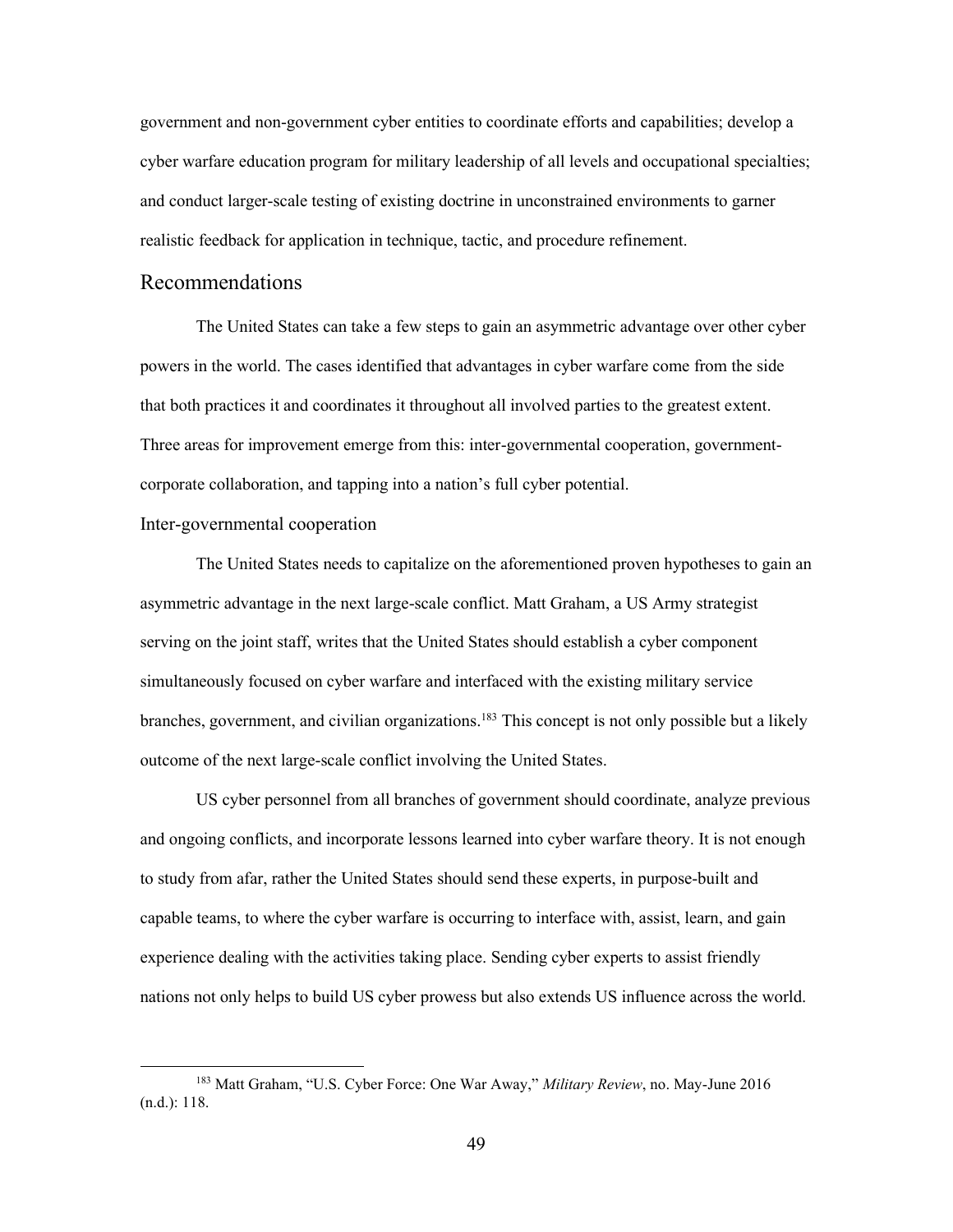The lessons learned from these conflicts and the teams sent in to get a close look at cyber warfare can shape US policy, doctrine, and organizational structuring to better protect the nation in a future conflict. Interwar Germany proved this concept in developing an effective air force and air power doctrine, despite lacking a functional branch. Staying on top of the emerging strategies ensures that the US maintains a relevant and potent doctrine to employ across the range of military operations.

#### Governmental - Corporate collaboration

 integrates companies and corporations and their capabilities into the larger national construct for The United States should nationalize cybersecurity in a way that enables corporate autonomy but also promotes cybersecurity collaboration at a national level. This concept defending the United States, collaborative information sharing, and a mutual interest to keep the nation safe through a secure internet. Corporations dubiously volunteer, so some form of policy or legislation is necessary to accomplish this grand task. The more holistic the look at our national cybersecurity, the better prepared the network for cyber attacks and recuperation. Capitalizing on the untapped potential

 could facilitate cyber defense and potentially augment offense in times of war. During World War exists for the cyber field. The problem is how to reach these civilians and businesses and garner their support for the nation. The United States has untapped reserves of cyber-savvy civilians and businesses that Two, the United States mobilized the industry to support the war effort, however noting today

 relinquishing such authorities. This construct would enable private citizens to bolster their The United States should consider a construct similar to its national guard or reserve components, but one where individuals with an information technology background or degree can work part-time for the government within the cyber discipline. Such federal employees could function, while on-shift, under Title 10 or 50 authorities as needed before ending their shift and resume, gain experience, contribute to the nation out of patriotism, and facilitate bridging the

50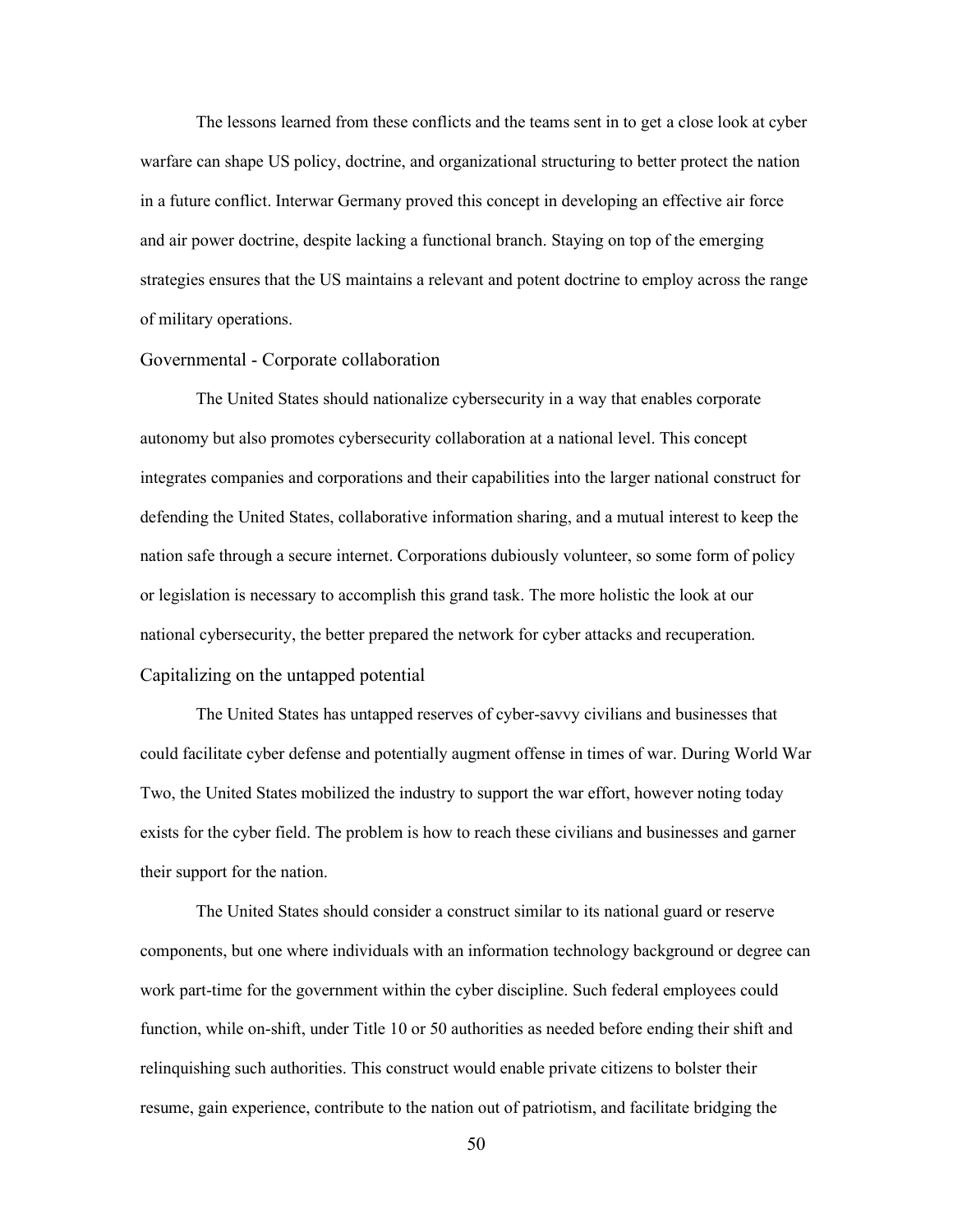divide between individual and national narratives. They could achieve this while the government benefits from their skills in cyber warfare and without the need to build and sustain a large cyber warfare organization.

 opportunity to demonstrate their patriotism through their technical skills and abilities while freeing up the government from long term and expensive contracts. It saves the military from the This concept gives individuals otherwise unable to serve in the armed forces an legal battles over deployability and individual readiness measures. The tasks and duties performed at such organizations may vary but would nonetheless provide the nation with a large reserve of capable cyber warfare technicians should the need arise. Such a construct also eschews the Russian practice of employing cybercriminals and proxies to do the government's bidding while developing a robust national capability.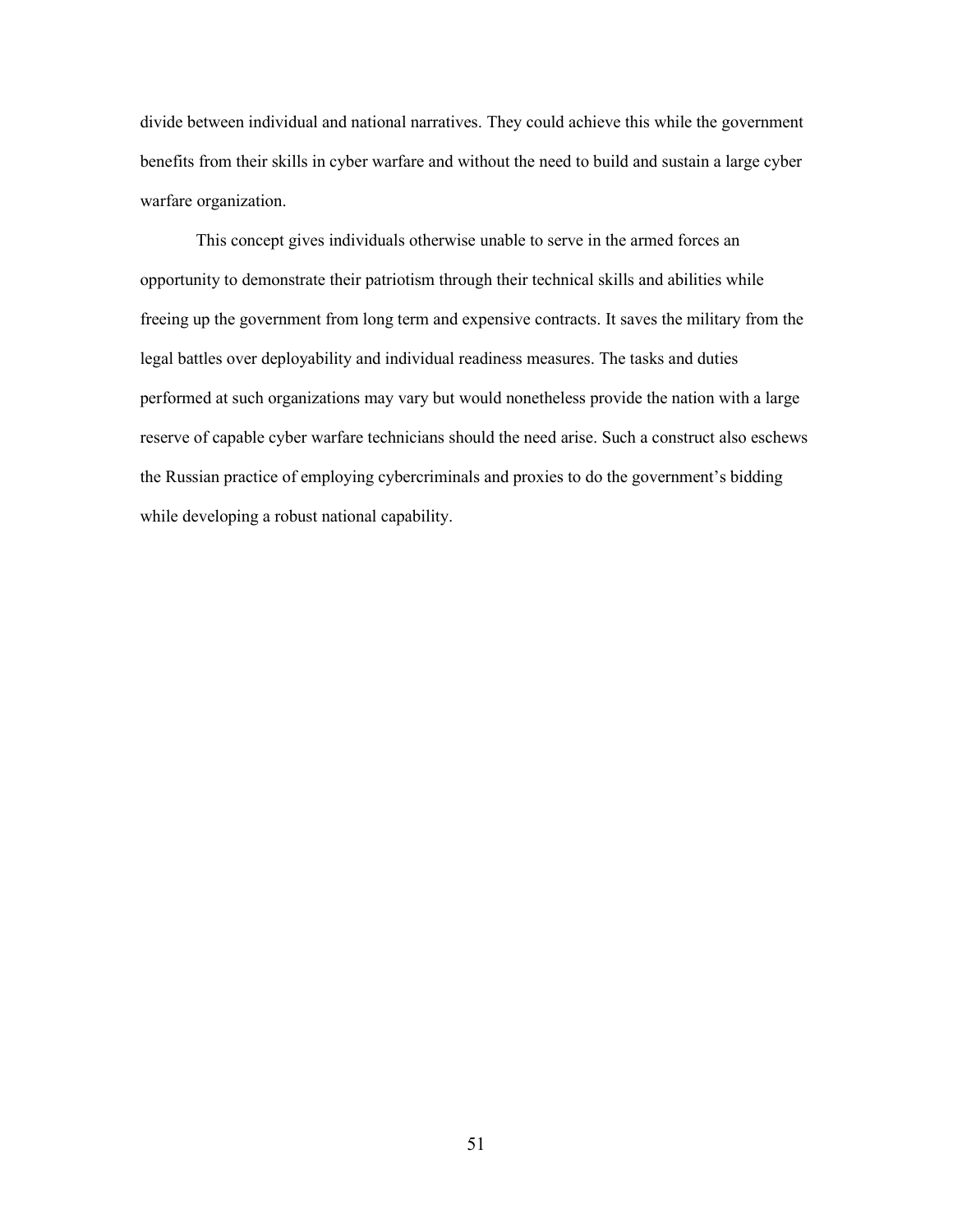## Bibliography

- <span id="page-58-0"></span>Barsade, Itai, Louis Davis, Kathryn Dura, Rodrigo Ornelas, and Ariel Smith. "Prevention in the Cyber Domain." Perry World House Student Fellows 2016-2017, University of Pennsylvania, n.d. Accessed December 19, 2019. <https://global.upenn.edu/sites/default/files/perry-world>house/CyberPolicyProjectReport.pdf.
- Bērziņš, Jānis. "Russia's New Generation Warfare in Ukraine: Implications for Latvian Defense Policy." National Defense Academy of Latvia, Center for Security and Strategic Research, April 2014.
- Broad, William J., John Markoff, and David E. Sanger. "Israeli Test on Worm Called Crucial in Iran Nuclear Delay." *New York Times*. Last modified January 15, 2011. Accessed November 1, 2019. [https://www.nytimes.com/2011/01/16/world/middleeast/16stuxnet.html.](https://www.nytimes.com/2011/01/16/world/middleeast/16stuxnet.html)
- Bruusgaard, Kristin Ven. "Crimea and Russia's Strategic Overhaul." *Parameters* 44, no. 3 (2014): 81–90.
- Carvelli, Michael P. "A Smarter Approach to Cyber Attack Authorities." *Joint Force Quarterly*  4th Quarter 2018, no. 91 (2018): 7.
- Clarke, Richard A., and Robert K. Knake. *Cyber War: The next Threat to National Security and What to Do about It*. 1st ed. New York: Ecco, 2010.
- Collins, Liam, and Harrison Morgan. "King of Battle: Russia Breaks Out the Big Guns." *Association of the United States Army*. Last modified January 22, 2019. Accessed October 3, 2019. <https://www.ausa.org/articles/king-battle-russia-breaks-out-big-guns>.
- Connell, Michael, and Sarah Vogler. "Russia's Approach to Cyber Warfare." CNA, March 2017. [https://www.cna.org/cna\\_files/pdf/DOP-2016-U-014231-1Rev.pdf.](https://www.cna.org/cna_files/pdf/DOP-2016-U-014231-1Rev.pdf)
- Corum, James S. *The Luftwaffe: Creating the Operational Air War, 1918-1940*. Modern war studies. Lawrence: University Press of Kansas, 1997.
- Fairley, Peter. "Unplugging From Digital Controls To Safeguard Power Grids." *Institute of Electrical and Electronics Engineers (IEEE)Spectrum*. Last modified July 22, 2019. Accessed November 19, 2019. <https://spectrum.ieee.org/energywise/energy/the-smarter>grid/unplugging-digital-networks-to-safeguard-power-grids.
- Fox, Amos. "The Russian–Ukrainian War: Understanding the Dust Clouds on the Battlefield." *Modern War Institute*. Last modified January 17, 2017. Accessed December 22, 2019. [https://mwi.usma.edu/russian-ukrainian-war-understanding-dust-clouds-battlefield/](https://mwi.usma.edu/russian-ukrainian-war-understanding-dust-clouds-battlefield).
- Fulghum, David A., and Robert Wa. "U.S. Electronic Surveillance Monitored Israeli Attack On Syria." *World Security Network*. Last modified February 7, 2014. Accessed October 29, 2019.

<https://web.archive.org/web/20140207060836/http://www.worldsecuritynetwork.com/Isr> ael-Palestine/David-A.-Fulghum-and-Robert-Wall-/U.S.-Electronic-Surveillance-Monitored-Israeli-Attack-On-Syria.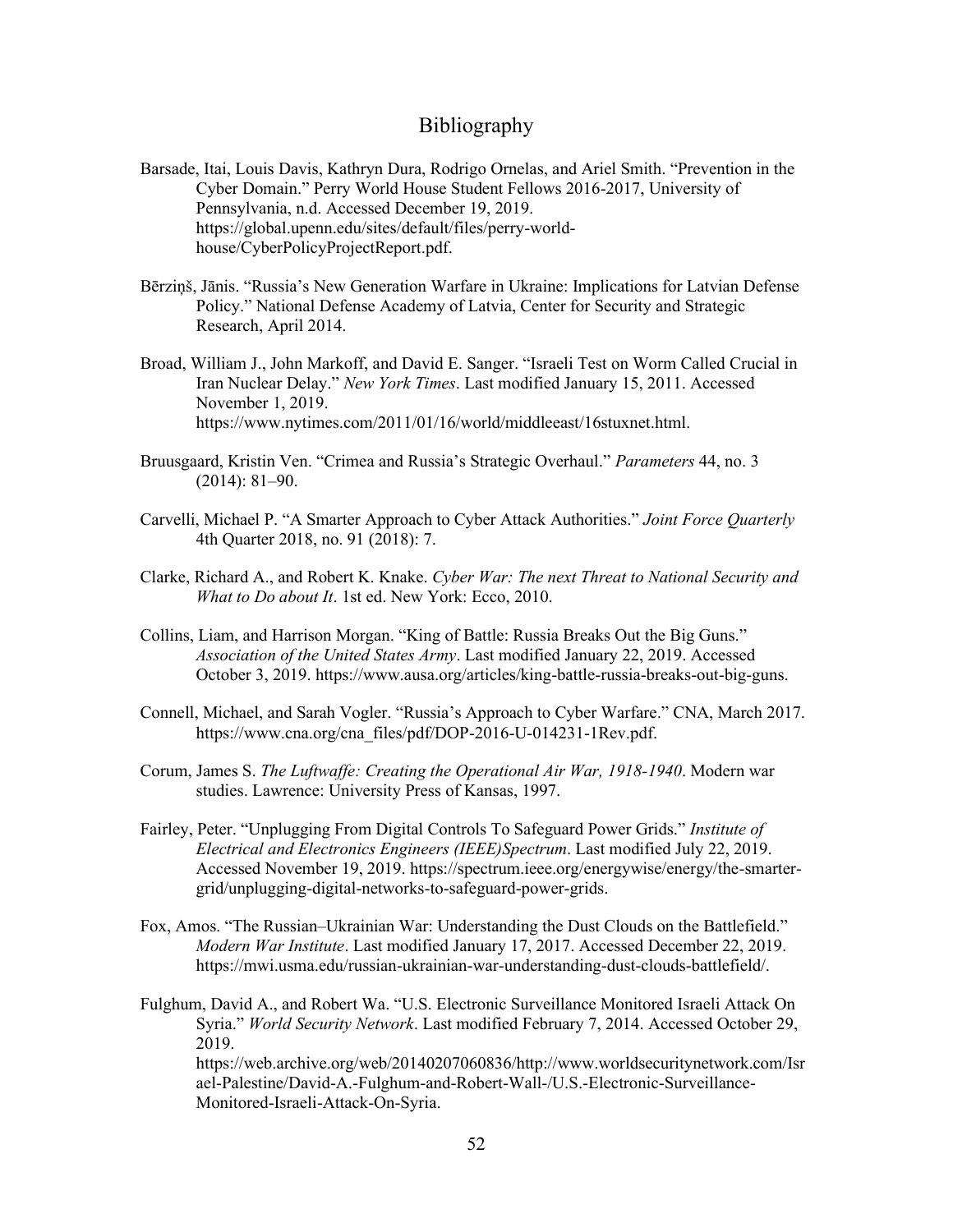- Geers, Kenneth, ed. *Cyber War in Perspective: Russian Aggression against Ukraine*. Tallinn, Estonia: NATO Cooperative Cyber Defence Centre of Excellence, 2015.
- George, Alexander L., and Andrew Bennett. "Case Studies and Theory Development in the Social Sciences." *Perspectives on Politics* (n.d.). Accessed October 3, 2019. https://www.academia.edu/19264308/Case Studies and Theory Development in the S ocial\_Sciences.
- Goldthau, Andreas, and Tim Boersma. "The 2014 Ukraine-Russia Crisis: Implications for Energy Markets and Scholarship." *Energy Research & Social Science* 3 (September 2014): 13– 15.
- Graham, Matt. "U.S. Cyber Force: One War Away." *Military Review*, no. May-June 2016 (n.d.): 111–118.
- Gross, Judah Ari. "Ending a Decade of Silence, Israel Confirms It Blew up Assad's Nuclear Reactor." *The Times of Israel*. Accessed October 30, 2019. <https://www.timesofisrael.com/ending-a-decade-of-silence-israel-reveals-it-blew-up>assads-nuclear-reactor/.
- Hagen, Andreas. "The Russo-Georgian War 2008: The Role of the Cyber Attacks in the Conflict." AFCEA, May 24, 2012. Accessed December 17, 2019. [https://www.afcea.org/committees/cyber/documents/TheRusso-GeorgianWar2008.pdf.](https://www.afcea.org/committees/cyber/documents/TheRusso-GeorgianWar2008.pdf)
- Haizler, Omry. "The United States' Cyber Warfare History Implications on.Pdf." *32Cyber, Intelligence, and Security* 1, no. 1 (January 2017): 31–45.
- Harris, Shane. *@WAR: The Rise of the Military-Internet Complex*. Boston: Houghton Mifflin Harcourt, 2014.
- Headquarters, Department of the Army. *Army Doctrine Publication (ADP) 3-0, Operations*. Washington DC: Government Printing Office, 2019.
- ———. *Field Manual (FM) 3-0, Operations*. Washington DC: Government Printing Office, 2017.
- ———. *TRADOC Pamphlet 525-3-1: The U.S. Army in Multi-Domain Operations 2028.*  Washington DC: Government Printing Office, December 6, 2018.
- Hightower, Tracy A. "Boyd's O.O.D.A Loop and How We Use It." *Tactical Response*. Accessed December 21, 2019.<https://www.tacticalresponse.com/blogs/library/18649427-boyd-s-o>o-d-a-loop-and-how-we-use-it.
- Hollis, David. "Cyberwar Case Study: Georgia 2008." *Small Wars Journal* (January 6, 2011): 10.
- Jonsson, Oscar, and Robert Seely. "Russian Full-Spectrum Conflict: An Appraisal After Ukraine." *The Journal of Slavic Military Studies* 28, no. 1 (January 2, 2015): 1–22.
- Kaplan, Fred M. *Dark Territory: The Secret History of Cyber War*. First Simon & Schuster hardcover edition. New York: Simon & Schuster, 2016.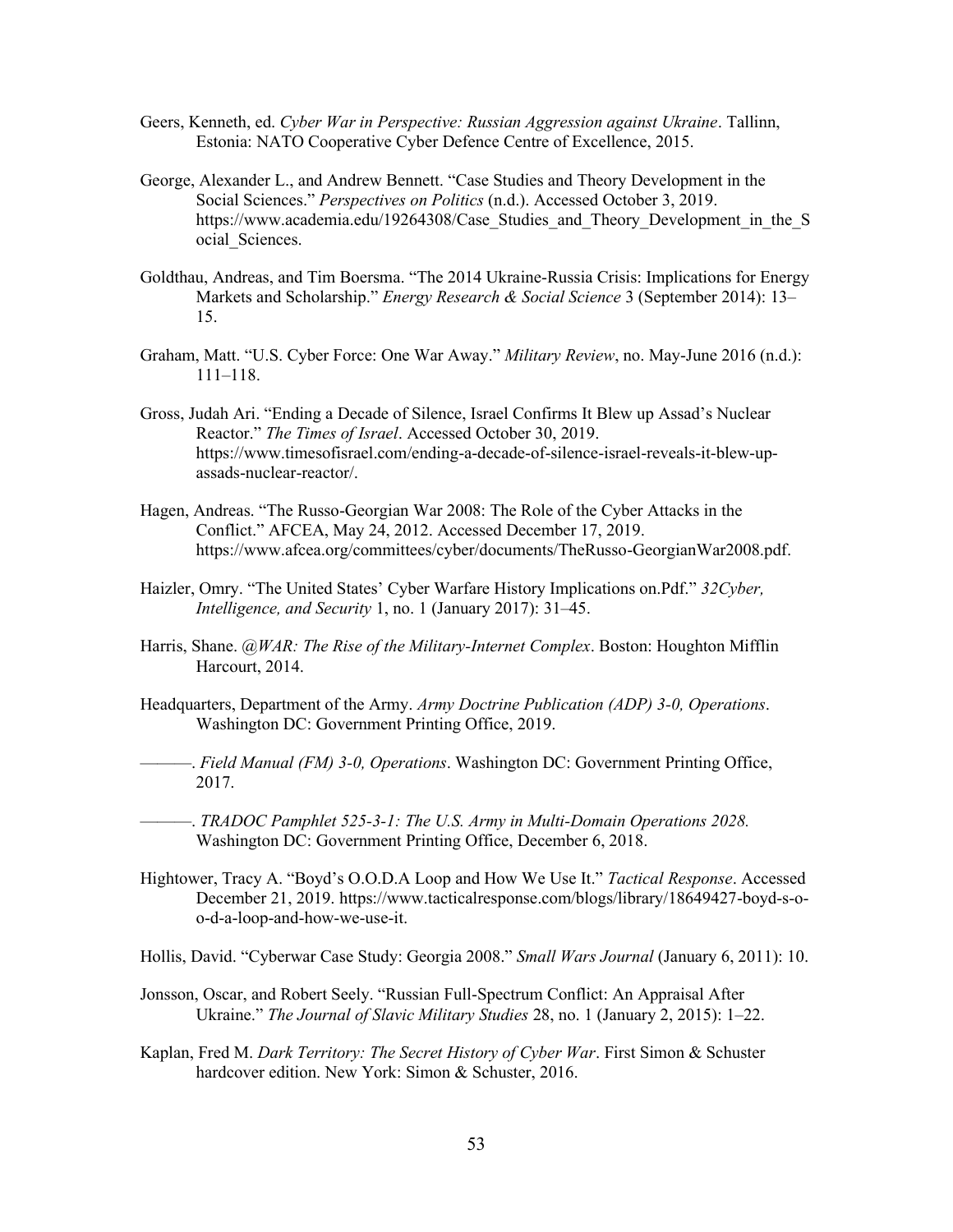- Katz, Yaakov. "And They Struck Them with Blindness." *The Jerusalem Post*. Last modified September 29, 2010. Accessed October 29, 2019. <https://www.jpost.com/Magazine/Features/And-they-struck-them-with-blindness>.
- Keizer, Gregg. "Russian Hacker 'militia' Mobilizes to Attack Georgia." *Network World*. Last modified August 12, 2008. Accessed December 12, 2019. <https://www.networkworld.com/article/2274800/russian-hacker--militia--mobilizes-to>attack-georgia.html.
- Korns, Stephen W., and Joshua E. Kastenberg. "Georgia's Cyber Left Hook." *[Army.Mil](https://Army.Mil)*. Last modified April 7, 2009. Accessed December 13, 2019. https://www.army.mil/article/19351/georgias cyber left hook.
- Kushner, David. "The Real Story Of Stuxnet." *Institute of Electrical and Electronics Engineers (IEEE)Spectrum*. Last modified February 23, 2013. Accessed November 1, 2019. <https://spectrum.ieee.org/telecom/security/the-real-story-of-stuxnet>.
- Leiner, Barry M., Vinton G. Cerf, David D. Clark, Robert E. Kahn, Leonard Kleinrock, Daniel C. Lynch, Jon Postel, Larry G. Roberts, and Stephen Wolff. "Brief History of the Internet." *Internet Society*. Last modified 1997. Accessed September 17, 2019. <https://www.internetsociety.org/internet/history-internet/brief-history-internet>/.
- LeMay Center for Doctrine. "Cyberspace Operations." *Annex 3-12 - Cyberspace Operations*. Last modified November 30, 2011. Accessed December 31, 2019. [https://www.doctrine.af.mil/Portals/61/documents/Annex\\_3-12/3-12-Annex-](https://www.doctrine.af.mil/Portals/61/documents/Annex_3-12/3-12-Annex)CYBERSPACE-OPS.pdf.
- Liang, Qiao, and Wang Xiangsui. *Unrestricted Warfare*. Beijing: PLA Literature and Arts Publishing House, 1999.
- Limnéll, Jarno, and The Society of Digital Information and Wireless Communication. "The Exploitation of Cyber Domain as Part of Warfare: Russo-Ukrainian War." *International Journal of Cyber-Security and Digital Forensics* 4, no. 4 (2015)
- Lookingglass Cyber Threat Intelligence Group. *Operation Armageddon: Cyber Espionage as a Strategic Component of Russian Modern Warfare*. Lookingglass, April 28, 2015. Accessed December 20, 2019.<https://www.lookingglasscyber.com/wp>content/uploads/2015/08/Operation\_Armageddon\_Final.pdf.
- Medvedev, Sergei A. "Offense-Defense Theory Analysis of Russian Cyber Capability." Master's Thesis, Naval Postgraduate School, 2015.
- Melman, Yossi. "OUTSIDE THE BOX: Israel's Strike on Syria's Nuclear Plant." *The Jerusalem Post*. Last modified April 6, 2018. Accessed October 29, 2019. <https://www.jpost.com/Arab-Israeli-Conflict/OUTSIDE-THE-BOX-Israels-strike-on>-Syrias-nuclear-plant-547870.
- Miller, Christopher. "Ukraine Just Created Its Own Version of Orwell's 'Ministry of Truth.'" *Mashable*. Last modified December 2, 2014. Accessed December 23, 2019. [https://mashable.com/2014/12/02/ukraine-ministry-of-truth/](https://mashable.com/2014/12/02/ukraine-ministry-of-truth).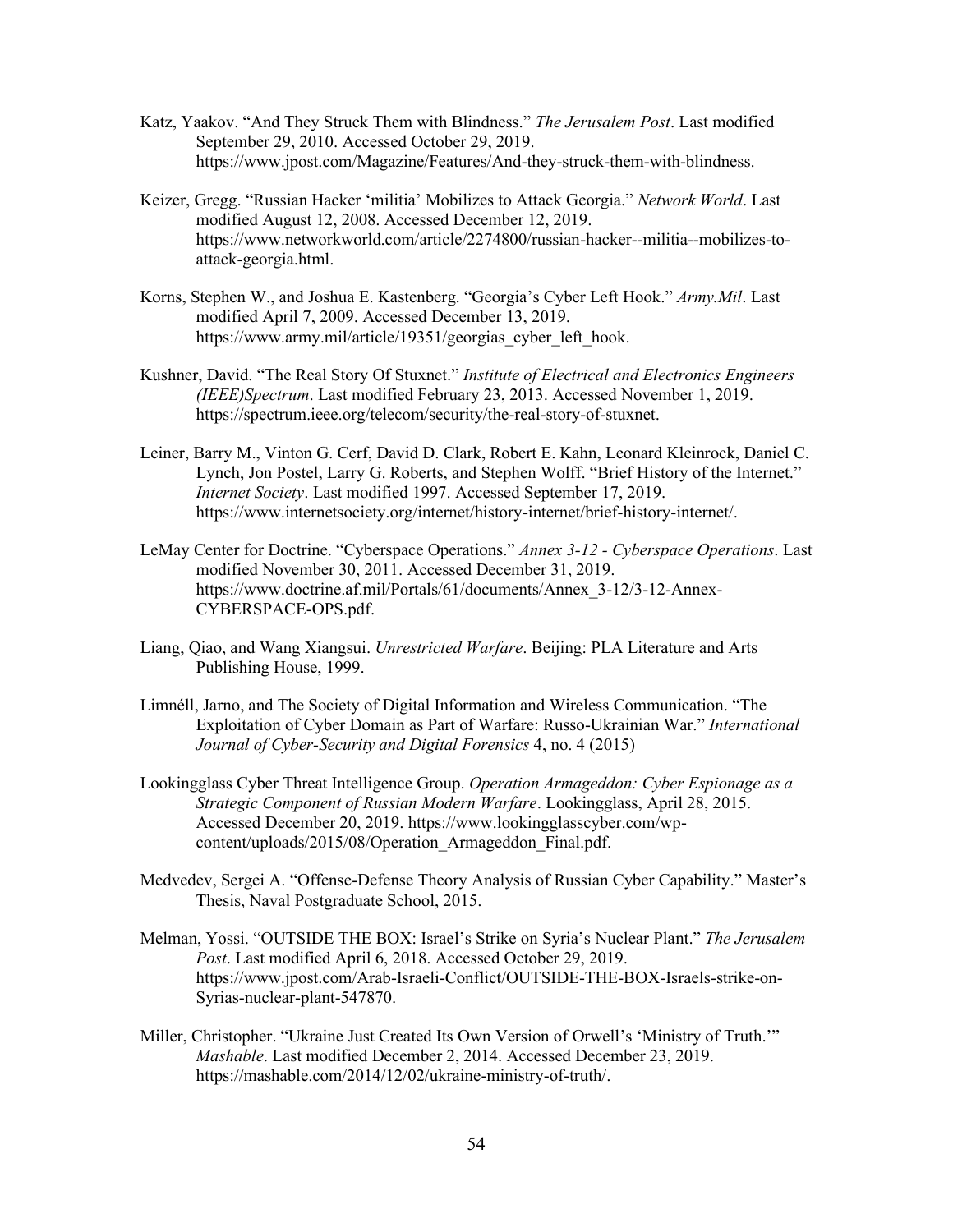- Naughton, John. "The Evolution of the Internet: From Military Experiment to General Purpose Technology." *Journal of Cyber Policy* 1, no. 1 (May 8, 2016).
- Navarria, Giovanni. "How the Internet Was Born: The ARPANET Comes to Life." *The Conversation*. Accessed February 25, 2020. <http://theconversation.com/how-the-internet>was-born-the-arpanet-comes-to-life-68062.
- Office of the President of the United States. *National Cyber Strategy 2018*. Washington, DC: The White House, 2018.
- Office of the Under Secretary of Defense for Acquisition, Technology, and Logistics. *Defense Science Board Task Force on Cyber Deterrence*. Department of Defense, February 2017. Accessed September 5, 2019. <https://www.acq.osd.mil/dsb/reports/2010s/dsb>cyberdeterrencereport 02-28-17 final.pdf.
- Office of U.S. Cyber Command. "U.S. Cyber Command History." *U.S. Cyber Command*. Accessed November 19, 2019. <https://www.cybercom.mil/About/History>/.
- Opall-Rome, Barbara. "Declassified: How an Israeli Operation Derailed Syria's Nuclear Weapons Drive." *Defense News*. Last modified March 21, 2018. Accessed October 29, 2019. <https://www.defensenews.com/global/mideast-africa/2018/03/20/just-declassified>how-an-israeli-operation-derailed-syrias-nuclear-weapons-drive/.
- Orend, Brian, and Robert M. Martin. *The Morality of War*. Second edition expanded and Updated. Peterborough, Ontario, Canada ; Buffalo, New York, USA: Broadview Press, 2013.
- Perkovich, George, and Ariel Levite, eds. *Understanding Cyber Conflict: 14 Analogies*. Washington, DC: Georgetown University Press, 2017.
- Rácz, András. *Russia's Hybrid War in Ukraine: Breaking the Enemy's Ability to Resist*. Senior Research Fellow. Helsinki: The Finnish Institute of International Affairs, June 16, 2015.
- Rukomeda, Roman. "Russia's Hybrid War Against Ukraine: The Latest Developments and Trends." *Norwegian Centre for Integrity in the Defence Sector (CIDS)*. Last modified September 28, 2018. Accessed December 20, 2019.<https://cids.no/2018/09/28/russias>hybrid-war-against-ukraine-the-latest-developments-and-trends/.
- Singer, P. W. *Cybersecurity and Cyberwar: What Everyone Needs to Know*. Oxford ; New York: Oxford University Press, 2014.
- Small Wars Journal. "Russia-Georgia: Early Take." *Small Wars Journal*, n.d. Accessed December 17, 2019. [https://smallwarsjournal.com/blog/russia-georgia-early-take.](https://smallwarsjournal.com/blog/russia-georgia-early-take)
- Swearingen, Michael, Steven Brunasso, Joe Weiss, and Dennis Huber. "What You Need to Know (and Don't) About the AURORA Vulnerability." *Power: Business & Technology for the Golbal Generation Industry Since 1882*. Last modified September 1, 2013. Accessed November 19, 2019.<https://www.powermag.com/what-you-need-to-know-and-dont>about-the-aurora-vulnerability/?printmode=1.